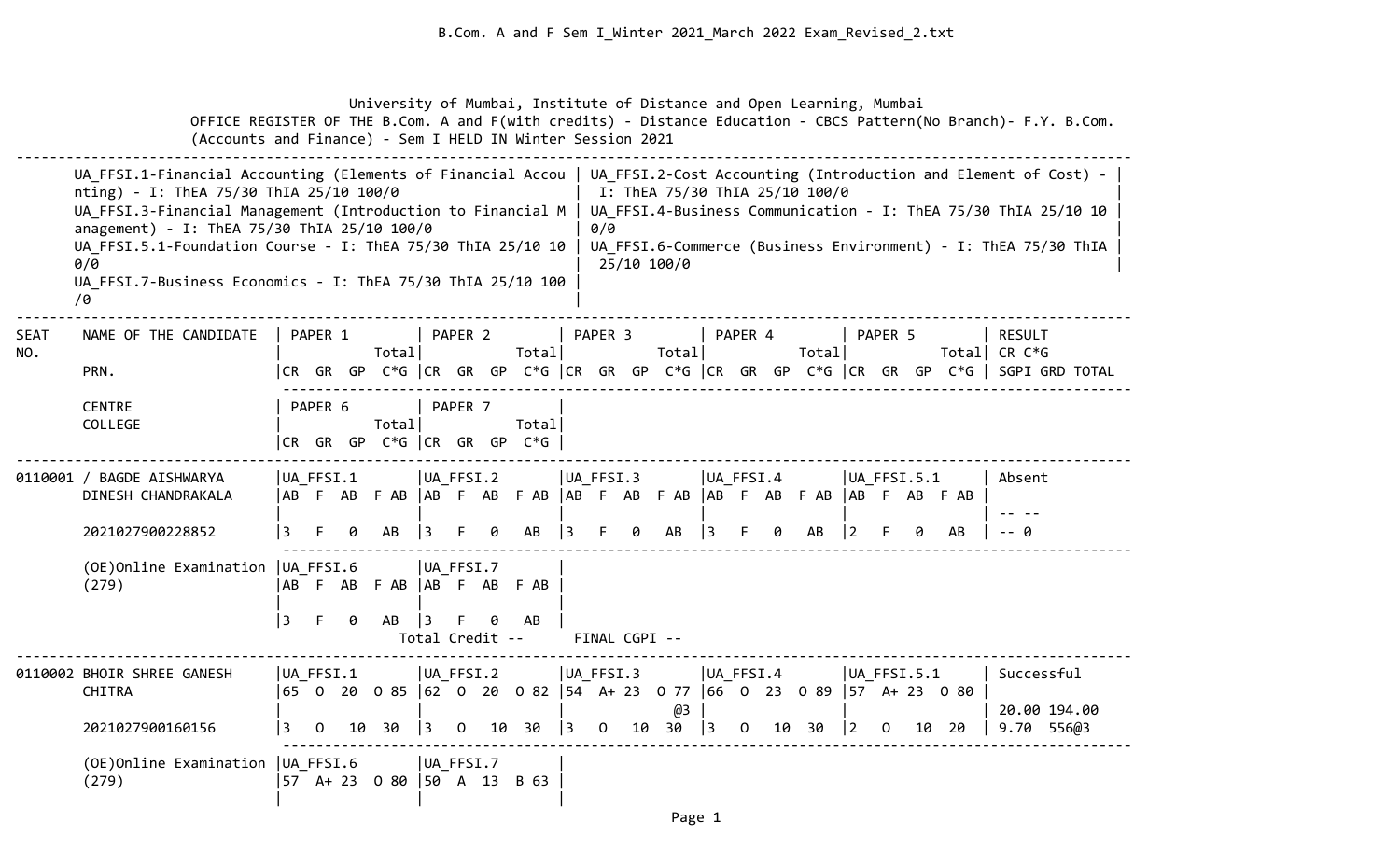|                       |                                                                                                                                                                                                                                                                                                                                                                  | $ 3\rangle$                              |   |           |           |                                                          | B.Com. A and F Sem I Winter 2021 March 2022 Exam Revised 2.txt<br>0 10 30 3 A 8 24<br>Total Credit -- FINAL CGPI -- |                                 |               |    |                     |           |            |             |                   |   |      |             |                            |                   |
|-----------------------|------------------------------------------------------------------------------------------------------------------------------------------------------------------------------------------------------------------------------------------------------------------------------------------------------------------------------------------------------------------|------------------------------------------|---|-----------|-----------|----------------------------------------------------------|---------------------------------------------------------------------------------------------------------------------|---------------------------------|---------------|----|---------------------|-----------|------------|-------------|-------------------|---|------|-------------|----------------------------|-------------------|
|                       | 0110003 BHOSALE SUMIT MAHESH<br>VINITA<br>2021027900185421                                                                                                                                                                                                                                                                                                       | UA_FFSI.1<br> 3<br>F.                    | ø | 0         |           | UA FFSI.2<br>$\begin{array}{cccc} 3 & A & 8 \end{array}$ | 33E D 3F F 36  51E A 15E A 66  36E C 15E A 51  30E D 13E B 43  45E A 13E B 58                                       | UA FFSI.3<br>$24 \mid 3 \mid B$ |               |    | 6 18 3 D 4 12       | UA FFSI.4 |            |             | UA FFSI.5.1<br> 2 |   | B+ 7 | 14          | $-- 351$                   | Unsuccessful ATKT |
|                       | (OE) Online Examination   UA FFSI.6<br>(279)                                                                                                                                                                                                                                                                                                                     | 39E B 15E A 54 30E D 13E B 43<br> 3<br>B | 6 | 18        | $\vert$ 3 | UA FFSI.7<br>D<br>Total Credit --                        | 12<br>4                                                                                                             |                                 | FINAL CGPI -- |    |                     |           |            |             |                   |   |      |             |                            |                   |
|                       | / - FEMALE, # - 0.229A ,@ - 0.5042A/0.5043A/0.5044A, * - 5045A, RR-RESERVED, --:Fails in Theory/Practical, RCC - 0.5050, AB - ABSENT<br>RPV - PROVISIONAL Eligible, NULL-NULL & VOID, G:Grade C*G:Gradepoints C:credits CP:credit points äC:sum of credit points<br>äCG /äC äCG:sum of product of credits & grades, Internal Marks are Provisional as per R.8668 |                                          |   |           |           |                                                          |                                                                                                                     |                                 |               |    |                     |           |            |             |                   |   |      |             |                            | GPA:              |
| <b>MARKS</b><br>GRADE | : 80 to 100 70 to 79.99<br>: 0<br>GRADE POINT : 10.00                                                                                                                                                                                                                                                                                                            | A+<br>9.00                               |   | A<br>8.00 |           |                                                          | 60 to 69.99 55 to 59.99<br>$B+$<br>7.00                                                                             |                                 |               | B. | 50 to 54.99<br>6.00 |           | C.<br>5.00 | 45 to 49.99 |                   | D | 4.00 | 40 to 44.99 | $0$ to 39.99<br>F.<br>0.00 |                   |
|                       | 26/5/2022                                                                                                                                                                                                                                                                                                                                                        |                                          |   |           |           |                                                          |                                                                                                                     |                                 |               |    |                     |           |            |             |                   |   |      |             | Page No.1                  |                   |
|                       |                                                                                                                                                                                                                                                                                                                                                                  |                                          |   |           |           |                                                          |                                                                                                                     |                                 |               |    |                     |           |            |             |                   |   |      |             |                            |                   |

| (Accounts and Finance) - Sem I HELD IN Winter Session 2021                                                                                                                                                                                                                                                                                                | University of Mumbai, Institute of Distance and Open Learning, Mumbai<br>OFFICE REGISTER OF THE B.Com. A and F(with credits) - Distance Education - CBCS Pattern(No Branch)- F.Y. B.Com.                                                                   |
|-----------------------------------------------------------------------------------------------------------------------------------------------------------------------------------------------------------------------------------------------------------------------------------------------------------------------------------------------------------|------------------------------------------------------------------------------------------------------------------------------------------------------------------------------------------------------------------------------------------------------------|
| UA_FFSI.1-Financial Accounting (Elements of Financial Accou<br>nting) - I: ThEA 75/30 ThIA 25/10 100/0<br>UA FFSI.3-Financial Management (Introduction to Financial M<br>anagement) - I: ThEA 75/30 ThIA 25/10 100/0<br>UA FFSI.5.1-Foundation Course - I: ThEA 75/30 ThIA 25/10 10<br>0/0<br>UA FFSI.7-Business Economics - I: ThEA 75/30 ThIA 25/10 100 | UA_FFSI.2-Cost Accounting (Introduction and Element of Cost) -<br>I: ThEA 75/30 ThIA 25/10 100/0<br>UA FFSI.4-Business Communication - I: ThEA 75/30 ThIA 25/10 10<br>0/0<br>UA FFSI.6-Commerce (Business Environment) - I: ThEA 75/30 ThIA<br>25/10 100/0 |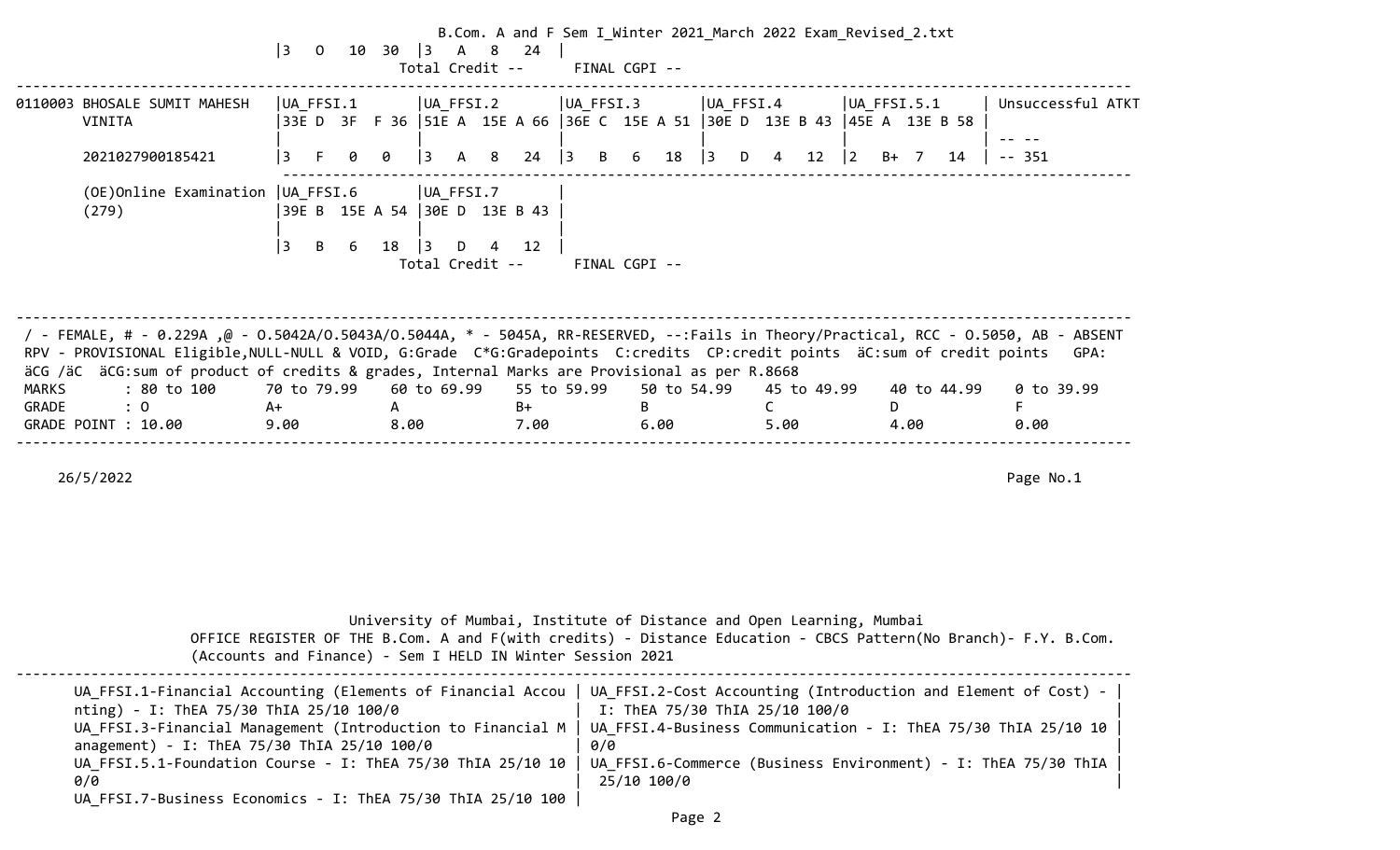|                    | /0                                                               |                      |                   |        |                                                  |                                                                |         |                | B.Com. A and F Sem I Winter 2021 March 2022 Exam Revised 2.txt                  |                                      |                    |             |       |                            |          |   |       |                                  |             |                                |                                                                                                                           |
|--------------------|------------------------------------------------------------------|----------------------|-------------------|--------|--------------------------------------------------|----------------------------------------------------------------|---------|----------------|---------------------------------------------------------------------------------|--------------------------------------|--------------------|-------------|-------|----------------------------|----------|---|-------|----------------------------------|-------------|--------------------------------|---------------------------------------------------------------------------------------------------------------------------|
| <b>SEAT</b><br>NO. | NAME OF THE CANDIDATE<br>PRN.                                    |                      | PAPER 1           |        | Total                                            |                                                                | PAPER 2 |                | Total                                                                           | PAPER 3                              |                    |             | Total | PAPER 4                    |          |   | Total |                                  | PAPER 5     |                                | <b>RESULT</b><br>Total CR $C*G$<br> CR GR GP C*G  CR GR GP C*G  CR GR GP C*G  CR GR GP C*G  CR GR GP C*G   SGPI GRD TOTAL |
|                    | <b>CENTRE</b><br>COLLEGE                                         |                      | PAPER 6           |        | Total<br> CR GR GP C*G  CR GR GP C*G             |                                                                | PAPER 7 |                | Total                                                                           |                                      |                    |             |       |                            |          |   |       |                                  |             |                                |                                                                                                                           |
|                    | 0110004 BHUVAD ABHISHEK<br>DATTARAM JAYWANTI                     | $ UA_FFSI.1 $        |                   |        |                                                  | $ UA_FFSI.2$                                                   |         |                | 41E B 13E B 54  42E B+ 5F F 47  36E C 18E A+54  44E B+ 15E A 59  26F F 15E A 41 | $ UA_FFSI.3 $                        |                    |             |       | UA_FFSI.4                  |          |   |       | $ UA_FFSI.5.1 $                  |             |                                | Unsuccessful ATKT                                                                                                         |
|                    | 2021027900213117<br>(OE) Online Examination   UA_FFSI.6<br>(279) | l 3<br>$ 3\rangle$   | B<br>$\mathsf{C}$ | 6<br>5 | 18<br>33E D 15E A 48 30E D 10E D 40<br>15        | $\overline{3}$<br>$ UA_FFSI.7$<br>$\vert$ 3<br>Total Credit -- | F.<br>D | $\overline{4}$ | 0<br>12                                                                         | 3                                    | B<br>FINAL CGPI -- | 6           | 18    | $\vert$ 3                  | $B+ 7$   |   | 21    | $\overline{2}$                   | -F          | 0                              | 343                                                                                                                       |
|                    | 0110005 / CHAKRABORTY MOON<br>SUSHIL TUHINA<br>2021027900164862  | UA FFSI.1<br>l 3     | C                 | 5      | 15                                               | $ UA_FFSI.2 $<br>$\vert$ 3                                     | D       | 4              | 38 B 10 D 48  30 D 10 D 40  24 D 15 A 39  32 D 15 A 47  36 C 18 A+54<br>12      | $ UA_FFSI.3 $<br>$\ast$<br>$\vert$ 3 | $\mathsf{C}$       | $5^{\circ}$ | 15    | $ UA_FFSI.4 $<br>$\vert$ 3 | <b>C</b> | 5 | 15    | $ UA$ FFSI.5.1<br>$\overline{2}$ | B           | 12                             | Successful<br>20.00 96.00<br>4.80 314*                                                                                    |
|                    | (OE) Online Examination   UA FFSI.6<br>(279)                     | 3                    | $\mathsf{C}$      | 5      | 33 D 13 B 46 30 D 10 D 40<br>15                  | UA FFSI.7<br> 3<br>Total Credit --                             | D       | 4              | 12                                                                              |                                      | FINAL CGPI --      |             |       |                            |          |   |       |                                  |             |                                |                                                                                                                           |
|                    | 0110006 / CHANDAK UNNATI<br>KAILASH SURAJ<br>2021027900144873    | $ UA_FFSI.1 $<br>13. | 0                 | 10     | UA FFSI.2<br>30                                  | $\vert$ 3                                                      | A       | 8              | 59 A+ 23 0 82 47 A 18 A+65 48 A 20 0 68 53 A+ 15 A 68<br>24                     | UA_FFSI.3<br>$\vert$ 3               | A                  | 8           | 24    | $ UA_FFSI.4 $<br>$\vert$ 3 | A        | 8 | 24    | UA FFSI.5.1<br>$ 2\rangle$       | $\mathbf 0$ | $ 62 \t0 \t18 \tA+80$<br>10 20 | Successful<br><b>RPV</b><br>20.00 161.00<br>8.05 480                                                                      |
|                    | (OE)Online Examination   UA_FFSI.6<br>(279)                      | $ 3\rangle$          |                   | $A+ 9$ | UA FFSI.7<br> 59 A+ 15 A 74   33 D 10 D 43<br>27 | $\vert$ 3                                                      | D 4     |                | 12<br>Total Credit 20.00                                                        |                                      | FINAL CGPI --      |             |       |                            |          |   |       |                                  |             |                                |                                                                                                                           |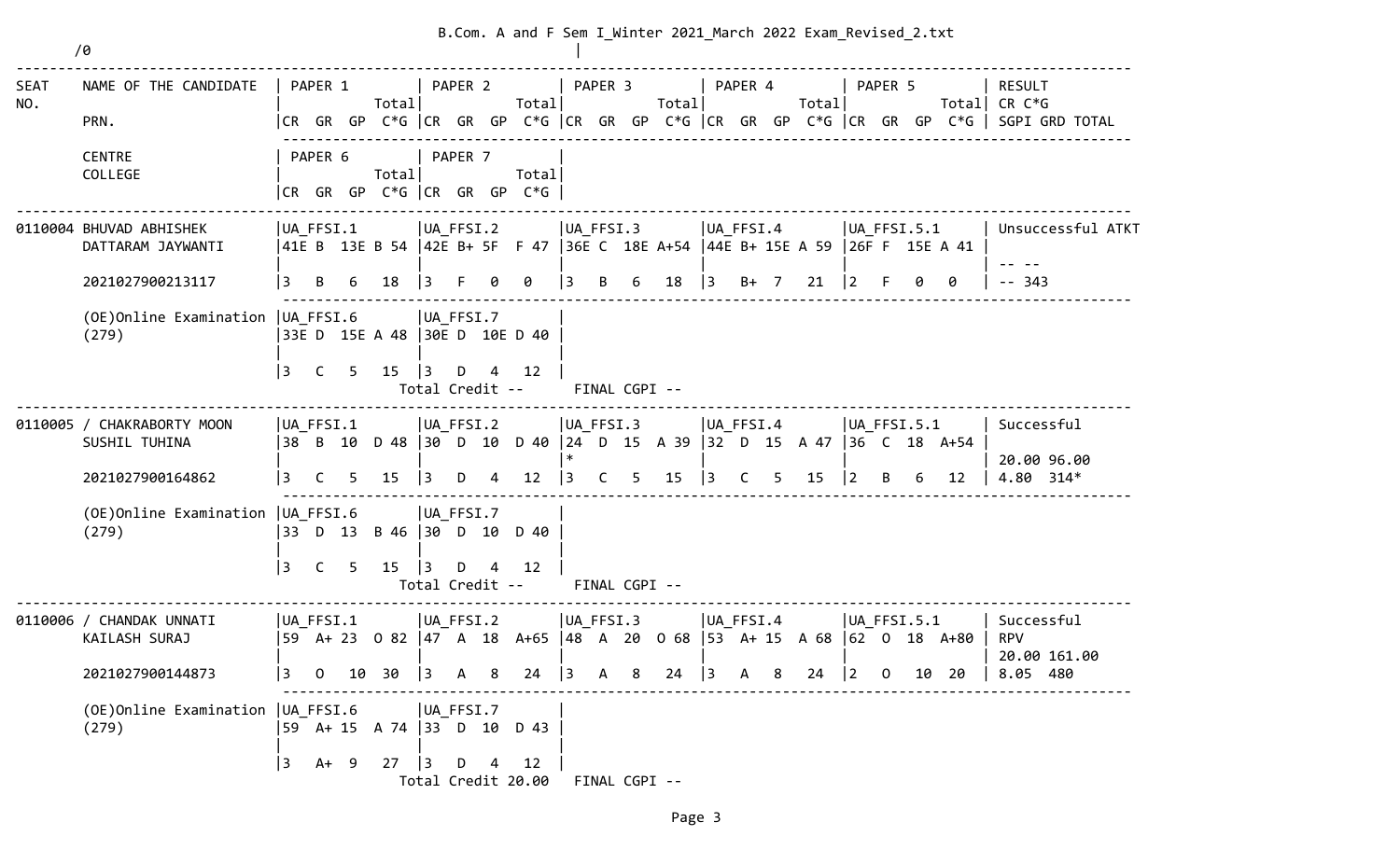B.Com. A and F Sem I\_Winter 2021\_March 2022 Exam\_Revised\_2.txt

| / - FEMALE, # - 0.229A ,@ - 0.5042A/0.5043A/0.5044A, * - 5045A, RR-RESERVED, --:Fails in Theory/Practical, RCC - 0.5050, AB - ABSENT |      |      |      |      |      |             |            |
|--------------------------------------------------------------------------------------------------------------------------------------|------|------|------|------|------|-------------|------------|
| RPV - PROVISIONAL Eligible, NULL-NULL & VOID, G:Grade C*G:Gradepoints C:credits CP:credit points äC:sum of credit points             |      |      |      |      |      |             | GPA:       |
| äCG /äC äCG:sum of product of credits & grades, Internal Marks are Provisional as per R.8668                                         |      |      |      |      |      |             |            |
| : 80 to 100    70 to 79.99   60 to 69.99   55 to 59.99   50 to 54.99   45 to 49.99<br>MARKS                                          |      |      |      |      |      | 40 to 44.99 | 0 to 39.99 |
| GRADE<br>$\therefore$ 0                                                                                                              | A+   |      | B+   |      |      |             |            |
| GRADE POINT : 10.00                                                                                                                  | 9.00 | 8.00 | 7.00 | 6.00 | 5.00 | 4.00        | 0.00       |
|                                                                                                                                      |      |      |      |      |      |             |            |

|                    |                                                                                                                                                                                                                                                                                                  |                                                                    | (Accounts and Finance) - Sem I HELD IN Winter Session 2021 | University of Mumbai, Institute of Distance and Open Learning, Mumbai                                                                                          | OFFICE REGISTER OF THE B.Com. A and F(with credits) - Distance Education - CBCS Pattern(No Branch)- F.Y. B.Com.                                                                                                                                                  |
|--------------------|--------------------------------------------------------------------------------------------------------------------------------------------------------------------------------------------------------------------------------------------------------------------------------------------------|--------------------------------------------------------------------|------------------------------------------------------------|----------------------------------------------------------------------------------------------------------------------------------------------------------------|------------------------------------------------------------------------------------------------------------------------------------------------------------------------------------------------------------------------------------------------------------------|
|                    | nting) - I: ThEA 75/30 ThIA 25/10 100/0<br>UA FFSI.3-Financial Management (Introduction to Financial M<br>anagement) - I: ThEA 75/30 ThIA 25/10 100/0<br>UA FFSI.5.1-Foundation Course - I: ThEA 75/30 ThIA 25/10 10<br>0/0<br>UA FFSI.7-Business Economics - I: ThEA 75/30 ThIA 25/10 100<br>10 |                                                                    |                                                            | I: ThEA 75/30 ThIA 25/10 100/0<br>0/0<br>25/10 100/0                                                                                                           | UA FFSI.1-Financial Accounting (Elements of Financial Accou   UA FFSI.2-Cost Accounting (Introduction and Element of Cost) -<br>UA FFSI.4-Business Communication - I: ThEA 75/30 ThIA 25/10 10<br>UA FFSI.6-Commerce (Business Environment) - I: ThEA 75/30 ThIA |
| <b>SEAT</b><br>NO. | NAME OF THE CANDIDATE<br>PRN.<br><b>CENTRE</b><br>COLLEGE                                                                                                                                                                                                                                        | PAPER 1<br>Totall<br>PAPER 6<br>Total<br>GR GP C*G CR GR GP<br>CR. | PAPER 2<br>Totall<br>PAPER <sub>7</sub><br>Totall<br>$C*G$ | PAPER 3<br>PAPER 4<br>Total                                                                                                                                    | PAPER 5<br>RESULT<br>Total<br>Total  CR C*G<br> CR GR GP C*G   CR GR GP C*G   CR GR GP C*G   CR GR GP C*G   CR GR GP C*G    SGPI GRD TOTAL                                                                                                                       |
|                    | 0110007 / CHAVAN SHITAL ANNA<br>CHITRABAI<br>2021027900205926                                                                                                                                                                                                                                    | UA FFSI.1<br>3<br>ø<br>Ø.                                          | UA FFSI.2<br>l 3<br>ø<br>l 3.<br>Ø.                        | $ UA$ FFSI.3<br>UA FFSI.4<br>21F F 5F F 26 33E D AB F 33 AB F AB F AB 24F F 15E A 39 41E B 10E D 51<br>F.<br>0<br>AB<br><sup>3</sup><br>F.<br>ø<br>ø<br>Page 4 | $ UA$ FFSI.5.1<br>Unsuccessful Fail<br>2<br>12<br>$-- 182$<br>6.                                                                                                                                                                                                 |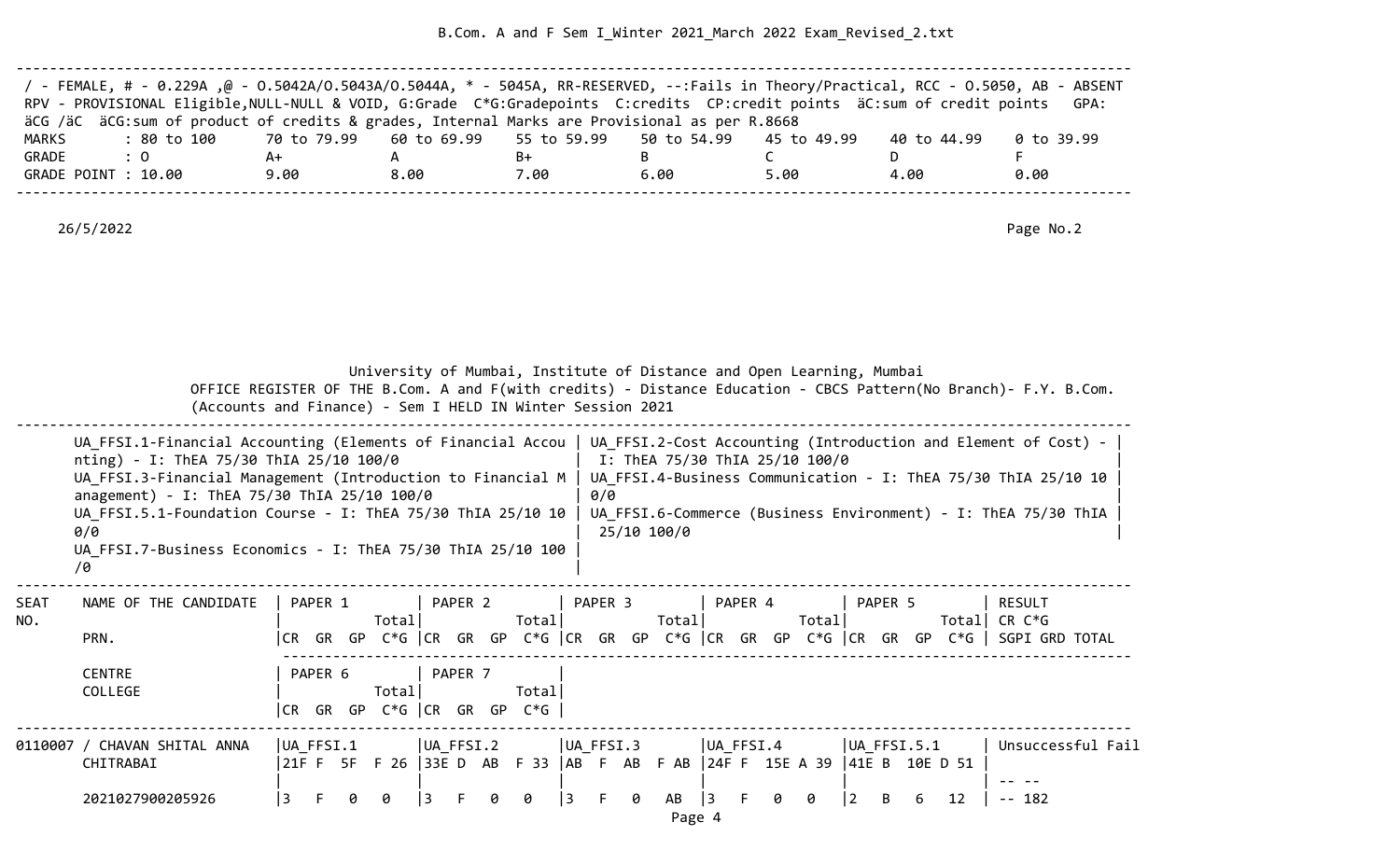|                       | (OE) Online Examination   UA FFSI.6<br>(279)                                                                                                                                                                                                                                                                                                                    |                             |              |   |                      |             | UA FFSI.7                                 | 33ED AB F33   AB F AB F AB                                             |             |              |               |                     |               |   |                      |             |                                            |   |      |             |                             |
|-----------------------|-----------------------------------------------------------------------------------------------------------------------------------------------------------------------------------------------------------------------------------------------------------------------------------------------------------------------------------------------------------------|-----------------------------|--------------|---|----------------------|-------------|-------------------------------------------|------------------------------------------------------------------------|-------------|--------------|---------------|---------------------|---------------|---|----------------------|-------------|--------------------------------------------|---|------|-------------|-----------------------------|
|                       |                                                                                                                                                                                                                                                                                                                                                                 | 3                           | $-F$         | 0 | 0                    | 3           | 0<br>F.<br>Total Credit --                | AB                                                                     |             |              | FINAL CGPI -- |                     |               |   |                      |             |                                            |   |      |             |                             |
|                       | 0110008 / DHOLARE MAYURI<br>VYANKAT SANGITA                                                                                                                                                                                                                                                                                                                     | $ UA_FFSI.1 $               |              |   |                      |             | $ UA_FFSI.2 $                             | 39 B 25 0 64  50 A 18 A+68  44 B+ 13 B 57  44 B+ 10 D 54  51 A 20 0 71 |             | UA FFSI.3    |               |                     | $ UA_FFSI.4 $ |   |                      |             | $ UA_FFSI.5.1 $                            |   |      |             | Successful                  |
|                       | 2021027900182643                                                                                                                                                                                                                                                                                                                                                | 3                           | $\mathsf{A}$ | 8 | 24                   |             | $\begin{vmatrix} 3 & A & B \end{vmatrix}$ |                                                                        |             |              |               | 24 3 B+ 7 21 3 B 6  |               |   |                      | 18          | $\begin{vmatrix} 2 & A+ & 9 \end{vmatrix}$ |   |      | 18          | 20.00 144.00<br> 7.20 430   |
|                       | (OE) Online Examination   UA FFSI.6<br>(279)                                                                                                                                                                                                                                                                                                                    |                             |              |   |                      |             | UA FFSI.7                                 | 53 A+ 20 0 73  33 D 10 D 43                                            |             |              |               |                     |               |   |                      |             |                                            |   |      |             |                             |
|                       |                                                                                                                                                                                                                                                                                                                                                                 | 3                           | $A+ 9$       |   | 27                   | $ 3\rangle$ | $D \quad 4$                               | 12<br>Total Credit 20.00 FINAL CGPI --                                 |             |              |               |                     |               |   |                      |             |                                            |   |      |             |                             |
|                       | 0110009 GAUD ABHISHEK AMAR<br>SANGEETA                                                                                                                                                                                                                                                                                                                          | $ UA$ FFSI.1                |              |   |                      |             | $ UA_FFSI.2 $                             | 30 D 13 B 43  48 A 10 D 58  39 B 10 D 49  38 B 13 B 51  47 A 13 B 60   |             | UA_FFSI.3    |               |                     | UA FFSI.4     |   |                      |             | $ UA$ FFSI.5.1                             |   |      |             | Successful                  |
|                       | 2021027900202402                                                                                                                                                                                                                                                                                                                                                | l 3                         | D            | 4 | 12                   | $ 3\rangle$ | $B+ 7$                                    | 21                                                                     | $ 3\rangle$ | $\mathsf{C}$ | $5 -$         | 15                  | $ 3\rangle$   | B | 6                    | 18          | $ 2\rangle$                                | A | 8    | 16          | 20.00 115.00<br>$5.75$ 353* |
|                       | (OE)Online Examination   UA_FFSI.6<br>(279)                                                                                                                                                                                                                                                                                                                     |                             |              |   |                      |             | $ UA_FFSI.7 $                             | 38 B 13 B 51   26 D 15 A 41                                            |             |              |               |                     |               |   |                      |             |                                            |   |      |             |                             |
|                       |                                                                                                                                                                                                                                                                                                                                                                 | l 3                         | B            | 6 | 18                   | 3           | C<br>5                                    | 15<br>Total Credit --                                                  |             |              | FINAL CGPI -- |                     |               |   |                      |             |                                            |   |      |             |                             |
|                       | / FEMALE, # - 0.229A ,@ - 0.5042A/0.5043A/0.5044A, * - 5045A, RR-RESERVED, --:Fails in Theory/Practical, RCC - 0.5050, AB - ABSENT<br>RPV - PROVISIONAL Eligible, NULL-NULL & VOID, G:Grade C*G:Gradepoints C:credits CP:credit points äC:sum of credit points<br>äCG /äC äCG: sum of product of credits & grades, Internal Marks are Provisional as per R.8668 |                             |              |   |                      |             |                                           |                                                                        |             |              |               |                     |               |   |                      |             |                                            |   |      |             | GPA:                        |
| <b>MARKS</b><br>GRADE | : 80 to 100<br>$\colon 0$<br>GRADE POINT : 10.00                                                                                                                                                                                                                                                                                                                | 70 to 79.99<br>$A+$<br>9.00 |              |   | $\mathsf{A}$<br>8.00 |             | 60 to 69.99                               | 55 to 59.99<br>$B+$<br>7.00                                            |             |              | B             | 50 to 54.99<br>6.00 |               |   | $\mathsf{C}$<br>5.00 | 45 to 49.99 |                                            | D | 4.00 | 40 to 44.99 | 0 to 39.99<br>F<br>0.00     |
|                       |                                                                                                                                                                                                                                                                                                                                                                 |                             |              |   |                      |             |                                           |                                                                        |             |              |               |                     |               |   |                      |             |                                            |   |      |             |                             |

B.Com. A and F Sem I Winter 2021 March 2022 Exam Revised 2.txt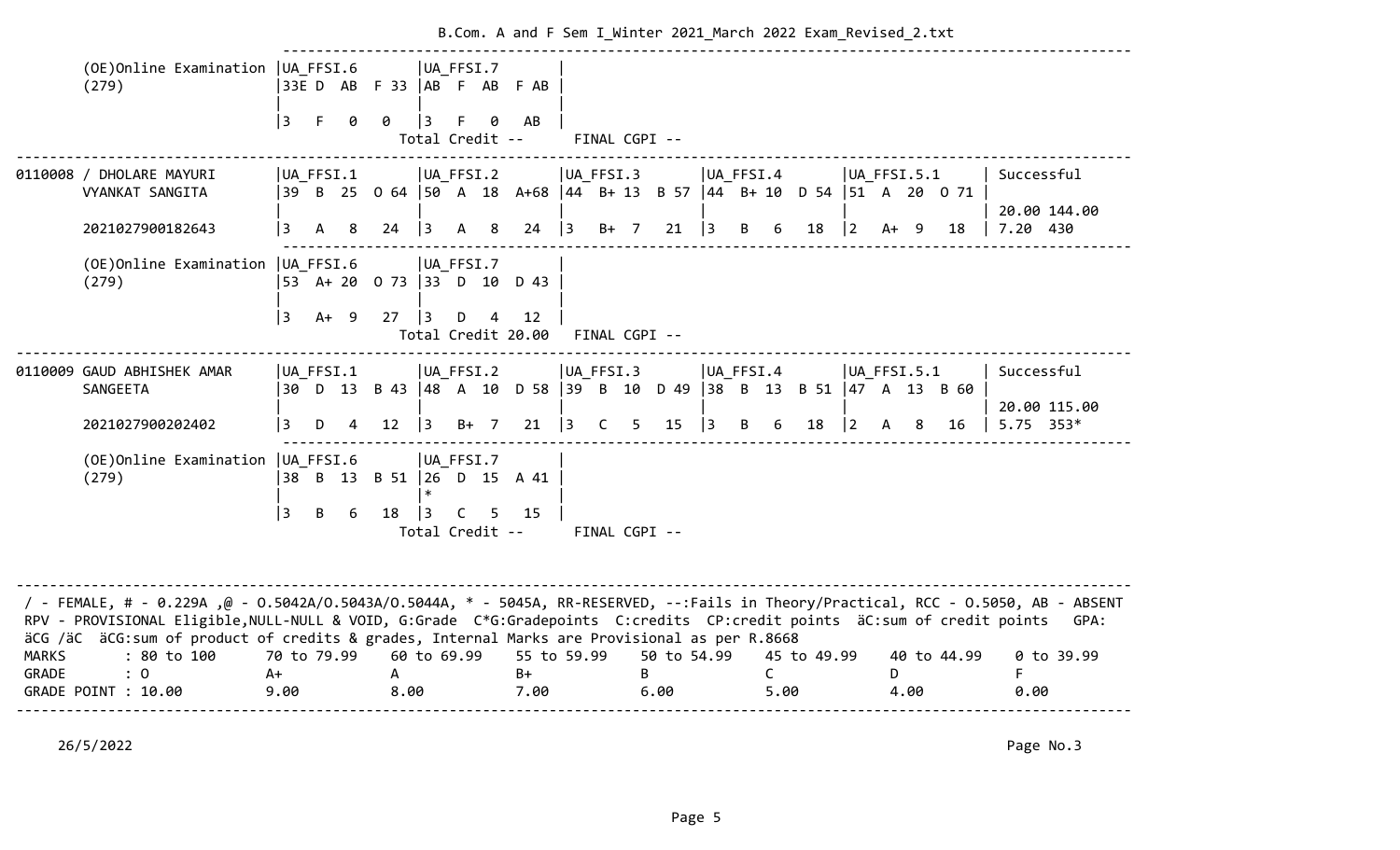University of Mumbai, Institute of Distance and Open Learning, Mumbai OFFICE REGISTER OF THE B.Com. A and F(with credits) - Distance Education - CBCS Pattern(No Branch)- F.Y. B.Com. (Accounts and Finance) - Sem I HELD IN Winter Session 2021 -------------------------------------------------------------------------------------------------------------------------------------- UA FFSI.1-Financial Accounting (Elements of Financial Accou | UA FFSI.2-Cost Accounting (Introduction and Element of Cost) nting) - I: ThEA 75/30 ThIA 25/10 100/0 | I: ThEA 75/30 ThIA 25/10 100/0 UA FFSI.3-Financial Management (Introduction to Financial M | UA FFSI.4-Business Communication - I: ThEA 75/30 ThIA 25/10 10 anagement) - I: ThEA 75/30 ThIA 25/10 100/0  $(0/0$ UA FFSI.5.1-Foundation Course - I: ThEA 75/30 ThIA 25/10 10 | UA FFSI.6-Commerce (Business Environment) - I: ThEA 75/30 ThIA |  $0/0$  | 25/10 100/0 | 25/10 100 | 25/10 100 | 25/10 100 | 25/10 | 25/10 | 25/10 | 25/10 | 25/10 | 25/10 | 25/10 | 25/10 | 25/10 | 25/10 | 25/10 | 25/10 | 25/10 | 25/10 | 25/10 | 25/10 | 25/10 | 25/10 | 25/10 | 25/10 | 25/ UA FFSI.7-Business Economics - I: ThEA 75/30 ThIA 25/10 100  $/9$ -------------------------------------------------------------------------------------------------------------------------------------- SEAT NAME OF THE CANDIDATE | PAPER 1 | PAPER 2 | PAPER 3 | PAPER 4 | PAPER 5 | RESULT NO. | Total| Total| Total| Total| Total| CR C\*G PRN. |CR GR GP C\*G |CR GR GP C\*G |CR GR GP C\*G |CR GR GP C\*G |CR GR GP C\*G | SGPI GRD TOTAL ------------------------------------------------------------------------------------------------------ CENTRE | PAPER 6 | PAPER 7 | | COLLEGE | Total| Total| |CR GR GP C\*G |CR GR GP C\*G | -------------------------------------------------------------------------------------------------------------------------------------- 0110010 / GHADI FALGUNEE | |UA FFSI.1 | |UA FFSI.2 | |UA FFSI.3 | |UA FFSI.4 | UA FFSI.5.1 | Successful DASHARATH PRAJAKTA |42 B+ 18 A+60 |53 A+ 15 A 68 |33 D 18 A+51 |45 A 15 A 60 |51 A 20 O 71 | | | | | | | 20.00 156.00 2021027900238502 |3 A 8 24 |3 A 8 24 |3 B 6 18 |3 A 8 24 |2 A+ 9 18 | 7.80 430 ------------------------------------------------------------------------------------------------------ (OE)Online Examination |UA\_FFSI.6 |UA\_FFSI.7 | (279) |42 B+ 18 A+60 |50 A 10 D 60 | | | | |3 A 8 24 |3 A 8 24 | Total Credit 20.00 FINAL CGPI -- -------------------------------------------------------------------------------------------------------------------------------------- 0110011 / GOHIL AYUSHI NITIN |UA\_FFSI.1 |UA\_FFSI.2 |UA\_FFSI.3 |UA\_FFSI.4 |UA\_FFSI.5.1 | Successful SUNITA |24 D 18 A+42 |42 B+ 15 A 57 |44 B+ 15 A 59 |39 B 15 A 54 |51 A 13 B 64 | |\* | | | | | 20.00 121.00 2021027900175917 |3 C 5 15 |3 B+ 7 21 |3 B+ 7 21 |3 B 6 18 |2 A 8 16 | 6.05 372\* ------------------------------------------------------------------------------------------------------ (OE)Online Examination |UA\_FFSI.6 |UA\_FFSI.7 | (279) |32 D 10 D 42 |44 B+ 10 D 54 |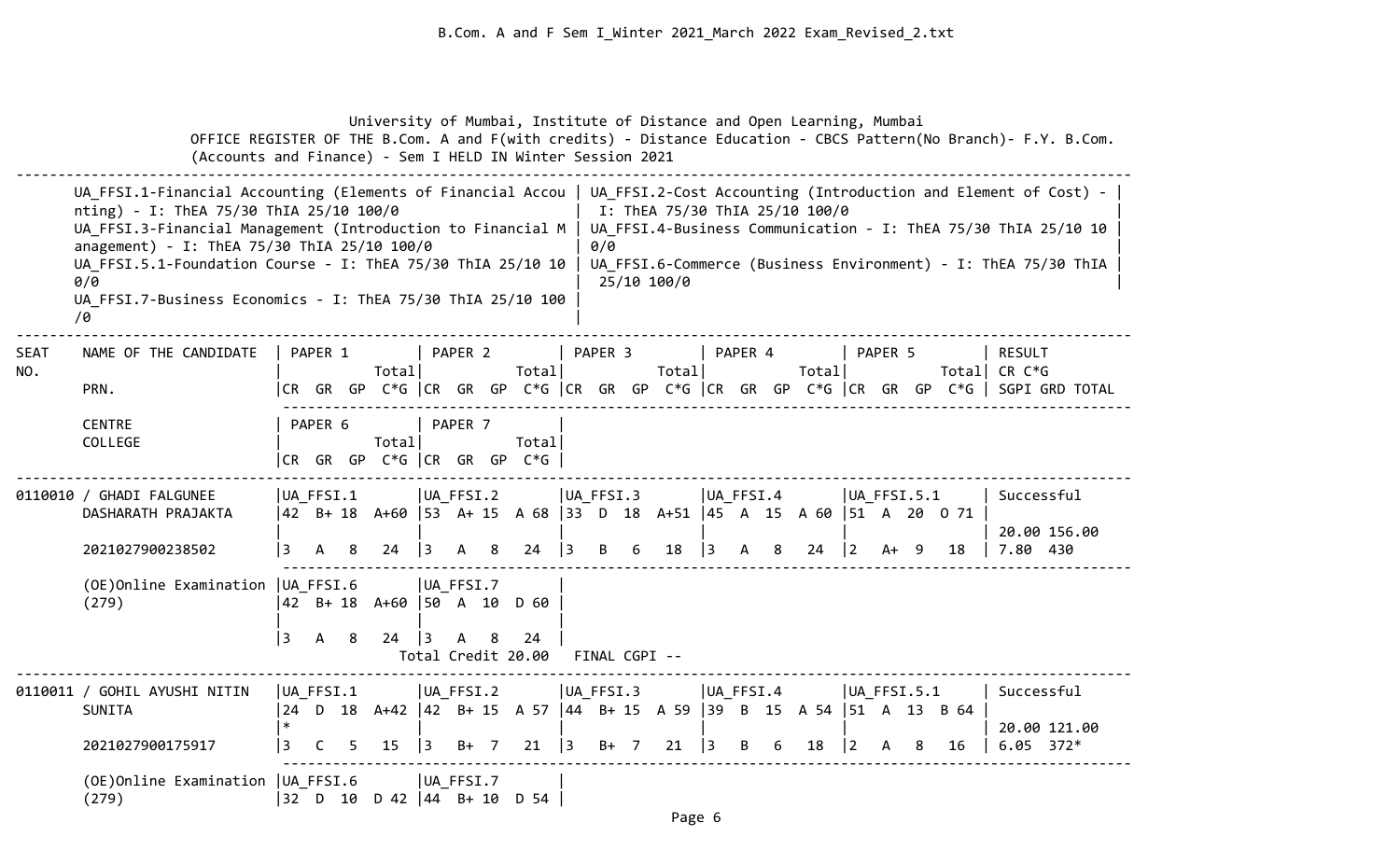|              |                                                                                                                                                                                                                                                                                                                                                                     | $ 3\rangle$<br>12<br>D<br>4                                                        | $\vert$ 3<br>B<br>6<br>Total Credit --               | 18           | FINAL CGPI -- |               | B.Com. A and F Sem I_Winter 2021_March 2022 Exam_Revised_2.txt        |             |                |                   |
|--------------|---------------------------------------------------------------------------------------------------------------------------------------------------------------------------------------------------------------------------------------------------------------------------------------------------------------------------------------------------------------------|------------------------------------------------------------------------------------|------------------------------------------------------|--------------|---------------|---------------|-----------------------------------------------------------------------|-------------|----------------|-------------------|
|              | 0110012 / GUPTA RUBY RAMKRIPAL  UA FFSI.1<br>ANITA                                                                                                                                                                                                                                                                                                                  | 30E D 18E A+48   38E B 23E 0 61   14F F 10E D 24   30E D 10E D 40   24F F 20E O 44 | $ UA_FFSI.2 $                                        |              | UA FFSI.3     |               | UA FFSI.4                                                             |             | $ UA$ FFSI.5.1 | Unsuccessful Fail |
|              | 2021027900147434                                                                                                                                                                                                                                                                                                                                                    | 3<br>15<br>5 <sub>1</sub><br>$\mathsf{C}$                                          | $ 3\rangle$<br>A 8                                   | 24           | $ 3\rangle$   | $\Theta$<br>0 | 3<br>$4 \quad$<br>D                                                   | $12 \mid 2$ | 0<br>0         | $-- 285$          |
|              | (OE) Online Examination   UA_FFSI.6<br>(279)                                                                                                                                                                                                                                                                                                                        | 30E D 10E D 40   18F F 10E D 28<br>  3<br>D<br>4                                   | $ UA_FFSI.7$<br>$12 \mid 3$<br>F.<br>Total Credit -- | 0            | FINAL CGPI -- |               |                                                                       |             |                |                   |
|              | / FEMALE, # - 0.229A ,@ - 0.5042A/0.5043A/0.5044A, * - 5045A, RR-RESERVED, --:Fails in Theory/Practical, RCC - 0.5050, AB - ABSENT<br>RPV - PROVISIONAL Eligible, NULL-NULL & VOID, G:Grade C*G:Gradepoints C:credits CP:credit points äC:sum of credit points GPA:<br>äCG /äC äCG:sum of product of credits & grades, Internal Marks are Provisional as per R.8668 |                                                                                    |                                                      |              |               |               |                                                                       |             |                |                   |
| <b>MARKS</b> | : 80 to 100                                                                                                                                                                                                                                                                                                                                                         | 70 to 79.99                                                                        | 60 to 69.99                                          | 55 to 59.99  |               | 50 to 54.99   | 45 to 49.99                                                           |             | 40 to 44.99    | 0 to 39.99        |
| GRADE        | $\colon 0$<br>GRADE POINT : 10.00                                                                                                                                                                                                                                                                                                                                   | A+<br>9.00                                                                         | $\mathsf{A}$<br>8.00                                 | $B+$<br>7.00 |               | B<br>6.00     | $\mathsf{C}$<br>5.00                                                  |             | D<br>4.00      | F<br>0.00         |
|              | 26/5/2022                                                                                                                                                                                                                                                                                                                                                           |                                                                                    |                                                      |              |               |               |                                                                       |             |                | Page No.4         |
|              |                                                                                                                                                                                                                                                                                                                                                                     |                                                                                    |                                                      |              |               |               | University of Mumbai, Institute of Distance and Open Learning, Mumbai |             |                |                   |

 OFFICE REGISTER OF THE B.Com. A and F(with credits) - Distance Education - CBCS Pattern(No Branch)- F.Y. B.Com. (Accounts and Finance) - Sem I HELD IN Winter Session 2021

-------------------------------------------------------------------------------------------------------------------------------------- UA FFSI.1-Financial Accounting (Elements of Financial Accou | UA FFSI.2-Cost Accounting (Introduction and Element of Cost) nting) - I: ThEA 75/30 ThIA 25/10 100/0 | I: ThEA 75/30 ThIA 25/10 100/0 UA\_FFSI.3-Financial Management (Introduction to Financial M | UA\_FFSI.4-Business Communication - I: ThEA 75/30 ThIA 25/10 10 anagement) - I: ThEA 75/30 ThIA 25/10 100/0 | 0/0 UA\_FFSI.5.1-Foundation Course - I: ThEA 75/30 ThIA 25/10 10 | UA\_FFSI.6-Commerce (Business Environment) - I: ThEA 75/30 ThIA |  $0/0$  | 25/10 100/0 | 25/10 100 | 25/10 100 | 25/10 100 | 25/10 | 25/10 | 25/10 | 25/10 | 25/10 | 25/10 | 25/10 | 25/10 | 25/10 | 25/10 | 25/10 | 25/10 | 25/10 | 25/10 | 25/10 | 25/10 | 25/10 | 25/10 | 25/10 | 25/10 | 25/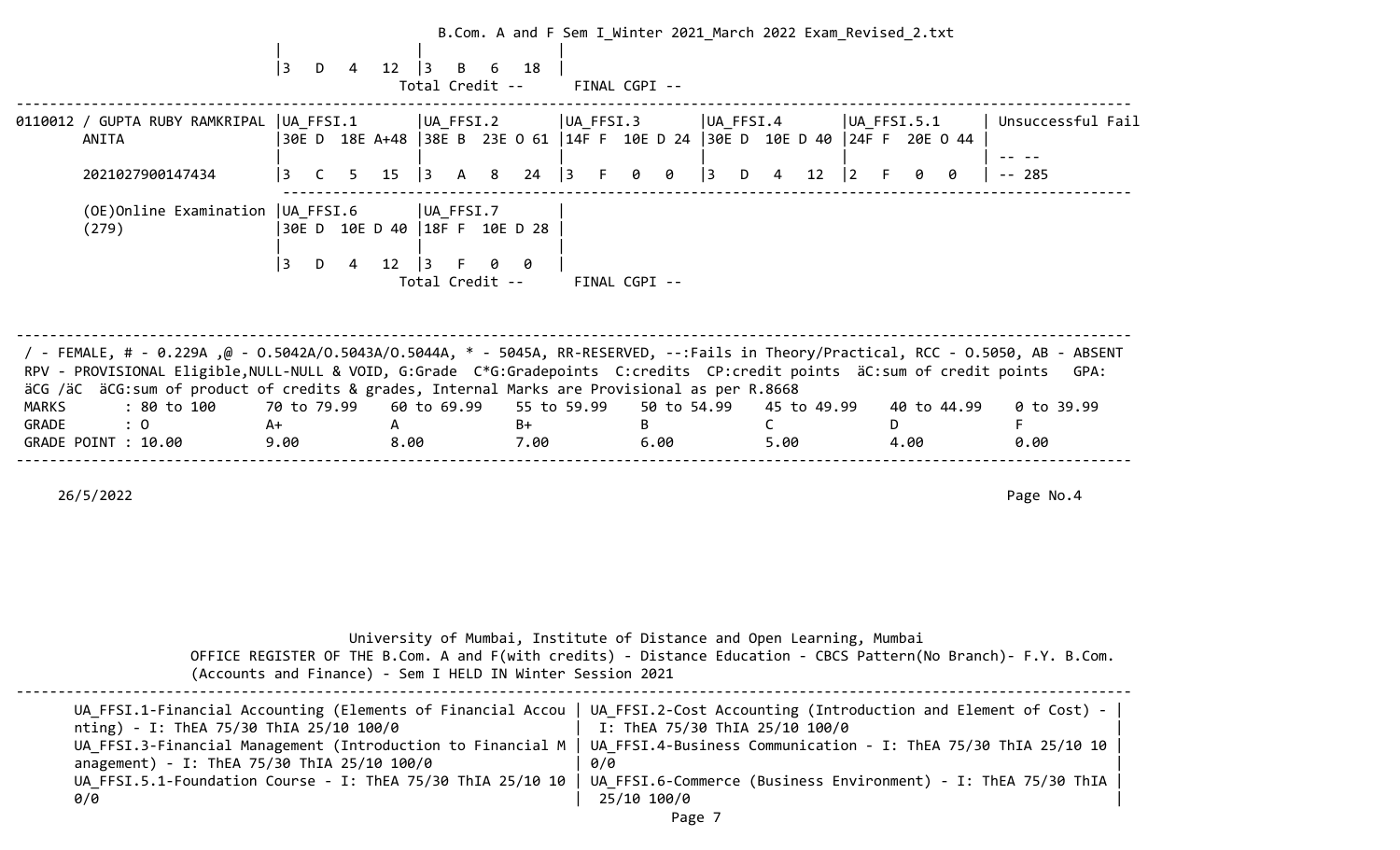|                    | UA FFSI.7-Business Economics - I: ThEA 75/30 ThIA 25/10 100<br>10 |                    |              |    |                                         |                |                                                        |   |        |                                                        |         |                    |       |           |                |   | B.Com. A and F Sem I Winter 2021 March 2022 Exam Revised 2.txt                       |                      |              |    |    |                                                                                                                          |
|--------------------|-------------------------------------------------------------------|--------------------|--------------|----|-----------------------------------------|----------------|--------------------------------------------------------|---|--------|--------------------------------------------------------|---------|--------------------|-------|-----------|----------------|---|--------------------------------------------------------------------------------------|----------------------|--------------|----|----|--------------------------------------------------------------------------------------------------------------------------|
| <b>SEAT</b><br>NO. | NAME OF THE CANDIDATE<br>PRN.                                     |                    | PAPER 1      |    | Total                                   |                | PAPER 2                                                |   | Total  |                                                        | PAPER 3 |                    | Total |           | PAPER 4        |   | Total                                                                                |                      | PAPER 5      |    |    | <b>RESULT</b><br>Total  CR C*G<br> CR GR GP C*G  CR GR GP C*G  CR GR GP C*G  CR GR GP C*G  CR GR GP C*G   SGPI GRD TOTAL |
|                    | <b>CENTRE</b><br>COLLEGE                                          |                    | PAPER 6      |    | Total<br> CR GR GP C*G  CR GR GP C*G    |                | PAPER 7                                                |   | Total  |                                                        |         |                    |       |           |                |   |                                                                                      |                      |              |    |    |                                                                                                                          |
|                    | 0110013 GURAV MANISH PADMAKAR<br>SARITA<br>2021027900224491       | $ UA_FFSI.1 $<br>3 | B            |    | 18                                      | $ 3\rangle$    | $ UA_FFSI.2 $<br>$A+ 9$                                |   | 27     | $ UA_FFSI.3 $<br>$\vert$ 3                             | B       | 6                  | 18    | $\vert$ 3 | UA FFSI.4<br>B | 6 | 30 D 23 O 53  48 A 23 O 71  38 B 13 B 51  30 D 20 O 50  50 A 23 O 73<br>18           | $ UA$ FFSI.5.1<br> 2 | $A+ 9$       |    | 18 | Successful<br>20.00 144.00<br>7.20 425@1                                                                                 |
|                    | (OE) Online Examination   UA FFSI.6<br>(279)                      | 3                  | $\Omega$     | 10 | 54 A + 25 0 79 33 D 15 A 48<br>@1<br>30 | $\vert$ 3      | $ UA_FFSI.7$<br>C<br>Total Credit --                   | 5 | 15     |                                                        |         | FINAL CGPI --      |       |           |                |   |                                                                                      |                      |              |    |    |                                                                                                                          |
|                    | 0110014 JADHAV MITESH SHRIDHAR UA FFSI.1<br><b>SHRADDHA</b>       |                    |              |    | $ UA_FFSI.2 $                           |                |                                                        |   |        | $ UA_FFSI.3 $                                          |         |                    |       |           | $ UA_FFSI.4 $  |   | 26FF 10ED 36  17FF 10ED 27  20FF 3FF23  24FF 5FF29  33ED 13EB46                      | $ UA$ FFSI.5.1       |              |    |    | Unsuccessful Fail                                                                                                        |
|                    | 2021027900159474<br>(OE) Online Examination   UA FFSI.6<br>(279)  | l 3<br>3           | F.<br>D      | 4  | ø<br>30E D 10E D 40 26F F AB F 26<br>12 | 3<br>$\vert$ 3 | UA FFSI.7<br>Total Credit --                           | 0 | 0<br>0 | 13.                                                    |         | 0<br>FINAL CGPI -- | 0     | 13        |                | 0 | ø                                                                                    | 2                    | <sup>C</sup> | 5. | 10 | $-- 227$                                                                                                                 |
|                    | 0110015 JADHAV SIDDHANT<br>NANDKUMAR SAVITA<br>2021027900238773   | UA FFSI.1<br>3     |              |    | $C$ 5 15                                |                | UA FFSI.2<br>$\begin{vmatrix} 3 & A & B \end{vmatrix}$ |   | 24     | UA FFSI.3<br>$\begin{vmatrix} 3 & A & B \end{vmatrix}$ |         |                    | 24    | $\vert$ 3 | UA FFSI.4      | 0 | 32E D 15E A 47  44E B+ 18E A+62  42E B+ 18E A+60  30E D 5F F 35  39E B 18E A+57<br>0 | UA FFSI.5.1<br> 2    | B+           | 7  | 14 | Unsuccessful ATKT<br>$- - 363$                                                                                           |
|                    | (OE) Online Examination   UA FFSI.6<br>(279)                      | $\vert$ 3          | $\mathsf{A}$ | -8 | 45E A 15E A 60 32E D 10E D 42<br>24     | $\vert$ 3      | $ UA_FFSI.7 $<br>D<br>Total Credit --                  | 4 | 12     |                                                        |         | FINAL CGPI --      |       |           |                |   |                                                                                      |                      |              |    |    |                                                                                                                          |

Page 8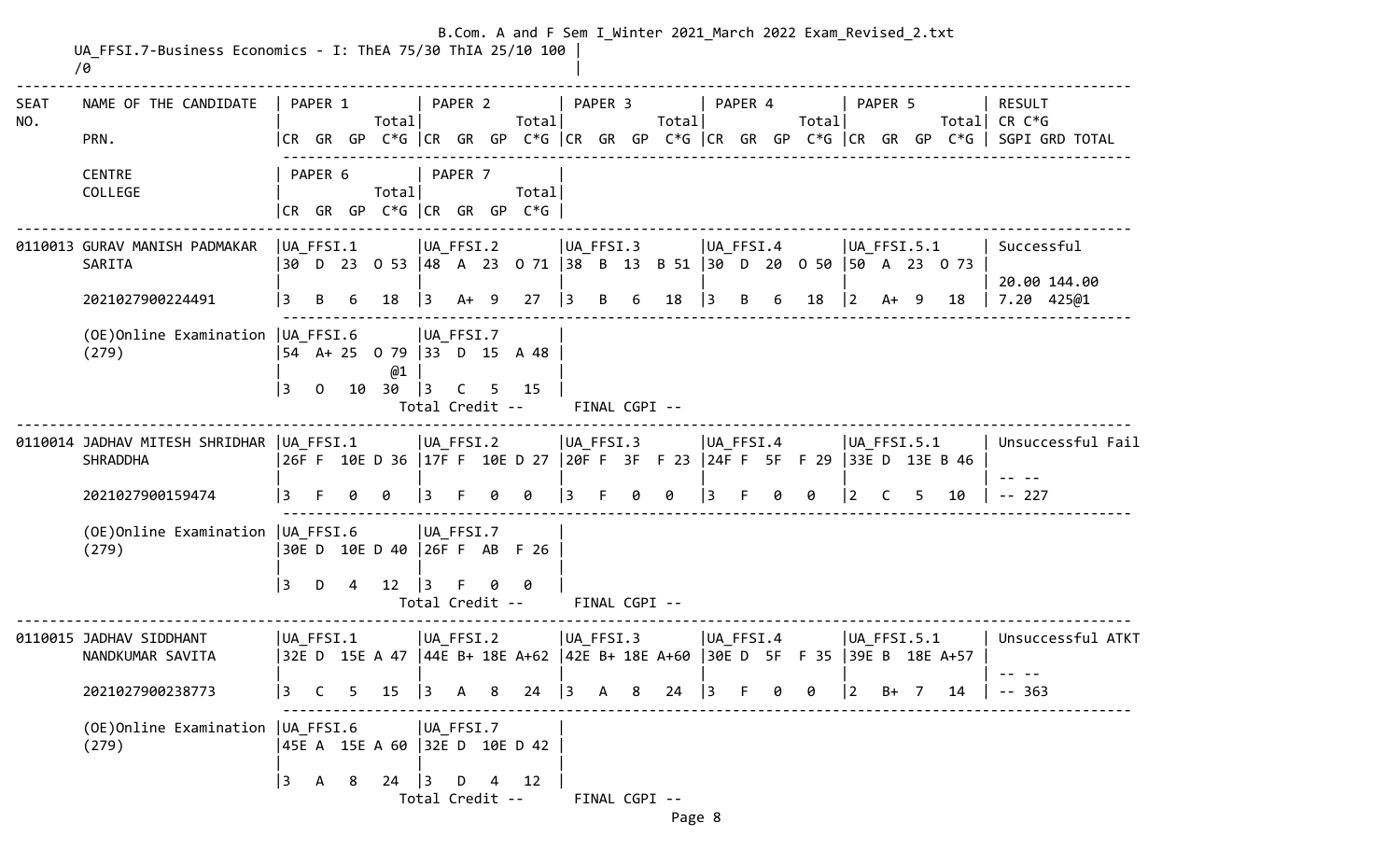| / - FEMALE, # - 0.229A ,@ - 0.5042A/0.5043A/0.5044A, * - 5045A, RR-RESERVED, --:Fails in Theory/Practical, RCC - 0.5050, AB - ABSENT<br>RPV - PROVISIONAL Eligible, NULL-NULL & VOID, G:Grade C*G:Gradepoints C:credits CP:credit points äC:sum of credit points GPA: |      |      |      |      |      |             |            |
|-----------------------------------------------------------------------------------------------------------------------------------------------------------------------------------------------------------------------------------------------------------------------|------|------|------|------|------|-------------|------------|
| äCG /äC äCG:sum of product of credits & grades, Internal Marks are Provisional as per R.8668                                                                                                                                                                          |      |      |      |      |      |             |            |
| : 80 to 100    70 to 79.99   60 to 69.99   55 to 59.99   50 to 54.99   45 to 49.99<br>MARKS                                                                                                                                                                           |      |      |      |      |      | 40 to 44.99 | 0 to 39.99 |
| GRADE<br>$\therefore$ 0                                                                                                                                                                                                                                               | A+   |      | B+   |      |      |             |            |
| GRADE POINT : 10.00                                                                                                                                                                                                                                                   | 9.00 | 8.00 | 7.00 | 6.00 | 5.00 | 4.00        | 0.00       |
|                                                                                                                                                                                                                                                                       |      |      |      |      |      |             |            |

|             |                                                                                                                                                                                                                                                                                                                                                                                                                                    |                              | University of Mumbai, Institute of Distance and Open Learning, Mumbai<br>OFFICE REGISTER OF THE B.Com. A and F(with credits) - Distance Education - CBCS Pattern(No Branch)- F.Y. B.Com.<br>(Accounts and Finance) - Sem I HELD IN Winter Session 2021 |                    |                                |                                                                                                                                  |                          |
|-------------|------------------------------------------------------------------------------------------------------------------------------------------------------------------------------------------------------------------------------------------------------------------------------------------------------------------------------------------------------------------------------------------------------------------------------------|------------------------------|--------------------------------------------------------------------------------------------------------------------------------------------------------------------------------------------------------------------------------------------------------|--------------------|--------------------------------|----------------------------------------------------------------------------------------------------------------------------------|--------------------------|
|             | UA FFSI.1-Financial Accounting (Elements of Financial Accou   UA FFSI.2-Cost Accounting (Introduction and Element of Cost) -<br>nting) - I: ThEA 75/30 ThIA 25/10 100/0<br>UA FFSI.3-Financial Management (Introduction to Financial M  <br>anagement) - I: ThEA 75/30 ThIA 25/10 100/0<br>UA FFSI.5.1-Foundation Course - I: ThEA 75/30 ThIA 25/10 10<br>0/0<br>UA FFSI.7-Business Economics - I: ThEA 75/30 ThIA 25/10 100<br>70 |                              |                                                                                                                                                                                                                                                        | 0/0<br>25/10 100/0 | I: ThEA 75/30 ThIA 25/10 100/0 | UA FFSI.4-Business Communication - I: ThEA 75/30 ThIA 25/10 10<br>UA FFSI.6-Commerce (Business Environment) - I: ThEA 75/30 ThIA |                          |
| SEAT<br>NO. | NAME OF THE CANDIDATE<br>PRN.<br><b>CENTRE</b>                                                                                                                                                                                                                                                                                                                                                                                     | PAPER 1<br>Total <br>PAPER 6 | PAPER 2<br>Totall<br> CR GR GP C*G  CR GR GP C*G  CR GR GP C*G  CR GR GP C*G  CR GR GP C*G   SGPI GRD TOTAL<br>PAPER 7                                                                                                                                 | PAPER 3<br>Totall  | PAPER 4<br>Total               | PAPER 5                                                                                                                          | RESULT<br>Total CR $C*G$ |
|             | COLLEGE<br>0110017 / KHAN MARIYAM TANWEER  UA FFSI.1                                                                                                                                                                                                                                                                                                                                                                               | Total                        | Total<br>$CR$ GR GP C $*$ G $CR$ GR GP C $*$ G<br>UA_FFSI.2                                                                                                                                                                                            | UA FFSI.3          | UA FFSI.4                      | $ UA$ FFSI.5.1                                                                                                                   | Unsuccessful Fail        |
|             | <b>JABEEN</b>                                                                                                                                                                                                                                                                                                                                                                                                                      |                              | 30E D 10E D 40 30E D 10E D 40 24F F 15E A 39 41E B 13E B 54 30E D 18E A+48                                                                                                                                                                             |                    |                                |                                                                                                                                  |                          |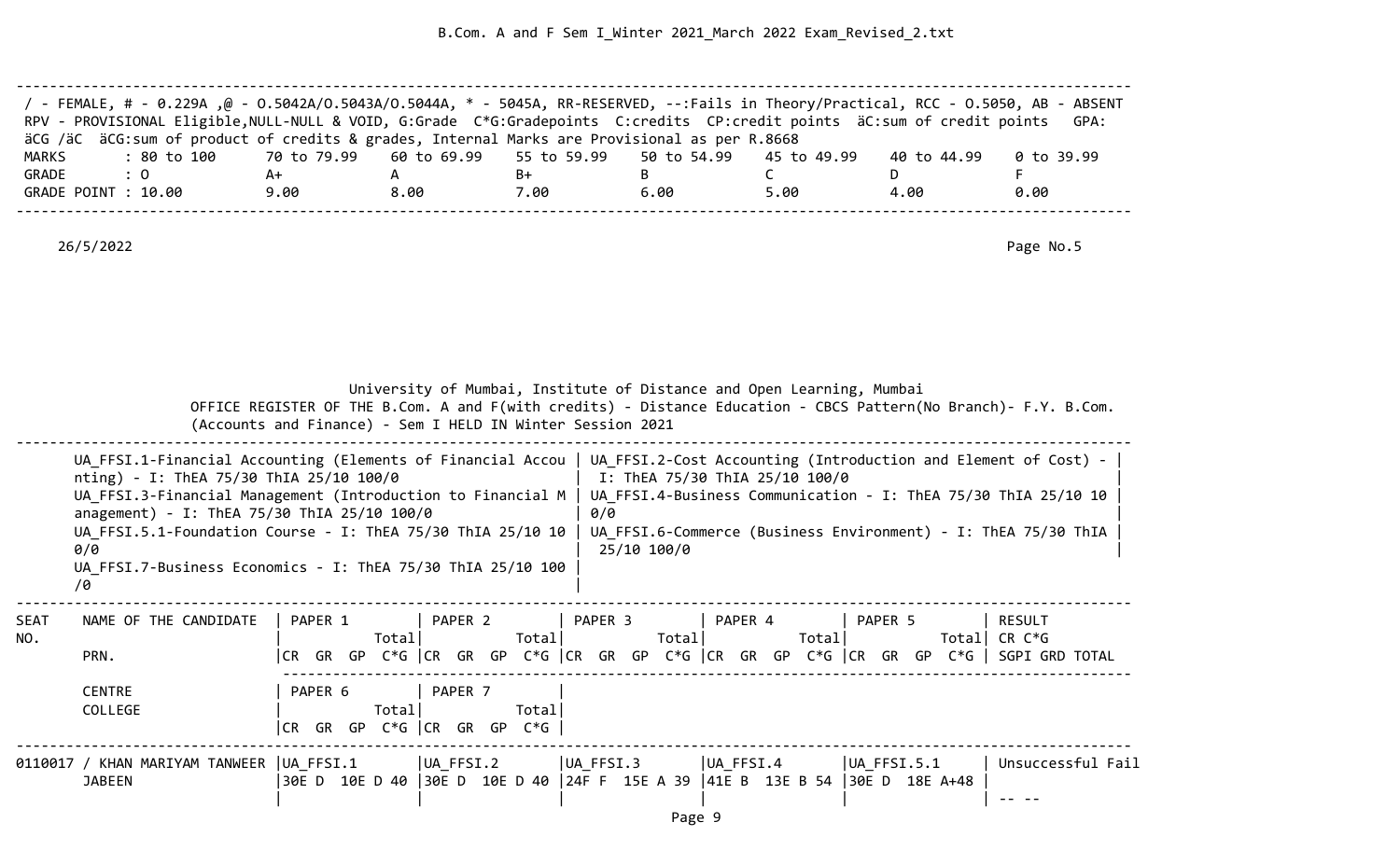|                       |                                                                                                                                                                                                                                                                                                                                                                                                                       |              |                 |   |                              |   |                 |                | B.Com. A and F Sem I Winter 2021 March 2022 Exam Revised 2.txt                        |           |        |                        |           |              |                      |             |                |                         |      |             |                                                      |      |
|-----------------------|-----------------------------------------------------------------------------------------------------------------------------------------------------------------------------------------------------------------------------------------------------------------------------------------------------------------------------------------------------------------------------------------------------------------------|--------------|-----------------|---|------------------------------|---|-----------------|----------------|---------------------------------------------------------------------------------------|-----------|--------|------------------------|-----------|--------------|----------------------|-------------|----------------|-------------------------|------|-------------|------------------------------------------------------|------|
|                       | 2021027900225335                                                                                                                                                                                                                                                                                                                                                                                                      | l 3          | D.              | 4 | $12 \mid 3 \mid D$           |   |                 |                | 4 12 3 F 0 0 3 B 6                                                                    |           |        |                        |           |              |                      | 18 2 C      |                |                         |      | 5 10        | $\vert$ -- 286                                       |      |
|                       | (OE) Online Examination   UA FFSI.6<br>(279)                                                                                                                                                                                                                                                                                                                                                                          |              |                 |   | 26F F 10E D 36 24F F 5F F 29 |   | UA FFSI.7       |                |                                                                                       |           |        |                        |           |              |                      |             |                |                         |      |             |                                                      |      |
|                       |                                                                                                                                                                                                                                                                                                                                                                                                                       | 3            | F.              | 0 | 0                            | 3 | Total Credit -- | 0              | Ø                                                                                     |           |        | FINAL CGPI --          |           |              |                      |             |                |                         |      |             |                                                      |      |
|                       | 0110018 / KHUSHBOO SALENDER<br>KUMAR UPADHAYA<br>MITHLESH<br>2021027900234767                                                                                                                                                                                                                                                                                                                                         | 3            | UA FFSI.1<br>C. | 5 | $15 \quad  3$                |   | UA FFSI.2<br>A  | 8 <sup>8</sup> | 35 C 13 B 48  50 A 10 D 60  38 B 18 A+56  36 C 10 D 46  50 A 20 0 70  <br>$24 \mid 3$ | UA FFSI.3 | $B+ 7$ | $21 \mid 3$            | UA FFSI.4 | $\mathsf{C}$ | $5 -$                | 15          | $ 2\rangle$    | UA FFSI.5.1<br>A+       | 9    | 18          | Successful<br><b>RPV</b><br>20.00 126.00<br>6.30 377 |      |
|                       | (OE) Online Examination   UA_FFSI.6<br>(279)                                                                                                                                                                                                                                                                                                                                                                          |              |                 |   | 42 B+ 10 D 52  30 D 15 A 45  |   | $ UA_FFSI.7$    |                |                                                                                       |           |        |                        |           |              |                      |             |                |                         |      |             |                                                      |      |
|                       |                                                                                                                                                                                                                                                                                                                                                                                                                       | 3            | B               | 6 | 18 3 C 5                     |   |                 |                | 15<br>Total Credit 20.00 FINAL CGPI --                                                |           |        |                        |           |              |                      |             |                |                         |      |             |                                                      |      |
|                       | 0110019 / KOTHARI GUNJAN<br>DINESH ASHA                                                                                                                                                                                                                                                                                                                                                                               |              | UA FFSI.1       |   |                              |   | UA_FFSI.2       |                | 44 B+ 18 A+62   50 A 15 A 65   51 A 15 A 66   53 A+ 20 0 73   63 0 20 0 83            | UA FFSI.3 |        |                        | UA FFSI.4 |              |                      |             | $ UA$ FFSI.5.1 |                         |      |             | Successful                                           |      |
|                       | 2021027900233176                                                                                                                                                                                                                                                                                                                                                                                                      | 3            | $\overline{A}$  | 8 | 24 $ 3$                      |   | A 8             |                | $24 \mid 3 \mid A \mid 8$                                                             |           |        | $24 \mid 3 \mid 4 + 9$ |           |              |                      | 27          | $ 2\rangle$    | $\overline{\mathbf{0}}$ |      | 10 20       | 20.00 164.00<br>8.20 475                             |      |
|                       | (OE)Online Examination   UA FFSI.6<br>(279)                                                                                                                                                                                                                                                                                                                                                                           |              |                 |   | 56 A+ 18 A+74 39 B 13 B 52   |   | UA FFSI.7       |                |                                                                                       |           |        |                        |           |              |                      |             |                |                         |      |             |                                                      |      |
|                       |                                                                                                                                                                                                                                                                                                                                                                                                                       | l 3          | $A+9$           |   | $27 \quad  3$                |   | B               | 6              | 18<br>Total Credit 20.00 FINAL CGPI --                                                |           |        |                        |           |              |                      |             |                |                         |      |             |                                                      |      |
| <b>MARKS</b><br>GRADE | / - FEMALE, # - 0.229A ,@ - 0.5042A/0.5043A/0.5044A, * - 5045A, RR-RESERVED, --:Fails in Theory/Practical, RCC - 0.5050, AB - ABSENT<br>RPV - PROVISIONAL Eligible, NULL-NULL & VOID, G:Grade C*G:Gradepoints C:credits CP:credit points äC:sum of credit points<br>äCG /äC äCG: sum of product of credits & grades, Internal Marks are Provisional as per R.8668<br>: 80 to 100<br>$\colon 0$<br>GRADE POINT : 10.00 | $A+$<br>9.00 | 70 to 79.99     |   | A<br>8.00                    |   | 60 to 69.99     |                | 55 to 59.99<br>$B+$<br>7.00                                                           |           | B      | 50 to 54.99<br>6.00    |           |              | $\mathsf{C}$<br>5.00 | 45 to 49.99 |                | D                       | 4.00 | 40 to 44.99 | 0 to 39.99<br>F.<br>0.00                             | GPA: |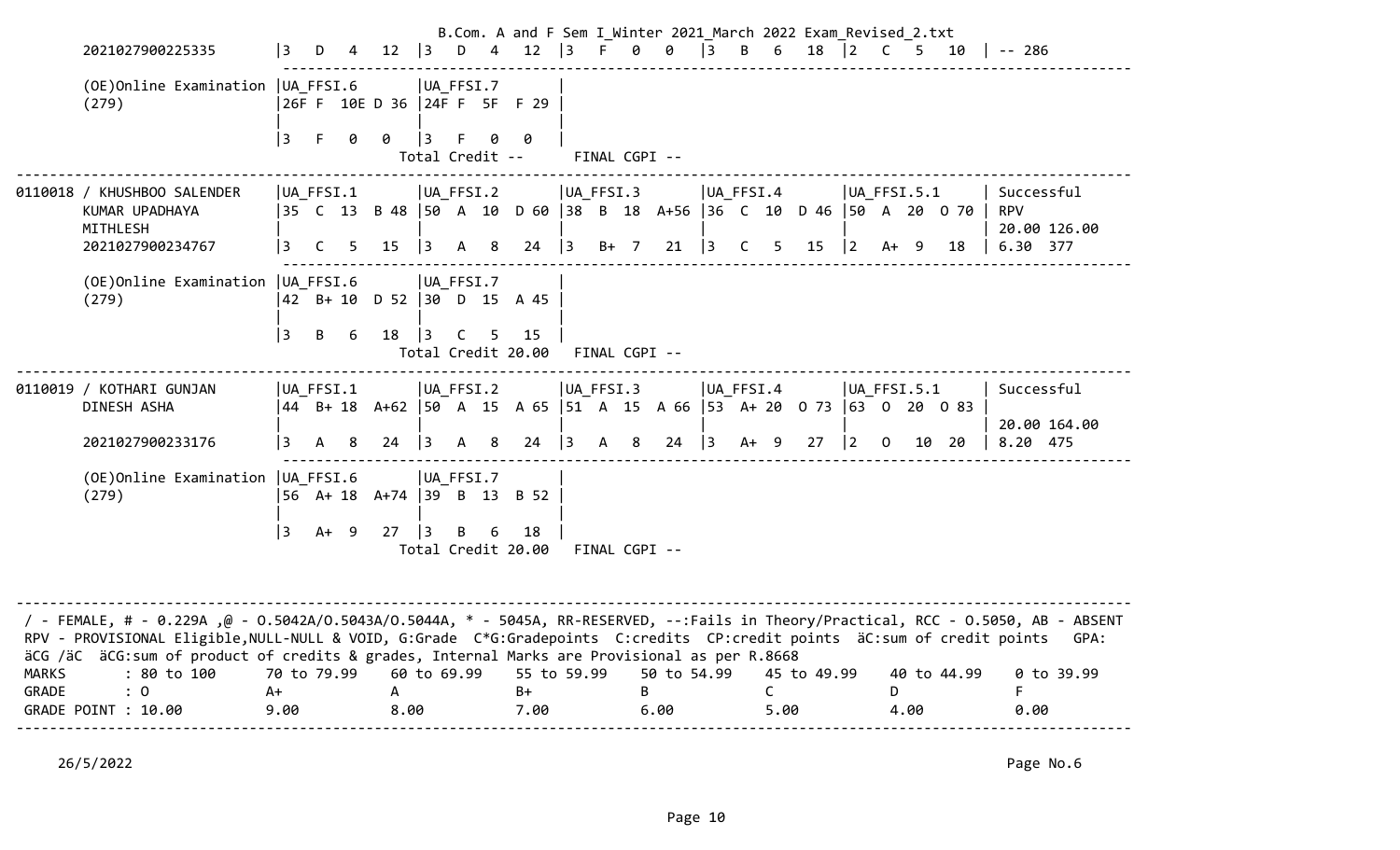|                    | (Accounts and Finance) - Sem I HELD IN Winter Session 2021                                                                                                                                                                                                                                                                                                                                                                       |                  |         |   | University of Mumbai, Institute of Distance and Open Learning, Mumbai     |                              |         |   |        |                |     |                |                                               |    |                 |    |       |              |         |                       |                                                                            | OFFICE REGISTER OF THE B.Com. A and F(with credits) - Distance Education - CBCS Pattern(No Branch)- F.Y. B.Com.                  |
|--------------------|----------------------------------------------------------------------------------------------------------------------------------------------------------------------------------------------------------------------------------------------------------------------------------------------------------------------------------------------------------------------------------------------------------------------------------|------------------|---------|---|---------------------------------------------------------------------------|------------------------------|---------|---|--------|----------------|-----|----------------|-----------------------------------------------|----|-----------------|----|-------|--------------|---------|-----------------------|----------------------------------------------------------------------------|----------------------------------------------------------------------------------------------------------------------------------|
|                    | UA_FFSI.1-Financial Accounting (Elements of Financial Accou   UA_FFSI.2-Cost Accounting (Introduction and Element of Cost) -<br>nting) - I: ThEA 75/30 ThIA 25/10 100/0<br>UA_FFSI.3-Financial Management (Introduction to Financial M<br>anagement) - I: ThEA 75/30 ThIA 25/10 100/0<br>UA_FFSI.5.1-Foundation Course - I: ThEA 75/30 ThIA 25/10 10<br>0/0<br>UA FFSI.7-Business Economics - I: ThEA 75/30 ThIA 25/10 100<br>70 |                  |         |   |                                                                           |                              |         |   |        |                | 0/0 |                | I: ThEA 75/30 ThIA 25/10 100/0<br>25/10 100/0 |    |                 |    |       |              |         |                       |                                                                            | UA FFSI.4-Business Communication - I: ThEA 75/30 ThIA 25/10 10<br>UA FFSI.6-Commerce (Business Environment) - I: ThEA 75/30 ThIA |
| <b>SEAT</b><br>NO. | NAME OF THE CANDIDATE<br>PRN.                                                                                                                                                                                                                                                                                                                                                                                                    |                  | PAPER 1 |   | Total                                                                     |                              | PAPER 2 |   | Total  | PAPER 3        |     |                | Total                                         |    | PAPER 4         |    | Total |              | PAPER 5 |                       |                                                                            | RESULT<br>Total CR $C*G$<br> CR GR GP C*G  CR GR GP C*G  CR GR GP C*G  CR GR GP C*G  CR GR GP C*G   SGPI GRD TOTAL               |
|                    | <b>CENTRE</b><br>COLLEGE                                                                                                                                                                                                                                                                                                                                                                                                         |                  | PAPER 6 |   | Total<br> CR GR GP C*G  CR GR GP C*G                                      |                              | PAPER 7 |   | Total  |                |     |                |                                               |    |                 |    |       |              |         |                       |                                                                            |                                                                                                                                  |
|                    | 0110020 LADE RUSHIKESH<br>DNYANESHWAR INDU                                                                                                                                                                                                                                                                                                                                                                                       | UA FFSI.1        |         |   | 17FF 3F F 20   9F F 10E D 19   15FF 5F F 20   18FF 5F F 23   11FF 5F F 16 | $ UA_FFSI.2 $                |         |   |        | UA FFSI.3      |     |                |                                               |    | UA FFSI.4       |    |       |              |         | $ UA$ FFSI.5.1        |                                                                            | Unsuccessful Fail                                                                                                                |
|                    | 2021027900179207<br>(OE) Online Examination   UA FFSI.6<br>(279)                                                                                                                                                                                                                                                                                                                                                                 | l 3<br>l 3       | F.      | 0 | UA FFSI.7<br> 15F F 0F F 15   21F F 3F F 24<br>0                          | Total Credit --              |         |   | 0<br>0 | 3              |     | FINAL CGPI --  | Ø                                             | 3  |                 |    | 0     | $ 2 \rangle$ |         |                       | Ø                                                                          | $-- 137$                                                                                                                         |
|                    | 0110021 MORADIA AKSHIT BHARAT<br><b>NEETA</b><br>2021027900205733                                                                                                                                                                                                                                                                                                                                                                | UA FFSI.1<br>l 3 | D       | 4 | 12                                                                        | UA_FFSI.2<br>$\overline{13}$ | A       | 8 | 24     | $\overline{3}$ | C   | UA FFSI.3<br>5 | 15                                            | 13 | UA FFSI.4<br>A+ | -9 | 27    | $ 2\rangle$  | A       | $ UA$ FFSI.5.1<br>- 8 | 30 D 13 B 43  48 A 18 A+66  33 D 15 A 48  47 A 23 O 70  45 A 20 O 65<br>16 | Successful<br>20.00 136.00<br>6.80 408                                                                                           |
|                    | (OE)Online Examination   UA FFSI.6                                                                                                                                                                                                                                                                                                                                                                                               |                  |         |   |                                                                           | UA FFSI.7                    |         |   |        |                |     |                |                                               |    |                 |    |       |              |         |                       |                                                                            |                                                                                                                                  |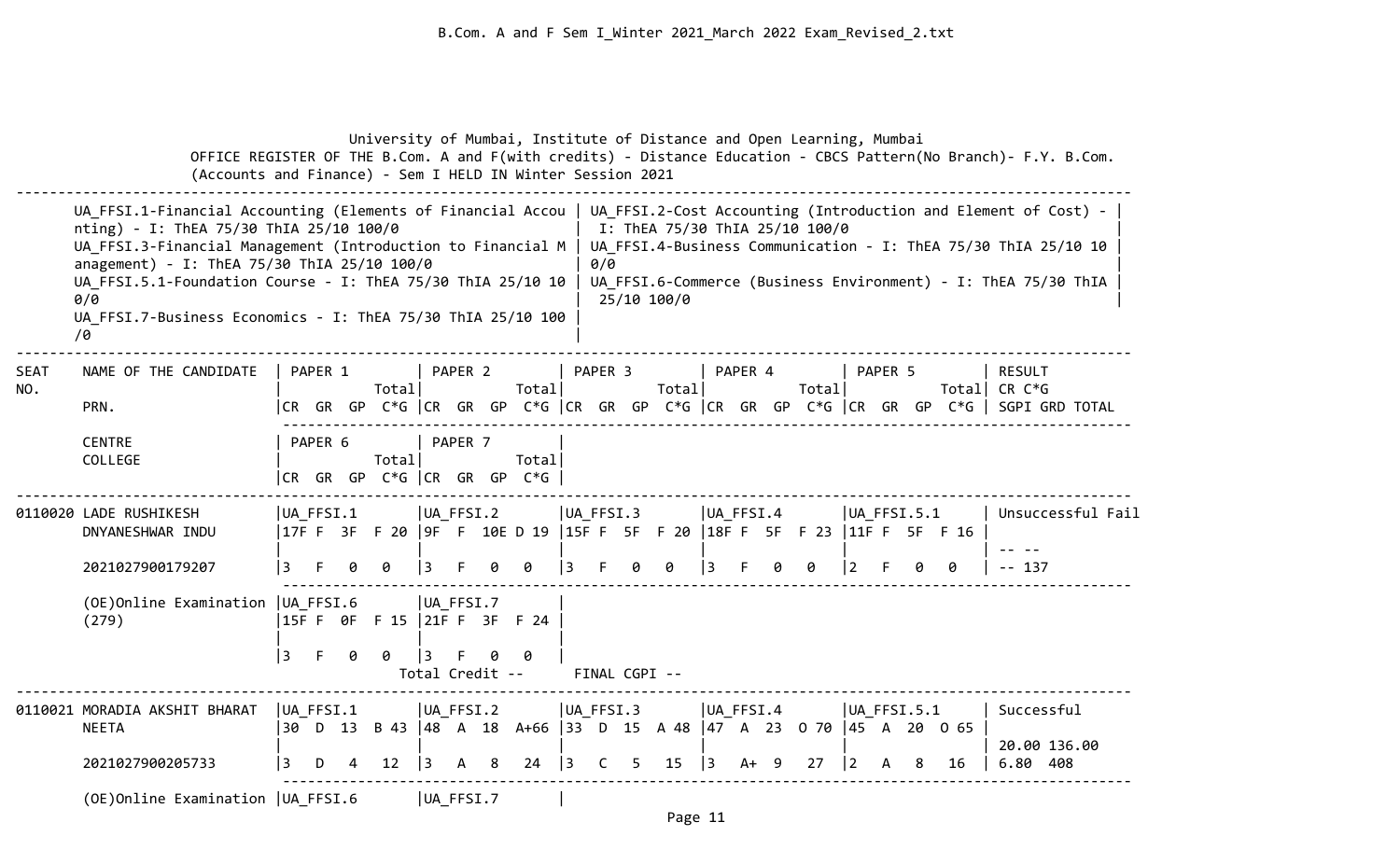|              |                                                                                                                                                                                                                                                                |                        |                                                   | B.Com. A and F Sem I Winter 2021 March 2022 Exam Revised 2.txt |                      |                                           |                                                                         |                |
|--------------|----------------------------------------------------------------------------------------------------------------------------------------------------------------------------------------------------------------------------------------------------------------|------------------------|---------------------------------------------------|----------------------------------------------------------------|----------------------|-------------------------------------------|-------------------------------------------------------------------------|----------------|
|              | (279)                                                                                                                                                                                                                                                          | 151                    | A 20 0 71 30 D 15 A 45                            |                                                                |                      |                                           |                                                                         |                |
|              |                                                                                                                                                                                                                                                                |                        |                                                   |                                                                |                      |                                           |                                                                         |                |
|              |                                                                                                                                                                                                                                                                | 3<br>$A+ 9$            | 27<br>$\vert$ 3<br>5.<br>C.<br>Total Credit 20.00 | 15<br>FINAL CGPI --                                            |                      |                                           |                                                                         |                |
|              |                                                                                                                                                                                                                                                                |                        |                                                   |                                                                |                      |                                           |                                                                         |                |
|              | 0110022 MORE SHAILESH                                                                                                                                                                                                                                          | UA FFSI.1              | UA FFSI.2                                         | UA FFSI.3                                                      |                      | $ UA_FFSI.4 $                             | $ UA_F$ FFSI.5.1                                                        | Successful     |
|              | KASHINATH LAXMI                                                                                                                                                                                                                                                |                        |                                                   |                                                                |                      |                                           | 62 0 25 0 87  56 A+ 23 0 79  62 0 25 0 87  57 A+ 23 0 80  56 A+ 18 A+74 |                |
|              |                                                                                                                                                                                                                                                                |                        |                                                   | @1                                                             |                      |                                           |                                                                         | 20.00 192.00   |
|              | 2021027900214852                                                                                                                                                                                                                                               | 3<br>10 30<br>$\Omega$ | $\vert$ 3<br>10<br>$\Omega$                       | 3<br>30<br>$\overline{0}$                                      | 10 30<br>$ 3\rangle$ | $ 2\rangle$<br>$\overline{0}$<br>30<br>10 | 18<br>A+ 9                                                              | $9.60$ $547@1$ |
|              |                                                                                                                                                                                                                                                                |                        |                                                   |                                                                |                      |                                           |                                                                         |                |
|              | (OE) Online Examination   UA_FFSI.6<br>(279)                                                                                                                                                                                                                   |                        | $ UA_FFSI.7$<br> 57 A+ 23 0 80   35 C 25 0 60     |                                                                |                      |                                           |                                                                         |                |
|              |                                                                                                                                                                                                                                                                |                        |                                                   |                                                                |                      |                                           |                                                                         |                |
|              |                                                                                                                                                                                                                                                                | l 3<br>$\Omega$<br>10  | 30<br>$\vert$ 3<br>A 8                            | 24                                                             |                      |                                           |                                                                         |                |
|              |                                                                                                                                                                                                                                                                |                        | Total Credit --                                   |                                                                | FINAL CGPI --        |                                           |                                                                         |                |
|              |                                                                                                                                                                                                                                                                |                        |                                                   |                                                                |                      |                                           |                                                                         |                |
|              |                                                                                                                                                                                                                                                                |                        |                                                   |                                                                |                      |                                           |                                                                         |                |
|              |                                                                                                                                                                                                                                                                |                        |                                                   |                                                                |                      |                                           |                                                                         |                |
|              | / FEMALE, # - 0.229A ,@ - 0.5042A/0.5043A/0.5044A, * - 5045A, RR-RESERVED, --:Fails in Theory/Practical, RCC - 0.5050, AB - ABSENT<br>RPV - PROVISIONAL Eligible, NULL-NULL & VOID, G:Grade C*G:Gradepoints C:credits CP:credit points äC:sum of credit points |                        |                                                   |                                                                |                      |                                           |                                                                         | GPA:           |
|              | äCG /äC äCG:sum of product of credits & grades, Internal Marks are Provisional as per R.8668                                                                                                                                                                   |                        |                                                   |                                                                |                      |                                           |                                                                         |                |
| <b>MARKS</b> | : 80 to 100                                                                                                                                                                                                                                                    | 70 to 79.99            | 60 to 69.99                                       | 55 to 59.99                                                    | 50 to 54.99          | 45 to 49.99                               | 40 to 44.99                                                             | 0 to 39.99     |
| GRADE        | : 0                                                                                                                                                                                                                                                            | A+                     | $\mathsf{A}$                                      | B+                                                             | B.                   |                                           | D.                                                                      |                |
|              | GRADE POINT : 10.00                                                                                                                                                                                                                                            | 9.00                   | 8.00                                              | 7.00                                                           | 6.00                 | 5.00                                      | 4.00                                                                    | 0.00           |
|              |                                                                                                                                                                                                                                                                |                        |                                                   |                                                                |                      |                                           |                                                                         |                |
|              |                                                                                                                                                                                                                                                                |                        |                                                   |                                                                |                      |                                           |                                                                         |                |
|              | 26/5/2022                                                                                                                                                                                                                                                      |                        |                                                   |                                                                |                      |                                           |                                                                         | Page No.7      |

| University of Mumbai, Institute of Distance and Open Learning, Mumbai                                           |  |
|-----------------------------------------------------------------------------------------------------------------|--|
| OFFICE REGISTER OF THE B.Com. A and F(with credits) - Distance Education - CBCS Pattern(No Branch)- F.Y. B.Com. |  |
| (Accounts and Finance) - Sem I HELD IN Winter Session 2021                                                      |  |

--------------------------------------------------------------------------------------------------------------------------------------

|                                             | UA FFSI.1-Financial Accounting (Elements of Financial Accou   UA FFSI.2-Cost Accounting (Introduction and Element of Cost) - |
|---------------------------------------------|------------------------------------------------------------------------------------------------------------------------------|
| nting) - I: ThEA 75/30 ThIA 25/10 100/0     | I: ThEA 75/30 ThIA 25/10 100/0                                                                                               |
|                                             | UA FFSI.3-Financial Management (Introduction to Financial M   UA FFSI.4-Business Communication - I: ThEA 75/30 ThIA 25/10 10 |
| anagement) - I: ThEA 75/30 ThIA 25/10 100/0 | 0/0                                                                                                                          |
|                                             | UA FFSI.5.1-Foundation Course - I: ThEA 75/30 ThIA 25/10 10   UA FFSI.6-Commerce (Business Environment) - I: ThEA 75/30 ThIA |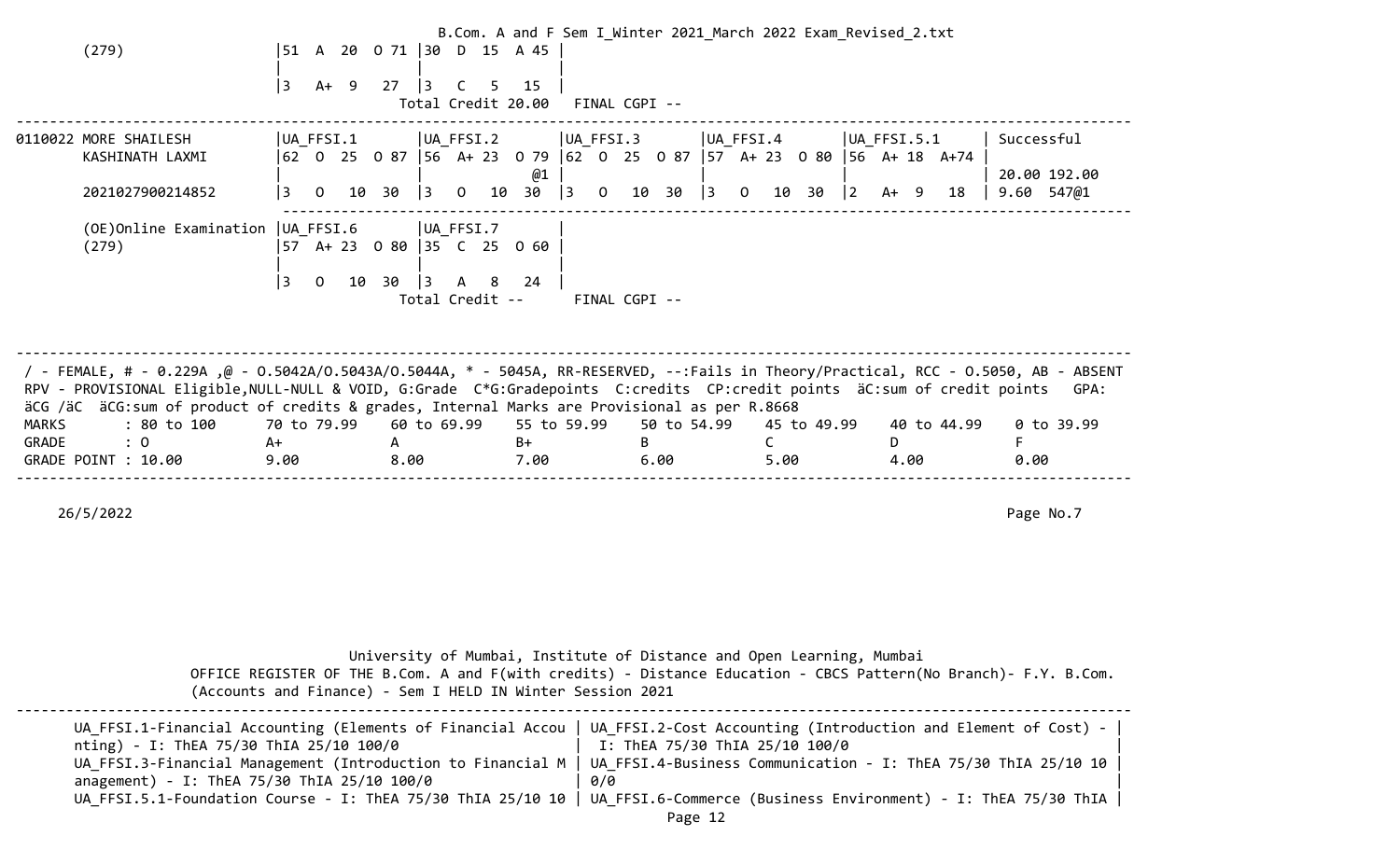|                    | 0/0<br>UA FFSI.7-Business Economics - I: ThEA 75/30 ThIA 25/10 100<br>10 |                 |              |                |                                           |                              |         |   |                                        |           |               |   | B.Com. A and F Sem I_Winter 2021_March 2022 Exam_Revised_2.txt<br>25/10 100/0        |                |           |   |                          |                |         |   |    |                                                                                       |
|--------------------|--------------------------------------------------------------------------|-----------------|--------------|----------------|-------------------------------------------|------------------------------|---------|---|----------------------------------------|-----------|---------------|---|--------------------------------------------------------------------------------------|----------------|-----------|---|--------------------------|----------------|---------|---|----|---------------------------------------------------------------------------------------|
| <b>SEAT</b><br>NO. | NAME OF THE CANDIDATE                                                    |                 | PAPER 1      |                | Total                                     |                              | PAPER 2 |   | Totall                                 |           | PAPER 3       |   | Total                                                                                |                | PAPER 4   |   | Total                    |                | PAPER 5 |   |    | <b>RESULT</b><br>Total CR $C*G$                                                       |
|                    | PRN.                                                                     |                 |              |                |                                           |                              |         |   |                                        |           |               |   |                                                                                      |                |           |   |                          |                |         |   |    | CR GR GP C*G  CR GR GP C*G  CR GR GP C*G  CR GR GP C*G  CR GR GP C*G   SGPI GRD TOTAL |
|                    | <b>CENTRE</b><br>COLLEGE                                                 |                 | PAPER 6      |                | Total                                     |                              | PAPER 7 |   | Total<br>$CR$ GR GP C*G $CR$ GR GP C*G |           |               |   |                                                                                      |                |           |   |                          |                |         |   |    |                                                                                       |
|                    | 0110023 / NAGAP MANALI ANKUSH<br><b>AKSHATA</b>                          | $ UA_FFSI.1 $   |              |                |                                           | UA_FFSI.2                    |         |   |                                        |           | UA_FFSI.3     |   | 38E B 10E D 48   38E B 18E A+56   42E B+ 13E B 55   47E A 10E D 57   53E A+ 20E O 73 | $ UA_F$ FFSI.4 |           |   |                          | $ UA$ FFSI.5.1 |         |   |    | Unsuccessful ATKT                                                                     |
|                    | 2021027900202932                                                         | 3               | $\mathsf{C}$ | 5 <sub>1</sub> | 15                                        | $ 3 \t B+7 $                 |         |   | $21 \quad  3$                          |           |               |   | $B+ 7$ 21 3 $B+ 7$                                                                   |                |           |   | 21                       | $ 2\rangle$    | $A+ 9$  |   | 18 | $-- 388$                                                                              |
|                    | (OE) Online Examination   UA_FFSI.6<br>(279)                             |                 |              |                | UA_FFSI.7<br>45E A 10E D 55 39E B 5F F 44 |                              |         |   |                                        |           |               |   |                                                                                      |                |           |   |                          |                |         |   |    |                                                                                       |
|                    |                                                                          | $\overline{13}$ | $B+ 7$       |                | 21                                        | $\vert$ 3                    |         | 0 | 0<br>Total Credit --                   |           | FINAL CGPI -- |   |                                                                                      |                |           |   |                          |                |         |   |    |                                                                                       |
|                    | 0110024 NAYKODI OMKAR VASANT<br>SUNITA                                   | UA FFSI.1       |              |                | UA FFSI.2                                 |                              |         |   |                                        |           | $ UA_FFSI.3 $ |   | ABFABFAB  ABFABFAB  ABFABFAB  ABFABFAB  ABFABFABFAB                                  | UA FFSI.4      |           |   |                          | $ UA$ FFSI.5.1 |         |   |    | Absent                                                                                |
|                    | 2021027900192405                                                         | 3               | F.           | 0              | AB                                        | $\overline{3}$               | -F      | 0 | AB                                     | $\vert$ 3 | F.            | 0 | AB                                                                                   | $\vert$ 3      |           | 0 | AB                       | $\vert$ 2      |         | Ø | AB | -- 0                                                                                  |
|                    | (OE) Online Examination   UA FFSI.6<br>(279)                             |                 |              |                | AB F AB F AB AB F AB F AB                 | UA FFSI.7                    |         |   |                                        |           |               |   |                                                                                      |                |           |   |                          |                |         |   |    |                                                                                       |
|                    |                                                                          | 3               | F.           | 0              | AB                                        | $\vert$ 3<br>Total Credit -- |         |   | AB                                     |           | FINAL CGPI -- |   |                                                                                      |                |           |   |                          |                |         |   |    |                                                                                       |
|                    | 0110025 NITONE MAHAVIR<br>SIDDHARTH USHA                                 | AB              | UA_FFSI.1    |                |                                           | $ UA_FFSI.2 $                |         |   |                                        |           | UA_FFSI.3     |   |                                                                                      |                | UA_FFSI.4 |   | F AB F AB   AB F AB F AB | $ UA_FFSI.5.1$ |         |   |    | Absent                                                                                |
|                    | 2021027900174527                                                         | 3               | F.           | 0              | AB                                        | $\vert$ 3                    | $-$ F   | 0 | AB                                     | $ 3 \tF$  |               | 0 | AB                                                                                   | $\vert$ 3      | F.        | 0 | AB                       | $\vert$ 2      | -F      | 0 | AB | -0                                                                                    |
|                    | (OE) Online Examination   UA_FFSI.6<br>(279)                             |                 |              |                | AB F AB F AB AB F AB F AB                 | UA_FFSI.7                    |         |   |                                        |           |               |   |                                                                                      |                |           |   |                          |                |         |   |    |                                                                                       |
|                    |                                                                          | 3               | F.           | 0              | AB                                        | $ 3\rangle$                  | F.      | 0 | AB                                     |           |               |   |                                                                                      |                |           |   |                          |                |         |   |    |                                                                                       |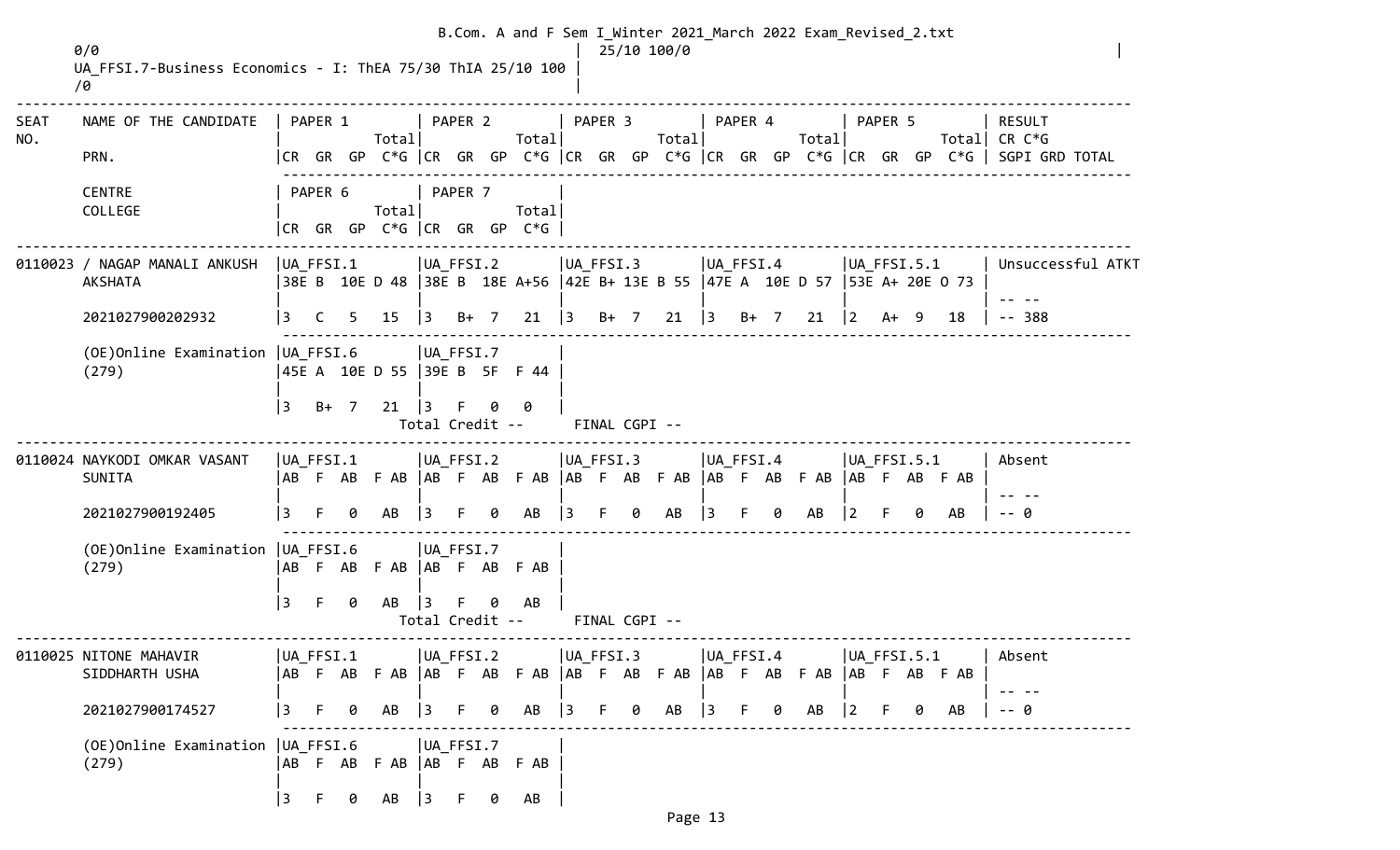B.Com. A and F Sem I\_Winter 2021\_March 2022 Exam\_Revised\_2.txt Total Credit -- FINAL CGPI --

| / FEMALE, # - 0.229A ,@ - 0.5042A/0.5043A/0.5044A, * - 5045A, RR-RESERVED, --:Fails in Theory/Practical, RCC - 0.5050, AB - ABSENT<br>RPV - PROVISIONAL Eligible, NULL-NULL & VOID, G:Grade C*G:Gradepoints C:credits CP:credit points äC:sum of credit points |      |      |      |      |      |             | GPA:       |
|----------------------------------------------------------------------------------------------------------------------------------------------------------------------------------------------------------------------------------------------------------------|------|------|------|------|------|-------------|------------|
| äCG /äC äCG:sum of product of credits & grades, Internal Marks are Provisional as per R.8668                                                                                                                                                                   |      |      |      |      |      |             |            |
| : 80 to 100    70 to 79.99   60 to 69.99   55 to 59.99   50 to 54.99   45 to 49.99<br>MARKS                                                                                                                                                                    |      |      |      |      |      | 40 to 44.99 | 0 to 39.99 |
| GRADE<br>$\therefore$ 0                                                                                                                                                                                                                                        | A+   |      | B+   |      |      |             |            |
| GRADE POINT : 10.00                                                                                                                                                                                                                                            | 9.00 | 8.00 | 7.00 | 6.00 | 5.00 | 4.00        | 0.00       |
|                                                                                                                                                                                                                                                                |      |      |      |      |      |             |            |

|             |                                                                                                                                                                                                                                                                                                                                                                 |           |                                                 |               | (Accounts and Finance) - Sem I HELD IN Winter Session 2021                                                                                                                                                                                                 |                      | University of Mumbai, Institute of Distance and Open Learning, Mumbai<br>OFFICE REGISTER OF THE B.Com. A and F(with credits) - Distance Education - CBCS Pattern(No Branch)- F.Y. B.Com. |                                 |  |  |  |  |  |  |
|-------------|-----------------------------------------------------------------------------------------------------------------------------------------------------------------------------------------------------------------------------------------------------------------------------------------------------------------------------------------------------------------|-----------|-------------------------------------------------|---------------|------------------------------------------------------------------------------------------------------------------------------------------------------------------------------------------------------------------------------------------------------------|----------------------|------------------------------------------------------------------------------------------------------------------------------------------------------------------------------------------|---------------------------------|--|--|--|--|--|--|
|             | UA FFSI.1-Financial Accounting (Elements of Financial Accou<br>nting) - I: ThEA 75/30 ThIA 25/10 100/0<br>UA FFSI.3-Financial Management (Introduction to Financial M<br>anagement) - I: ThEA 75/30 ThIA 25/10 100/0<br>UA FFSI.5.1-Foundation Course - I: ThEA 75/30 ThIA 25/10 10<br>0/0<br>UA FFSI.7-Business Economics - I: ThEA 75/30 ThIA 25/10 100<br>/0 |           |                                                 |               | UA FFSI.2-Cost Accounting (Introduction and Element of Cost) -<br>I: ThEA 75/30 ThIA 25/10 100/0<br>UA FFSI.4-Business Communication - I: ThEA 75/30 ThIA 25/10 10<br>0/0<br>UA FFSI.6-Commerce (Business Environment) - I: ThEA 75/30 ThIA<br>25/10 100/0 |                      |                                                                                                                                                                                          |                                 |  |  |  |  |  |  |
| SEAT<br>NO. | NAME OF THE CANDIDATE<br>PRN.                                                                                                                                                                                                                                                                                                                                   | PAPER 1   | PAPER 2<br>Total                                | Total         | PAPER 3                                                                                                                                                                                                                                                    | PAPER 4<br>Total     | PAPER 5<br>Total<br> CR GR GP C*G   CR GR GP C*G   CR GR GP C*G   CR GR GP C*G   CR GR GP C*G    SGPI GRD TOTAL                                                                          | <b>RESULT</b><br>Total CR $C*G$ |  |  |  |  |  |  |
|             | <b>CENTRE</b><br>COLLEGE                                                                                                                                                                                                                                                                                                                                        | PAPER 6   | PAPER 7<br>Total<br>$CR$ GR GP $C*G$ $CR$ GR GP | Totall<br>C*G |                                                                                                                                                                                                                                                            |                      |                                                                                                                                                                                          |                                 |  |  |  |  |  |  |
|             | 0110026 PANNIKUZHIYIL SUMESH<br>THOMAS MARIAMMA                                                                                                                                                                                                                                                                                                                 | UA FFSI.1 | UA FFSI.2                                       |               | UA FFSI.3                                                                                                                                                                                                                                                  | UA FFSI.4<br>Page 14 | $ UA_FFSI.5.1$<br>44 B+ 20 0 64 51 A 15 A 66 48 A 20 0 68 63 0 23 0 86 56 A+ 23 0 79                                                                                                     | Successful                      |  |  |  |  |  |  |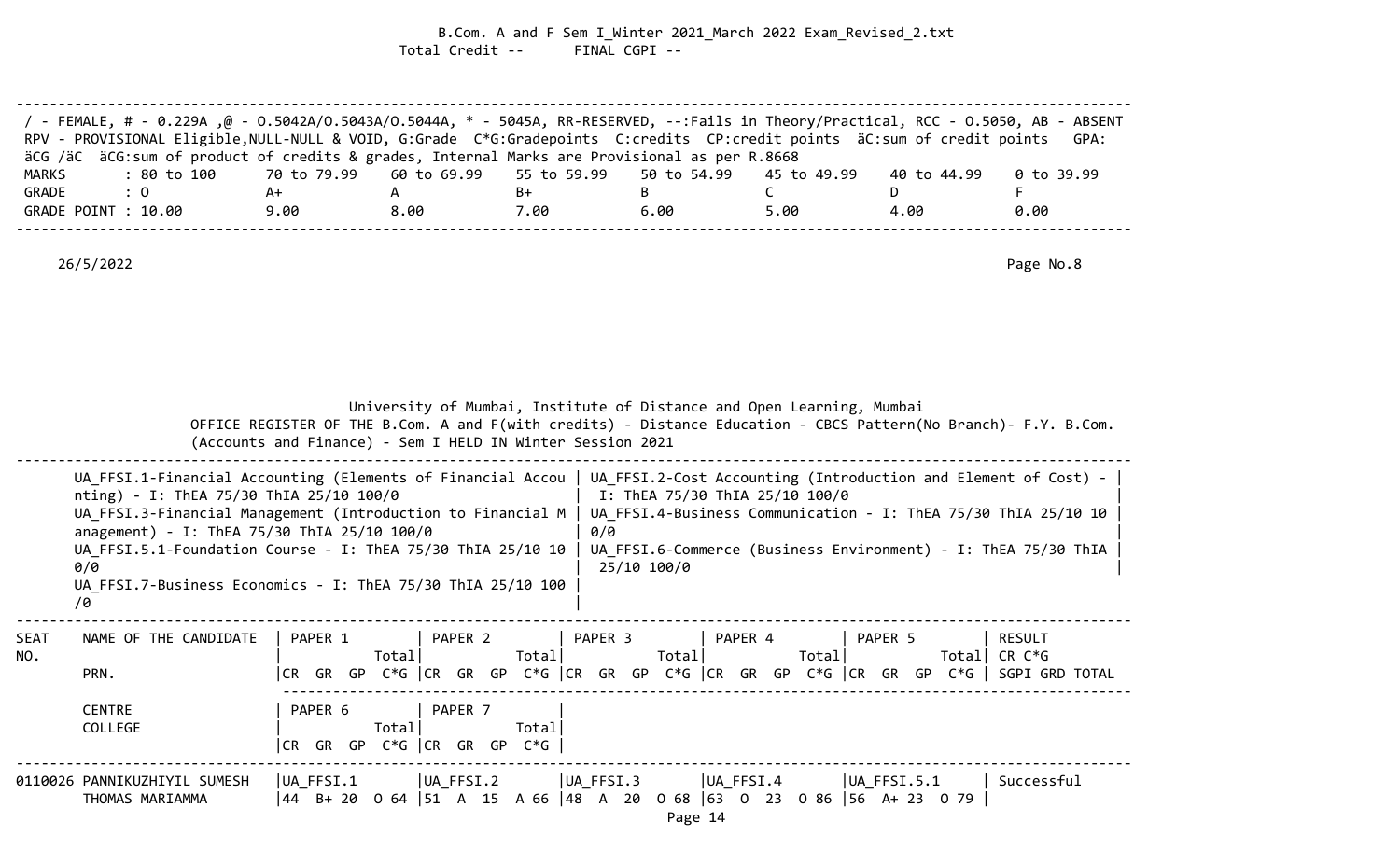|                |                                                                                                                                                                                                                                                                                                                                                                |                           |                |       |                                                                           |                |                              |   |                           |           |               |   |                     |                 |    |      | B.Com. A and F Sem I Winter 2021 March 2022 Exam Revised 2.txt |                |    |                 |             |            |                   |
|----------------|----------------------------------------------------------------------------------------------------------------------------------------------------------------------------------------------------------------------------------------------------------------------------------------------------------------------------------------------------------------|---------------------------|----------------|-------|---------------------------------------------------------------------------|----------------|------------------------------|---|---------------------------|-----------|---------------|---|---------------------|-----------------|----|------|----------------------------------------------------------------|----------------|----|-----------------|-------------|------------|-------------------|
|                | 2021027900168032                                                                                                                                                                                                                                                                                                                                               | 3                         | A              | -8    | 24                                                                        | $\vert$ 3      | A                            | 8 | 24                        | 3         |               | 8 | 24                  | $\overline{13}$ | 0  | 10   | 30                                                             | $\vert$ 2      | 0  |                 | @1<br>10 20 | 8.65 505@1 | 20.00 173.00      |
|                | (OE) Online Examination   UA_FFSI.6<br>(279)                                                                                                                                                                                                                                                                                                                   |                           |                |       | 60 0 25 0 85 32 D 25 0 57                                                 |                | UA_FFSI.7                    |   |                           |           |               |   |                     |                 |    |      |                                                                |                |    |                 |             |            |                   |
|                |                                                                                                                                                                                                                                                                                                                                                                | 3                         | $\overline{0}$ | 10    | 30                                                                        | $\vert$ 3      | $B+$<br>Total Credit --      | 7 | 21                        |           | FINAL CGPI -- |   |                     |                 |    |      |                                                                |                |    |                 |             |            |                   |
|                | 0110027 PARAB PAWAN AMIT<br><b>ASAWARI</b>                                                                                                                                                                                                                                                                                                                     |                           | UA_FFSI.1      |       | 35E C 10E D 45 32E D 15E A 47 26F F 3F F 29 20F F 10E D 30 17F F 10E D 27 |                | $ UA_FFSI.2 $                |   |                           | UA_FFSI.3 |               |   |                     | $ UA_FFSI.4 $   |    |      |                                                                |                |    | $ UA_FFSI.5.1 $ |             |            | Unsuccessful Fail |
|                | 2021027900203096                                                                                                                                                                                                                                                                                                                                               | l 3                       | C              | $5 -$ | 15                                                                        | $ 3\rangle$    | $\overline{C}$               | 5 | 15                        | 3         | F.            | 0 | 0                   | 3               |    |      | 0                                                              | 12.            |    |                 | 0           | $-- 257$   |                   |
|                | (OE) Online Examination   UA_FFSI.6<br>(279)                                                                                                                                                                                                                                                                                                                   |                           |                |       | 32E D 10E D 42 24F F 13E B 37                                             |                | UA FFSI.7                    |   |                           |           |               |   |                     |                 |    |      |                                                                |                |    |                 |             |            |                   |
|                |                                                                                                                                                                                                                                                                                                                                                                | 3                         | D              | 4     | 12                                                                        | 3              | Total Credit --              |   | 0                         |           | FINAL CGPI -- |   |                     |                 |    |      |                                                                |                |    |                 |             |            |                   |
|                | 0110028 PATANKAR PRATIK<br>GAJANAN SHILA                                                                                                                                                                                                                                                                                                                       |                           | UA FFSI.1      |       | ABFABFAB  ABFABFAB  ABFABFAB  ABFAB  ABFAB  ABFABFABFAB                   |                | UA FFSI.2                    |   |                           | UA FFSI.3 |               |   |                     | UA FFSI.4       |    |      |                                                                |                |    | $ UA$ FFSI.5.1  |             | Absent     |                   |
|                | 2021027900208855                                                                                                                                                                                                                                                                                                                                               | 3                         |                | 0     | AB                                                                        | $\overline{3}$ | F.                           | 0 | AB                        | $\vert$ 3 | F.            | 0 | AB                  | $ 3\rangle$     |    | 0    | AB                                                             | $\overline{2}$ |    | 0               | AB          | . 0        |                   |
|                | (OE) Online Examination   UA_FFSI.6<br>(279)                                                                                                                                                                                                                                                                                                                   | 3                         | -F             | 0     | AB F AB F AB AB F AB F AB<br>AB                                           | 13             | UA FFSI.7<br>Total Credit -- | ø | AB                        |           | FINAL CGPI -- |   |                     |                 |    |      |                                                                |                |    |                 |             |            |                   |
|                |                                                                                                                                                                                                                                                                                                                                                                |                           |                |       |                                                                           |                |                              |   |                           |           |               |   |                     |                 |    |      |                                                                |                |    |                 |             |            |                   |
|                | FeMALE, # - 0.229A ,@ - 0.5042A/O.5043A/O.5044A, * - 5045A, RR-RESERVED, --:Fails in Theory/Practical, RCC - 0.5050, AB - ABSENT /<br>RPV - PROVISIONAL Eligible, NULL-NULL & VOID, G:Grade C*G:Gradepoints C:credits CP:credit points äC:sum of credit points<br>äCG /äC äCG:sum of product of credits & grades, Internal Marks are Provisional as per R.8668 |                           |                |       |                                                                           |                |                              |   |                           |           |               |   |                     |                 |    |      |                                                                |                |    |                 |             |            | GPA:              |
| MARKS<br>GRADE | : 80 to 100<br>$\colon 0$<br>GRADE POINT : 10.00                                                                                                                                                                                                                                                                                                               | 70 to 79.99<br>A+<br>9.00 |                |       | A<br>8.00                                                                 |                | 60 to 69.99                  |   | 55 to 59.99<br>B+<br>7.00 |           |               | B | 50 to 54.99<br>6.00 |                 | C. | 5.00 | 45 to 49.99                                                    |                | D. | 4.00            | 40 to 44.99 | 0.00       | 0 to 39.99        |
|                |                                                                                                                                                                                                                                                                                                                                                                |                           |                |       |                                                                           |                |                              |   |                           |           |               |   |                     |                 |    |      |                                                                |                |    |                 |             |            |                   |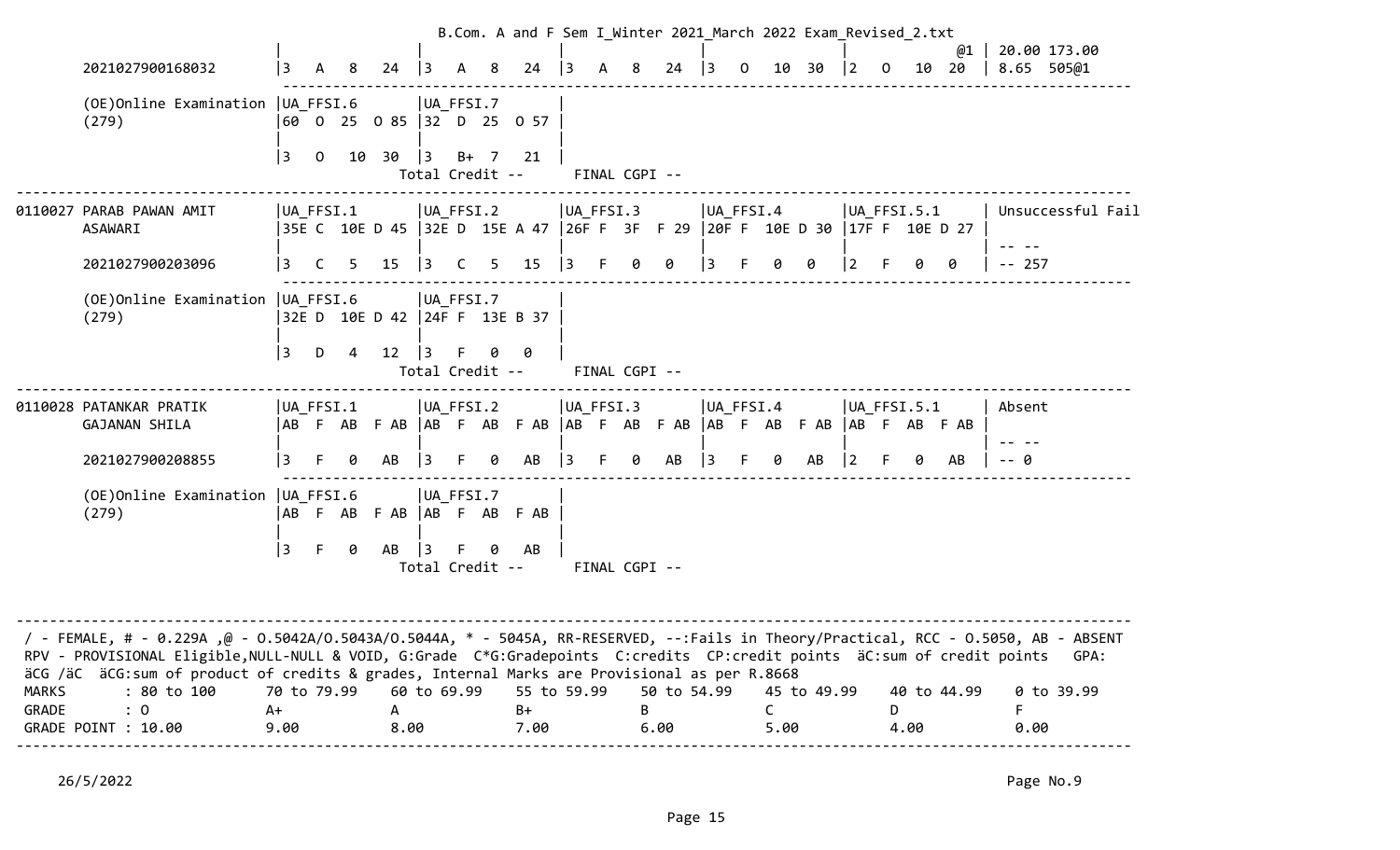|                    | (Accounts and Finance) - Sem I HELD IN Winter Session 2021                                                                                                                                                                                                                                                                                                        |                  |         |        |                                  |    |                              |   |                |                |         |                    | University of Mumbai, Institute of Distance and Open Learning, Mumbai                                                                                                                                                                                      |    |           |  |       |   |         |                     |    | OFFICE REGISTER OF THE B.Com. A and F(with credits) - Distance Education - CBCS Pattern(No Branch)- F.Y. B.Com.          |
|--------------------|-------------------------------------------------------------------------------------------------------------------------------------------------------------------------------------------------------------------------------------------------------------------------------------------------------------------------------------------------------------------|------------------|---------|--------|----------------------------------|----|------------------------------|---|----------------|----------------|---------|--------------------|------------------------------------------------------------------------------------------------------------------------------------------------------------------------------------------------------------------------------------------------------------|----|-----------|--|-------|---|---------|---------------------|----|--------------------------------------------------------------------------------------------------------------------------|
|                    | UA FFSI.1-Financial Accounting (Elements of Financial Accou  <br>nting) - I: ThEA 75/30 ThIA 25/10 100/0<br>UA_FFSI.3-Financial Management (Introduction to Financial M<br>anagement) - I: ThEA 75/30 ThIA 25/10 100/0<br>UA FFSI.5.1-Foundation Course - I: ThEA 75/30 ThIA 25/10 10<br>0/0<br>UA FFSI.7-Business Economics - I: ThEA 75/30 ThIA 25/10 100<br>70 |                  |         |        |                                  |    |                              |   |                |                |         |                    | UA FFSI.2-Cost Accounting (Introduction and Element of Cost) -<br>I: ThEA 75/30 ThIA 25/10 100/0<br>UA FFSI.4-Business Communication - I: ThEA 75/30 ThIA 25/10 10<br>0/0<br>UA FFSI.6-Commerce (Business Environment) - I: ThEA 75/30 ThIA<br>25/10 100/0 |    |           |  |       |   |         |                     |    |                                                                                                                          |
| <b>SEAT</b><br>NO. | NAME OF THE CANDIDATE<br>PRN.                                                                                                                                                                                                                                                                                                                                     |                  | PAPER 1 |        | Total                            |    | PAPER 2                      |   | Total          |                | PAPER 3 |                    | Totall                                                                                                                                                                                                                                                     |    | PAPER 4   |  | Total |   | PAPER 5 |                     |    | <b>RESULT</b><br>Total  CR C*G<br> CR GR GP C*G  CR GR GP C*G  CR GR GP C*G  CR GR GP C*G  CR GR GP C*G   SGPI GRD TOTAL |
|                    | <b>CENTRE</b><br>COLLEGE                                                                                                                                                                                                                                                                                                                                          |                  | PAPER 6 |        | Total<br> CR GR GP C*G  CR GR GP |    | PAPER 7                      |   | Total<br>$C*G$ |                |         |                    |                                                                                                                                                                                                                                                            |    |           |  |       |   |         |                     |    |                                                                                                                          |
|                    | 0110029 / PATIL PALLAVI<br>RAVINDRA ROHINI                                                                                                                                                                                                                                                                                                                        | UA_FFSI.1        |         |        |                                  |    | $ UA_FFSI.2 $                |   |                | UA_FFSI.3      |         |                    | ABFABFAB  ABFABFAB  ABFABFAB  ABFABFAB  ABFABFABFAB                                                                                                                                                                                                        |    | UA FFSI.4 |  |       |   |         | UA FFSI.5.1         |    | Absent                                                                                                                   |
|                    | 2021027900207805<br>(OE) Online Examination   UA FFSI.6<br>(279)                                                                                                                                                                                                                                                                                                  | 3<br>3           | F.      | a<br>0 | AB<br>ABFABFABABFABFAB<br>AB     |    | UA FFSI.7<br>Total Credit -- | ø | AB<br>AB       | 3              |         | ø<br>FINAL CGPI -- | AB                                                                                                                                                                                                                                                         | 3  |           |  | AB    | 2 |         |                     | AB | -- 0                                                                                                                     |
|                    | 0110030 / PATIL PRACHI<br>RAVINDRA ROHINI<br>2021027900170391                                                                                                                                                                                                                                                                                                     | UA FFSI.1<br>l 3 |         |        | AB                               | 13 | UA FFSI.2                    |   | AB             | UA_FFSI.3<br>3 |         | 0                  | ABFABFAB  ABFABFAB  ABFABFAB  ABFABFAB  ABFABFABFAB<br>AB                                                                                                                                                                                                  | 13 | UA FFSI.4 |  | AB    | 2 |         | $ UA$ FFSI.5.1<br>0 | AB | Absent<br>-- 0                                                                                                           |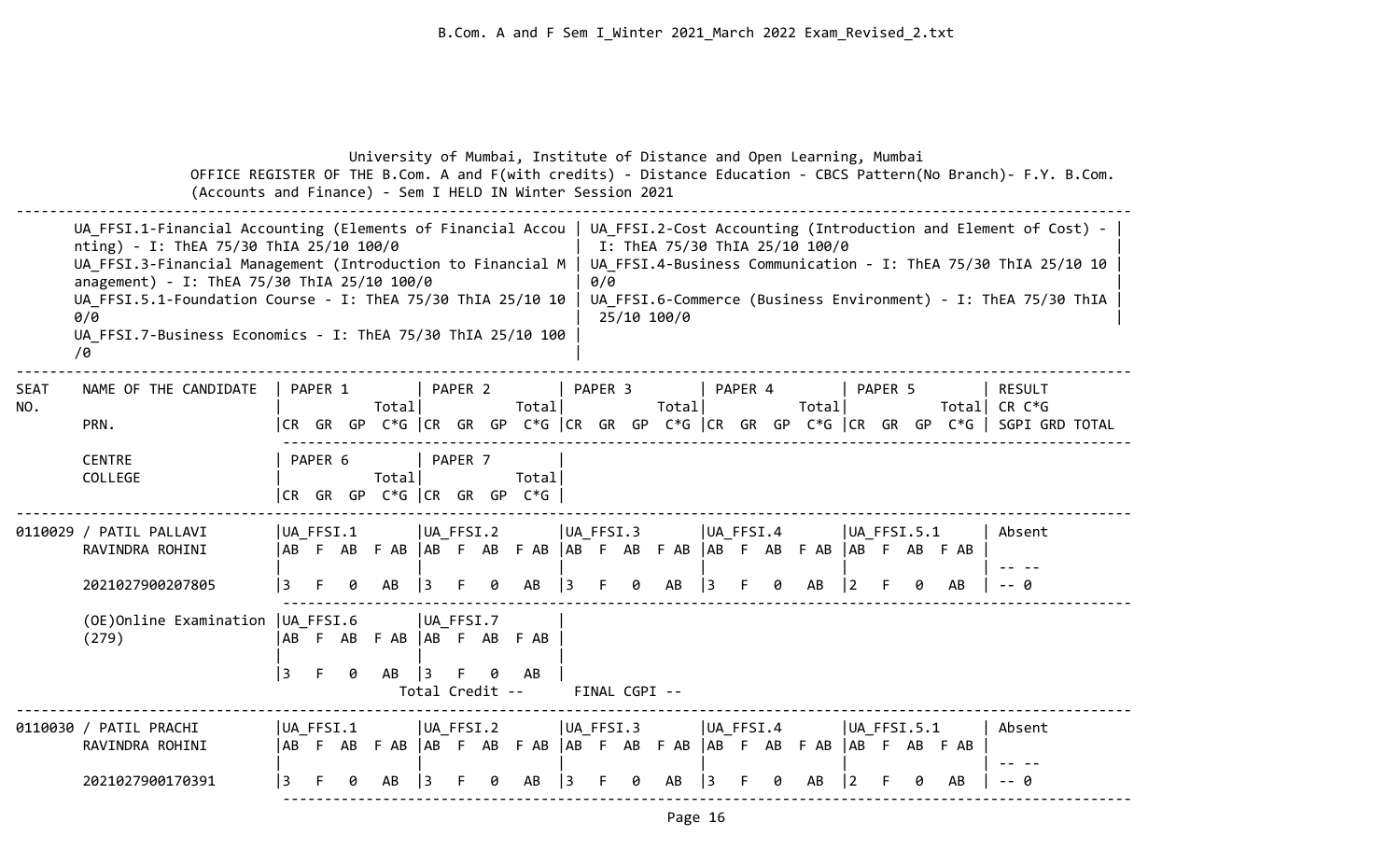|                       | (OE)Online Examination   UA FFSI.6<br>(279)                                                                                                                                                                                                                                                                                                                                                                           |                           | UA FFSI.7<br>AB FAB FAB AB FAB FAB                                                 |                           |                           | B.Com. A and F Sem I Winter 2021 March 2022 Exam Revised 2.txt                                                                                                                           |                           |                                        |
|-----------------------|-----------------------------------------------------------------------------------------------------------------------------------------------------------------------------------------------------------------------------------------------------------------------------------------------------------------------------------------------------------------------------------------------------------------------|---------------------------|------------------------------------------------------------------------------------|---------------------------|---------------------------|------------------------------------------------------------------------------------------------------------------------------------------------------------------------------------------|---------------------------|----------------------------------------|
|                       |                                                                                                                                                                                                                                                                                                                                                                                                                       | 3<br>F<br>0               | $\vert$ 3<br>AB<br>F.<br>0<br>Total Credit --                                      | AB                        | FINAL CGPI --             |                                                                                                                                                                                          |                           |                                        |
|                       | 0110031 RANE SHUBHAM HARI<br>HARSHALI<br>2021027900220222                                                                                                                                                                                                                                                                                                                                                             | $ UA_FFSI.1 $<br>B        | $ UA_FFSI.2 $<br>18<br>13                                                          | 18<br>13                  | UA_FFSI.3<br>12<br>D<br>4 | UA_FFSI.4<br> 35 C 18 A+53  38 B 13 B 51  30 D 13 B 43  30 D 13 B 43  30 D 13 B 43<br>12<br>l 3.<br>D<br>4                                                                               | $ UA_FFSI.5.1 $<br>8<br>2 | Successful<br>20.00 101.00<br>5.05 330 |
|                       | (OE) Online Examination   UA_FFSI.6<br>(279)                                                                                                                                                                                                                                                                                                                                                                          | 39 B 13<br> 3<br>B<br>6   | UA_FFSI.7<br>B 52 32 D 13 B 45<br>18<br>$\vert$ 3<br>C.<br>5<br>Total Credit 20.00 | 15                        | FINAL CGPI --             |                                                                                                                                                                                          |                           |                                        |
| <b>MARKS</b><br>GRADE | / - FEMALE, # - 0.229A ,@ - 0.5042A/0.5043A/0.5044A, * - 5045A, RR-RESERVED, --:Fails in Theory/Practical, RCC - 0.5050, AB - ABSENT<br>RPV - PROVISIONAL Eligible, NULL-NULL & VOID, G:Grade C*G:Gradepoints C:credits CP:credit points äC:sum of credit points<br>äCG /äC äCG: sum of product of credits & grades, Internal Marks are Provisional as per R.8668<br>: 80 to 100<br>$\colon 0$<br>GRADE POINT : 10.00 | 70 to 79.99<br>A+<br>9.00 | 60 to 69.99<br>A<br>8.00                                                           | 55 to 59.99<br>B+<br>7.00 | 50 to 54.99<br>B<br>6.00  | 45 to 49.99<br>C<br>5.00                                                                                                                                                                 | 40 to 44.99<br>D.<br>4.00 | GPA:<br>0 to 39.99<br>F<br>0.00        |
|                       | 26/5/2022                                                                                                                                                                                                                                                                                                                                                                                                             |                           |                                                                                    |                           |                           |                                                                                                                                                                                          |                           | Page No.10                             |
|                       |                                                                                                                                                                                                                                                                                                                                                                                                                       |                           |                                                                                    |                           |                           | University of Mumbai, Institute of Distance and Open Learning, Mumbai<br>OFFICE REGISTER OF THE B.Com. A and F(with credits) - Distance Education - CBCS Pattern(No Branch)- F.Y. B.Com. |                           |                                        |
|                       |                                                                                                                                                                                                                                                                                                                                                                                                                       |                           | (Accounts and Finance) - Sem I HELD IN Winter Session 2021                         |                           |                           |                                                                                                                                                                                          |                           |                                        |

|                                             | UA FFSI.1-Financial Accounting (Elements of Financial Accou   UA FFSI.2-Cost Accounting (Introduction and Element of Cost) - |
|---------------------------------------------|------------------------------------------------------------------------------------------------------------------------------|
| nting) - I: ThEA 75/30 ThIA 25/10 100/0     | $ $ I: ThEA 75/30 ThIA 25/10 100/0                                                                                           |
|                                             | UA FFSI.3-Financial Management (Introduction to Financial M   UA FFSI.4-Business Communication - I: ThEA 75/30 ThIA 25/10 10 |
| anagement) - I: ThEA 75/30 ThIA 25/10 100/0 | 0/0                                                                                                                          |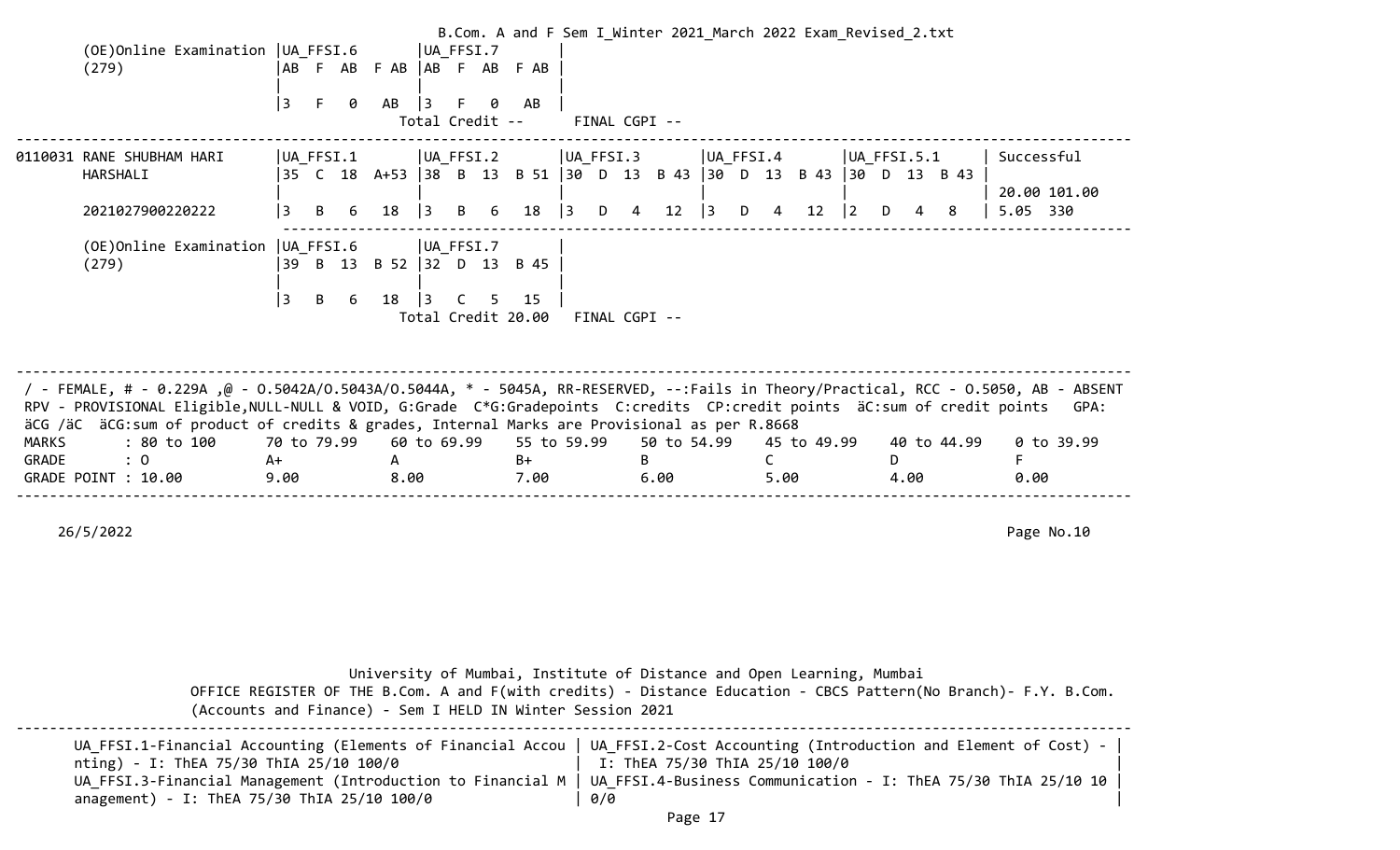|                    | UA FFSI.5.1-Foundation Course - I: ThEA 75/30 ThIA 25/10 10   UA FFSI.6-Commerce (Business Environment) - I: ThEA 75/30 ThIA<br>0/0<br>UA FFSI.7-Business Economics - I: ThEA 75/30 ThIA 25/10 100<br>70 |                  |         |   |                                                                            |                                   |         |   | B.Com. A and F Sem I Winter 2021 March 2022 Exam Revised 2.txt         |                             |         |               | 25/10 100/0       |                 |         |   |                             |   |         |                |    |                                                                                                                          |
|--------------------|----------------------------------------------------------------------------------------------------------------------------------------------------------------------------------------------------------|------------------|---------|---|----------------------------------------------------------------------------|-----------------------------------|---------|---|------------------------------------------------------------------------|-----------------------------|---------|---------------|-------------------|-----------------|---------|---|-----------------------------|---|---------|----------------|----|--------------------------------------------------------------------------------------------------------------------------|
| <b>SEAT</b><br>NO. | NAME OF THE CANDIDATE<br>PRN.                                                                                                                                                                            |                  | PAPER 1 |   | Total                                                                      |                                   | PAPER 2 |   | Total                                                                  |                             | PAPER 3 |               | Total             |                 | PAPER 4 |   | Total                       |   | PAPER 5 |                |    | <b>RESULT</b><br>Total  CR C*G<br> CR GR GP C*G  CR GR GP C*G  CR GR GP C*G  CR GR GP C*G  CR GR GP C*G   SGPI GRD TOTAL |
|                    | <b>CENTRE</b><br>COLLEGE                                                                                                                                                                                 |                  | PAPER 6 |   | Total<br> CR GR GP C*G  CR GR GP                                           |                                   | PAPER 7 |   | Total<br>$C*G$                                                         |                             |         |               |                   |                 |         |   |                             |   |         |                |    |                                                                                                                          |
|                    | 0110032 RASAL KUNAL DILIP<br>DIPALI                                                                                                                                                                      | $ UA_FFSI.1 $    |         |   |                                                                            | $ UA_FFSI.2 $                     |         |   | ABF ABFAB ABF ABFAB ABF ABFAB ABF ABFAB ABF ABFAB                      | $ UA_FFSI.3$                |         |               |                   | UA_FFSI.4       |         |   |                             |   |         | $ UA$ FFSI.5.1 |    | Absent                                                                                                                   |
|                    | 2021027900164483                                                                                                                                                                                         |                  |         |   | AB                                                                         |                                   |         |   | AB                                                                     | 3                           |         | 0             | AB                |                 |         | A | AB                          | 2 |         | ø              | AB | - 0                                                                                                                      |
|                    | (OE) Online Examination   UA_FFSI.6<br>(279)                                                                                                                                                             | 3                | F.      | 0 | AB F AB F AB   AB F AB F AB<br>AB                                          | UA FFSI.7<br>3<br>Total Credit -- |         |   | AB                                                                     |                             |         | FINAL CGPI -- |                   |                 |         |   |                             |   |         |                |    |                                                                                                                          |
|                    | 0110033 / RAWAT SHIVANI<br>SANTOSH BABLIDEVI<br>2021027900202391                                                                                                                                         | UA FFSI.1<br>13. | $B+ 7$  |   | 21                                                                         | $ UA_FFSI.2 $<br>$\vert$ 3        | A       | 8 | 44 B+ 13 B 57  48 A 18 A+66  30 D 13 B 43  38 B 10<br>24               | UA_FFSI.3<br>$\overline{3}$ | D       | 4             | $12 \overline{ }$ | UA_FFSI.4<br> 3 | C.      | 5 | D 48   44 B + 15 A 59<br>15 | 2 | $B+ 7$  | $ UA$ FFSI.5.1 | 14 | Successful<br><b>RPV</b><br>20.00 122.00<br>6.10 382                                                                     |
|                    | (OE) Online Examination   UA FFSI.6<br>(279)                                                                                                                                                             | 3                | A       | 8 | 48 A 18 A+66  30 D 13 B 43<br>24                                           | UA FFSI.7                         | D       |   | 12<br>Total Credit 20.00                                               | FINAL CGPI --               |         |               |                   |                 |         |   |                             |   |         |                |    |                                                                                                                          |
|                    | 0110034 / SANTRA SUNITA BABLU  UA_FFSI.1      UA_FFSI.2      UA_FFSI.3      UA_FFSI.4      UA_FFSI.5.1<br>NAINA<br>2021027900148662                                                                      |                  |         |   |                                                                            |                                   |         |   | 30 D 13 B 43  45 A 15 A 60  45 A 15 A 60  53 A+ 20 O 73  57 A+ 20 O 77 |                             |         |               |                   |                 |         |   |                             |   |         |                | @3 | Successful<br>20.00 158.00<br> 3 D 4 12  3 A 8 24  3 A 8 24  3 A+ 9 27  2 0 10 20   7.90 450@3                           |
|                    | (OE) Online Examination   UA_FFSI.6   UA_FFSI.7<br>(279)                                                                                                                                                 |                  |         |   | $\begin{vmatrix} 62 & 0 & 18 & A+80 & A+7 & A & 10 & D & 57 \end{vmatrix}$ |                                   |         |   |                                                                        |                             |         |               |                   |                 |         |   |                             |   |         |                |    |                                                                                                                          |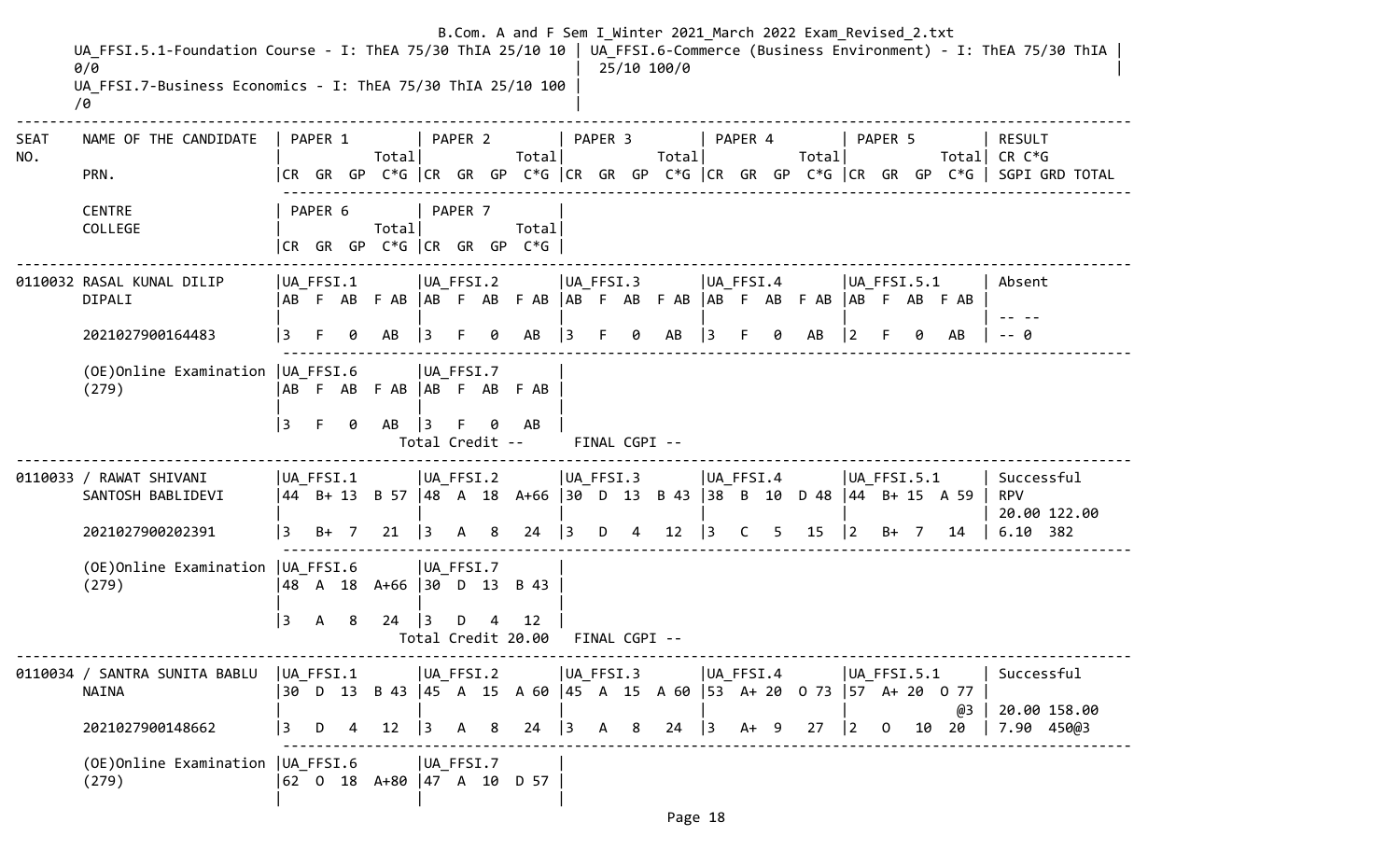B.Com. A and F Sem I\_Winter 2021\_March 2022 Exam\_Revised\_2.txt |3 O 10 30 |3 B+ 7 21 | Total Credit -- FINAL CGPI --

|              | / FEMALE, # - 0.229A ,@ - 0.5042A/0.5043A/0.5044A, * - 5045A, RR-RESERVED, --:Fails in Theory/Practical, RCC - 0.5050, AB - ABSENT<br>RPV - PROVISIONAL Eligible, NULL-NULL & VOID, G:Grade C*G:Gradepoints C:credits CP:credit points äC:sum of credit points<br>äCG /äC äCG:sum of product of credits & grades, Internal Marks are Provisional as per R.8668  |             |                                                            |                    |                                |                                                                                                                                                                                                    |                                                                                                                 | GPA:           |
|--------------|-----------------------------------------------------------------------------------------------------------------------------------------------------------------------------------------------------------------------------------------------------------------------------------------------------------------------------------------------------------------|-------------|------------------------------------------------------------|--------------------|--------------------------------|----------------------------------------------------------------------------------------------------------------------------------------------------------------------------------------------------|-----------------------------------------------------------------------------------------------------------------|----------------|
| <b>MARKS</b> | : 80 to 100                                                                                                                                                                                                                                                                                                                                                     | 70 to 79.99 | 60 to 69.99                                                | 55 to 59.99        | 50 to 54.99                    | 45 to 49.99                                                                                                                                                                                        | 40 to 44.99                                                                                                     | $0$ to 39.99   |
| GRADE        | $\colon 0$                                                                                                                                                                                                                                                                                                                                                      | A+          | $\mathsf{A}$                                               | B+                 | B                              | C                                                                                                                                                                                                  | D                                                                                                               | F              |
|              | GRADE POINT : 10.00                                                                                                                                                                                                                                                                                                                                             | 9.00        | 8.00                                                       | 7.00               | 6.00                           | 5.00                                                                                                                                                                                               | 4.00                                                                                                            | 0.00           |
|              | 26/5/2022                                                                                                                                                                                                                                                                                                                                                       |             |                                                            |                    |                                |                                                                                                                                                                                                    |                                                                                                                 | Page No.11     |
|              |                                                                                                                                                                                                                                                                                                                                                                 |             | (Accounts and Finance) - Sem I HELD IN Winter Session 2021 |                    |                                | University of Mumbai, Institute of Distance and Open Learning, Mumbai                                                                                                                              | OFFICE REGISTER OF THE B.Com. A and F(with credits) - Distance Education - CBCS Pattern(No Branch)- F.Y. B.Com. |                |
|              | UA FFSI.1-Financial Accounting (Elements of Financial Accou<br>nting) - I: ThEA 75/30 ThIA 25/10 100/0<br>UA FFSI.3-Financial Management (Introduction to Financial M<br>anagement) - I: ThEA 75/30 ThIA 25/10 100/0<br>UA_FFSI.5.1-Foundation Course - I: ThEA 75/30 ThIA 25/10 10<br>0/0<br>UA FFSI.7-Business Economics - I: ThEA 75/30 ThIA 25/10 100<br>70 |             |                                                            | 0/0<br>25/10 100/0 | I: ThEA 75/30 ThIA 25/10 100/0 | UA_FFSI.2-Cost Accounting (Introduction and Element of Cost) -<br>UA FFSI.4-Business Communication - I: ThEA 75/30 ThIA 25/10 10<br>UA FFSI.6-Commerce (Business Environment) - I: ThEA 75/30 ThIA |                                                                                                                 |                |
| SEAT         | NAME OF THE CANDIDATE                                                                                                                                                                                                                                                                                                                                           | PAPER 1     | PAPER 2                                                    |                    | PAPER 3                        | PAPER 4                                                                                                                                                                                            | PAPER 5                                                                                                         | <b>RESULT</b>  |
| NO.          |                                                                                                                                                                                                                                                                                                                                                                 |             | Totall                                                     | Total              | Total                          | Total                                                                                                                                                                                              |                                                                                                                 | Total CR $C*G$ |
|              | PRN.                                                                                                                                                                                                                                                                                                                                                            |             |                                                            |                    |                                |                                                                                                                                                                                                    | CR GR GP C*G   CR GR GP C*G   CR GR GP C*G   CR GR GP C*G   CR GR GP C*G    SGPI GRD TOTAL                      |                |
|              | <b>CENTRE</b>                                                                                                                                                                                                                                                                                                                                                   | PAPER 6     | PAPER 7                                                    |                    |                                |                                                                                                                                                                                                    |                                                                                                                 |                |
|              | COLLEGE                                                                                                                                                                                                                                                                                                                                                         |             | Total                                                      | Total              |                                |                                                                                                                                                                                                    |                                                                                                                 |                |
|              |                                                                                                                                                                                                                                                                                                                                                                 |             | CR GR GP C*G  CR GR GP C*G                                 |                    |                                |                                                                                                                                                                                                    |                                                                                                                 |                |
|              | 0110035 SARAWAGI ADITYA                                                                                                                                                                                                                                                                                                                                         | UA FFSI.1   | UA FFSI.2                                                  |                    | UA FFSI.3<br>Page 19           | $ UA_FFSI.4 $                                                                                                                                                                                      | UA FFSI.5.1                                                                                                     | Successful     |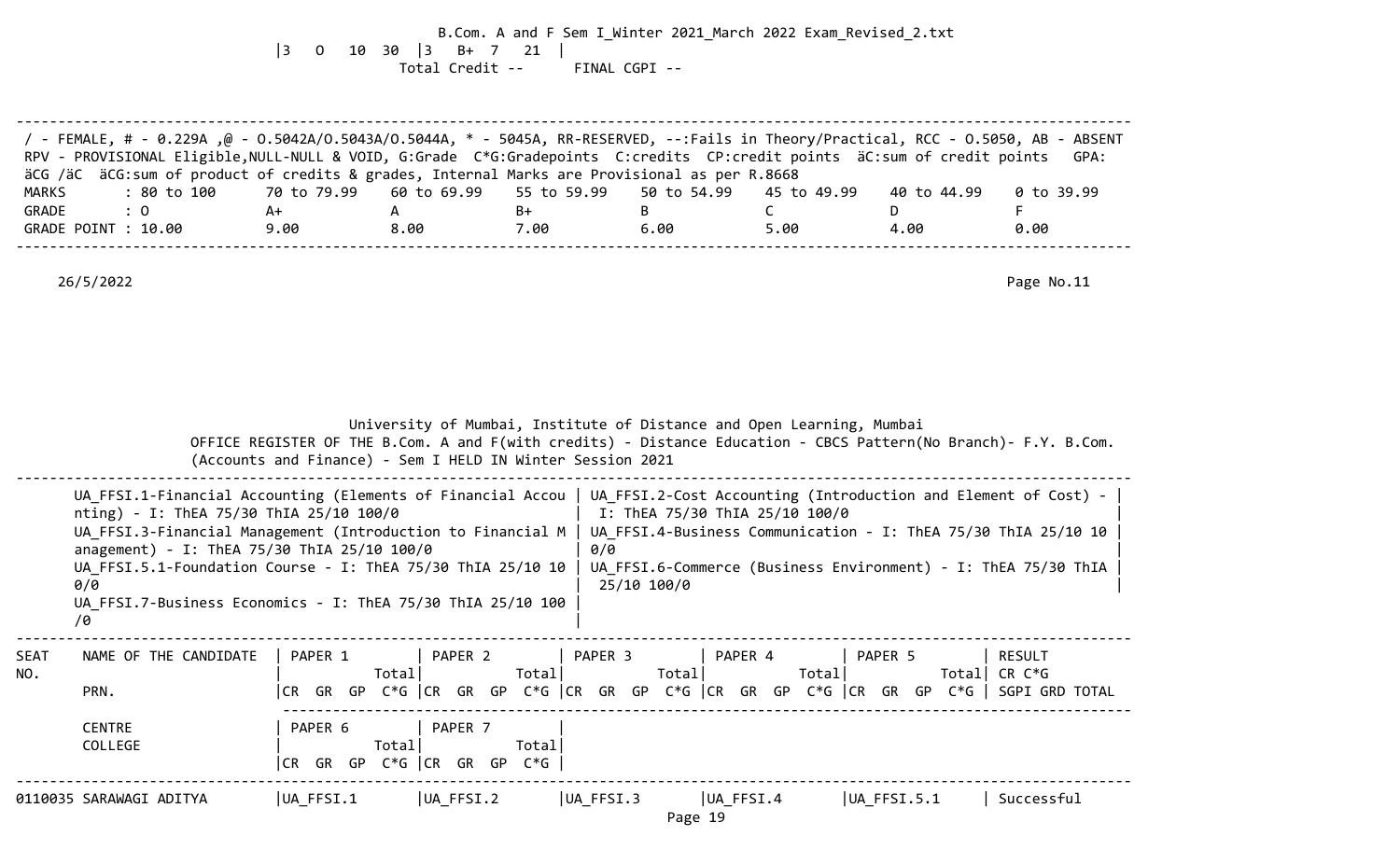|                       | PREMPRAKASH MIKI                                                                                                                                                                                                                                                                                                                                               |                           |      |    | 50 A 15 A 65  42 B + 20 0 62  36 C 10 D 46  30 D 10 D 40  32 D 10 D 42                         |             |                      |          |      |                               |               | B.Com. A and F Sem I Winter 2021 March 2022 Exam Revised 2.txt |             |     |                     |    |                 |           |   |                             |           |                             |
|-----------------------|----------------------------------------------------------------------------------------------------------------------------------------------------------------------------------------------------------------------------------------------------------------------------------------------------------------------------------------------------------------|---------------------------|------|----|------------------------------------------------------------------------------------------------|-------------|----------------------|----------|------|-------------------------------|---------------|----------------------------------------------------------------|-------------|-----|---------------------|----|-----------------|-----------|---|-----------------------------|-----------|-----------------------------|
|                       | 2021027900164096                                                                                                                                                                                                                                                                                                                                               | 3                         | A    | -8 | 24                                                                                             | $\vert$ 3   | A 8                  |          |      | 24 3 C 5                      |               | 15                                                             | $\vert$ 3   | D 4 |                     | 12 | $ 2\rangle$     | D         | 4 | - 8                         |           | 20.00 113.00<br>$5.65$ 343* |
|                       | (OE) Online Examination   UA_FFSI.6<br>(279)                                                                                                                                                                                                                                                                                                                   |                           |      |    | 42 B+ 10 D 52  26 D 10 D 36                                                                    | $\ast$      | $ UA_FFSI.7$         |          |      |                               |               |                                                                |             |     |                     |    |                 |           |   |                             |           |                             |
|                       |                                                                                                                                                                                                                                                                                                                                                                | 3                         | B    | 6  | 18                                                                                             | 3           | D<br>Total Credit -- | 12<br>4  |      |                               | FINAL CGPI -- |                                                                |             |     |                     |    |                 |           |   |                             |           |                             |
|                       | 0110036 / SAWANT JAGRUTI ANANT  UA FFSI.1<br>ANAGHA                                                                                                                                                                                                                                                                                                            |                           |      |    | UA_FFSI.2<br> 17F F 10E D 27  26F F 18E A+44  42E B+ 20E O 62  45E A 18E A+63  54E A+ 18E A+72 |             |                      |          |      | $ UA_FFSI.3 $                 |               |                                                                | UA_FFSI.4   |     |                     |    | $ UA_FFSI.5.1 $ |           |   |                             |           | Unsuccessful ATKT           |
|                       | 2021027900200202                                                                                                                                                                                                                                                                                                                                               | 3                         | F.   | 0  | 0                                                                                              | 3           | E.                   | ø<br>ø   |      | 3                             | A 8           | 24                                                             | $ 3\rangle$ | A   | 8                   | 24 | $ 2 \rangle$    | A+ 9      |   | 18                          | $- - 390$ |                             |
|                       | (OE) Online Examination   UA_FFSI.6<br>(279)                                                                                                                                                                                                                                                                                                                   |                           |      |    | 48E A 18E A+66 38E B 18E A+56                                                                  |             | UA FFSI.7            |          |      |                               |               |                                                                |             |     |                     |    |                 |           |   |                             |           |                             |
|                       |                                                                                                                                                                                                                                                                                                                                                                | 3                         | A 8  |    | 24                                                                                             | 3           | $B+ 7 21$            |          |      | Total Credit -- FINAL CGPI -- |               |                                                                |             |     |                     |    |                 |           |   |                             |           |                             |
|                       | 0110037 / SAWANT POOJA VAMAN<br>KAVITA                                                                                                                                                                                                                                                                                                                         | $ UA_FFSI.1 $             |      |    | 18FF 5F F23  20FF 10ED 30  2F F 3F F5                                                          |             | UA_FFSI.2            |          |      | UA_FFSI.3                     |               |                                                                | UA_FFSI.4   |     |                     |    | $ UA_FFSI.5.1 $ |           |   | 26F F 5F F 31 30E D 5F F 35 |           | Unsuccessful Fail           |
|                       | 2021027900236291                                                                                                                                                                                                                                                                                                                                               | 3 F                       |      |    | 0 0                                                                                            | $ 3\rangle$ | F.                   | 0<br>0   |      | $\vert$ 3                     | $\theta$      | 0                                                              | $ 3\rangle$ | F.  | 0                   | 0  | $ 2\rangle$     | - F       | 0 | 0                           | $-- 183$  |                             |
|                       | (OE) Online Examination   UA_FFSI.6<br>(279)                                                                                                                                                                                                                                                                                                                   |                           |      |    | 21F F 10E D 31  18F F 10E D 28                                                                 |             | UA_FFSI.7            |          |      |                               |               |                                                                |             |     |                     |    |                 |           |   |                             |           |                             |
|                       |                                                                                                                                                                                                                                                                                                                                                                | 3                         | $-F$ | 0  | 0                                                                                              | $ 3\rangle$ | F.                   | 0<br>- 0 |      | Total Credit -- FINAL CGPI -- |               |                                                                |             |     |                     |    |                 |           |   |                             |           |                             |
|                       |                                                                                                                                                                                                                                                                                                                                                                |                           |      |    |                                                                                                |             |                      |          |      |                               |               |                                                                |             |     |                     |    |                 |           |   |                             |           |                             |
|                       | / FEMALE, # - 0.229A ,@ - 0.5042A/0.5043A/0.5044A, * - 5045A, RR-RESERVED, --:Fails in Theory/Practical, RCC - 0.5050, AB - ABSENT<br>RPV - PROVISIONAL Eligible, NULL-NULL & VOID, G:Grade C*G:Gradepoints C:credits CP:credit points äC:sum of credit points<br>äCG /äC äCG:sum of product of credits & grades, Internal Marks are Provisional as per R.8668 |                           |      |    |                                                                                                |             |                      |          |      |                               |               |                                                                |             |     |                     |    |                 |           |   |                             |           | GPA:                        |
| <b>MARKS</b><br>GRADE | : 80 to 100<br>: 0<br>GRADE POINT : 10.00                                                                                                                                                                                                                                                                                                                      | 70 to 79.99<br>A+<br>9.00 |      |    | A<br>8.00                                                                                      |             | 60 to 69.99          | $B+$     | 7.00 | 55 to 59.99                   | B             | 50 to 54.99<br>6.00                                            |             | C.  | 45 to 49.99<br>5.00 |    |                 | D<br>4.00 |   | 40 to 44.99                 | 0.00      | 0 to 39.99                  |
|                       |                                                                                                                                                                                                                                                                                                                                                                |                           |      |    |                                                                                                |             |                      |          |      |                               |               |                                                                |             |     |                     |    |                 |           |   |                             |           |                             |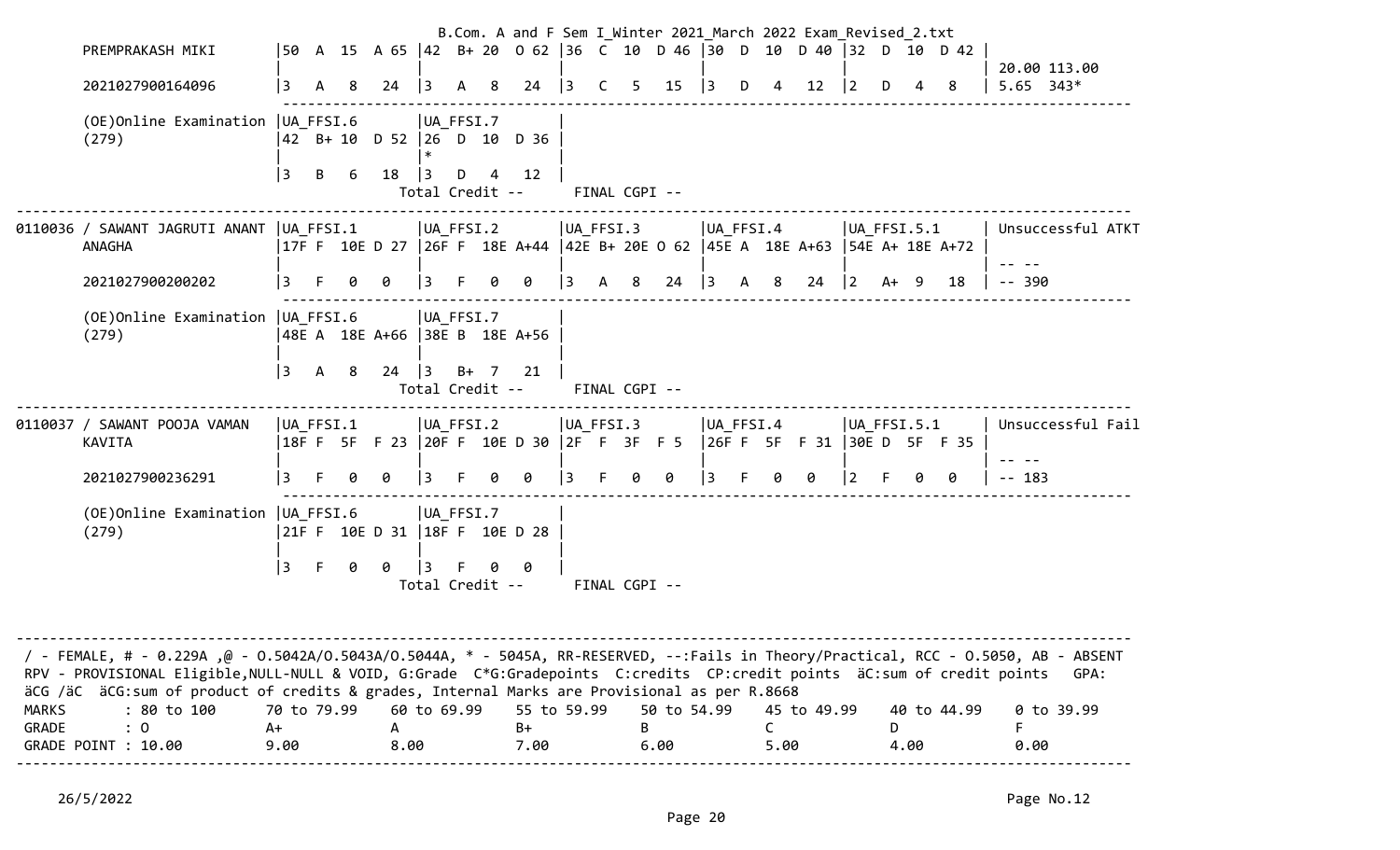|             | OFFICE REGISTER OF THE B.Com. A and F(with credits) - Distance Education - CBCS Pattern(No Branch)- F.Y. B.Com.<br>(Accounts and Finance) - Sem I HELD IN Winter Session 2021                                                                                                                                                                                   |                    |         |   |                                   |                                          |                           |     | University of Mumbai, Institute of Distance and Open Learning, Mumbai            |                          |              |               |                                               |           |                  |   |       |             |                       |                |               |                                                                                                                                                                                                    |  |
|-------------|-----------------------------------------------------------------------------------------------------------------------------------------------------------------------------------------------------------------------------------------------------------------------------------------------------------------------------------------------------------------|--------------------|---------|---|-----------------------------------|------------------------------------------|---------------------------|-----|----------------------------------------------------------------------------------|--------------------------|--------------|---------------|-----------------------------------------------|-----------|------------------|---|-------|-------------|-----------------------|----------------|---------------|----------------------------------------------------------------------------------------------------------------------------------------------------------------------------------------------------|--|
|             | UA FFSI.1-Financial Accounting (Elements of Financial Accou<br>nting) - I: ThEA 75/30 ThIA 25/10 100/0<br>UA_FFSI.3-Financial Management (Introduction to Financial M<br>anagement) - I: ThEA 75/30 ThIA 25/10 100/0<br>UA FFSI.5.1-Foundation Course - I: ThEA 75/30 ThIA 25/10 10<br>0/0<br>UA_FFSI.7-Business Economics - I: ThEA 75/30 ThIA 25/10 100<br>/0 |                    |         |   |                                   |                                          |                           |     |                                                                                  |                          | 0/0          |               | I: ThEA 75/30 ThIA 25/10 100/0<br>25/10 100/0 |           |                  |   |       |             |                       |                |               | UA_FFSI.2-Cost Accounting (Introduction and Element of Cost) -<br>UA FFSI.4-Business Communication - I: ThEA 75/30 ThIA 25/10 10<br>UA FFSI.6-Commerce (Business Environment) - I: ThEA 75/30 ThIA |  |
| SEAT<br>NO. | NAME OF THE CANDIDATE<br>PRN.                                                                                                                                                                                                                                                                                                                                   |                    | PAPER 1 |   | Totall                            |                                          | PAPER 2                   |     | Totall<br> CR GR GP C*G  CR GR GP C*G  CR GR GP C*G  CR GR GP C*G  CR GR GP      |                          | PAPER 3      |               | Total                                         |           | PAPER 4          |   | Total |             | PAPER 5               | Total CR $C*G$ | <b>RESULT</b> | C*G   SGPI GRD TOTAL                                                                                                                                                                               |  |
|             | <b>CENTRE</b><br>COLLEGE                                                                                                                                                                                                                                                                                                                                        |                    | PAPER 6 |   | Total<br>CR GR GP C*G CR GR GP    |                                          | PAPER 7                   |     | Total<br>$C*G$                                                                   |                          |              |               |                                               |           |                  |   |       |             |                       |                |               |                                                                                                                                                                                                    |  |
|             | 0110038 / SHAIKH SIMIEEN BANO<br>MOHD KHALID SHAHNAZ<br>2021027900166482                                                                                                                                                                                                                                                                                        | $ UA_FFSI.1 $<br>3 | А       | 8 | 24                                | $\vert$ 3                                | UA FFSI.2<br>A+           | - 9 | 48 A 15 A 63   54 A + 20 0 74   38 B 15 A 53   47 A 15 A 62   60 0 20 0 80<br>27 | UA FFSI.3<br>13          | B            | 6             | 18                                            | $\vert$ 3 | UA FFSI.4<br>A   | 8 | 24    | $\vert$ 2   | $ UA$ FFSI.5.1<br>. O | 10 20          |               | Successful<br>20.00 158.00<br>7.90 459                                                                                                                                                             |  |
|             | (OE) Online Examination   UA FFSI.6<br>(279)                                                                                                                                                                                                                                                                                                                    | 3                  | $A+ 9$  |   | 51 A 23 0 74   35 C 18 A+53<br>27 | $\begin{array}{c} \boxed{3} \end{array}$ | $ UA_FFST.7$<br>B         | -6  | 18<br>Total Credit 20.00                                                         |                          |              | FINAL CGPI -- |                                               |           |                  |   |       |             |                       |                |               |                                                                                                                                                                                                    |  |
|             | 0110039 / SHELAR NAMRATA<br>NAMDEO NEETA<br>2021027900211737                                                                                                                                                                                                                                                                                                    | UA FFSI.1<br>l 3   | A+ 9    |   | 27                                | $ 3\rangle$                              | UA FFSI.2<br>$\mathsf{A}$ | 8   | 59 A+ 15 A 74  47 A 13 B 60  50 A 18 A+68  57 A+ 10 D 67  63 O 23 O 86<br>24     | UA FFSI.3<br>$ 3\rangle$ | $\mathsf{A}$ | 8             | 24                                            | $\vert$ 3 | UA FFSI.4<br>A 8 |   | 24    | $ 2\rangle$ | $ UA$ FFSI.5.1<br>. O | 10 20          |               | Successful<br>20.00 161.00<br>8.05 474                                                                                                                                                             |  |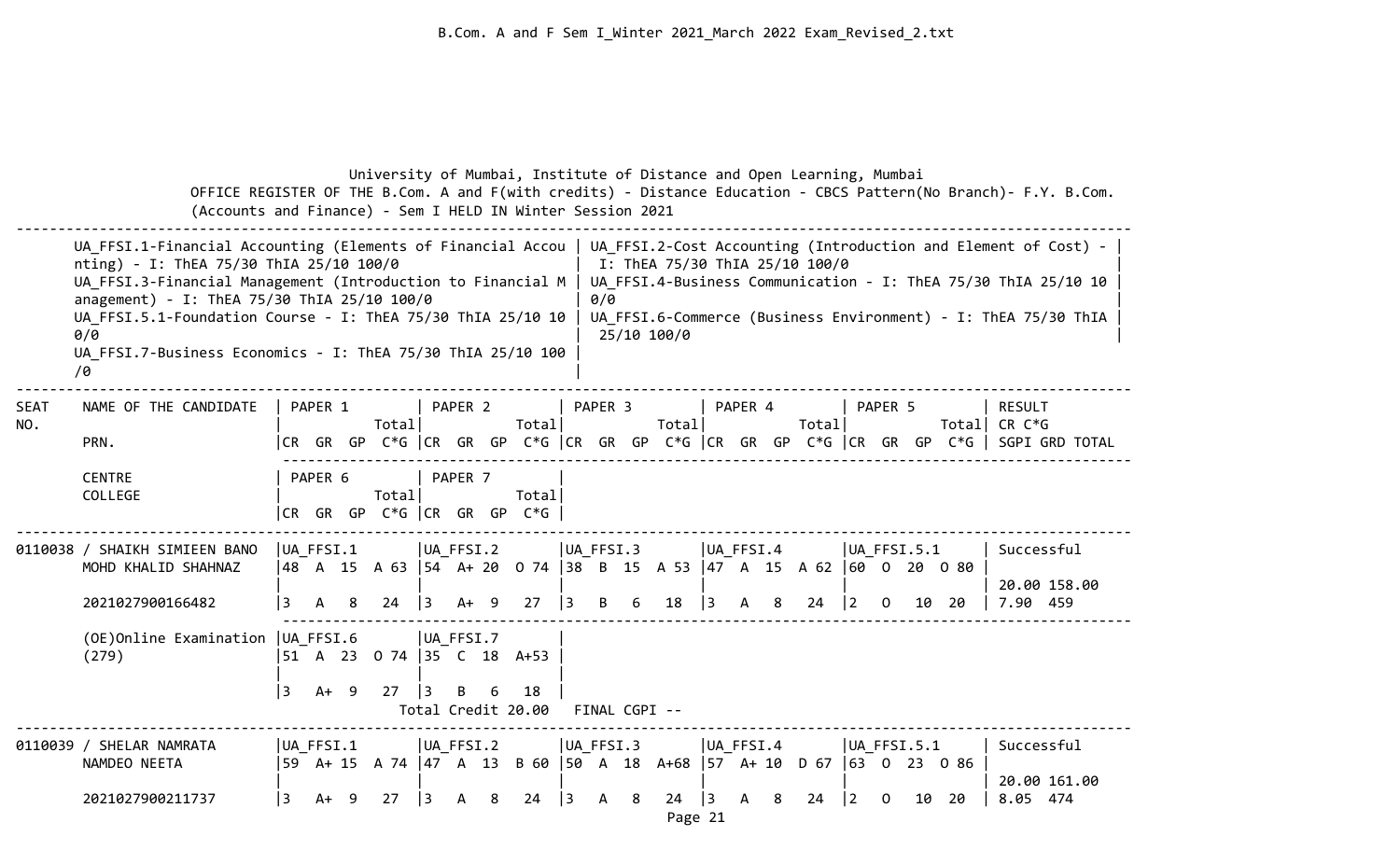|       |                                                                                                                                                                                                                                                                                                                                                                  |             |     |     |                             |             |        |                                                    |             |           | B.Com. A and F Sem I_Winter 2021_March 2022 Exam_Revised_2.txt         |           |           |              |             |             |                |      |             |            |              |
|-------|------------------------------------------------------------------------------------------------------------------------------------------------------------------------------------------------------------------------------------------------------------------------------------------------------------------------------------------------------------------|-------------|-----|-----|-----------------------------|-------------|--------|----------------------------------------------------|-------------|-----------|------------------------------------------------------------------------|-----------|-----------|--------------|-------------|-------------|----------------|------|-------------|------------|--------------|
|       | (OE) Online Examination   UA FFSI.6<br>(279)                                                                                                                                                                                                                                                                                                                     |             |     |     | 48 A 20 O 68   38 B 13 B 51 | UA FFSI.7   |        |                                                    |             |           |                                                                        |           |           |              |             |             |                |      |             |            |              |
|       |                                                                                                                                                                                                                                                                                                                                                                  | 3           | A 8 |     | 24                          | 3           | B 6    | 18<br>Total Credit 20.00 FINAL CGPI --             |             |           |                                                                        |           |           |              |             |             |                |      |             |            |              |
|       | 0110040 SHINDE MAYUR NARENDRA<br><b>NAMITA</b>                                                                                                                                                                                                                                                                                                                   | UA FFSI.1   |     |     |                             | UA FFSI.2   |        |                                                    |             | UA_FFSI.3 | 47 A 20 0 67  42 B+ 15 A 57  38 B 13 B 51  42 B+ 13 B 55  50 A 20 0 70 |           | UA FFSI.4 |              |             |             | $ UA$ FFSI.5.1 |      |             | Successful |              |
|       | 2021027900148847                                                                                                                                                                                                                                                                                                                                                 |             |     | A 8 | $24$ 3                      |             | $B+ 7$ | 21                                                 | 3           | B 6       | 18                                                                     | $\vert$ 3 | B+ 7      |              | 21          | $ 2\rangle$ | $A+ 9$         |      | 18          | 6.90 403   | 20.00 138.00 |
|       | (OE) Online Examination   UA_FFSI.6<br>(279)                                                                                                                                                                                                                                                                                                                     |             |     |     | 53 A+ 10 D 63 30 D 10 D 40  | UA FFSI.7   |        |                                                    |             |           |                                                                        |           |           |              |             |             |                |      |             |            |              |
|       |                                                                                                                                                                                                                                                                                                                                                                  | l 3         | A 8 |     | $24 \quad 3$                |             |        | $D \t 4 \t 12$<br>Total Credit 20.00 FINAL CGPI -- |             |           |                                                                        |           |           |              |             |             |                |      |             |            |              |
|       |                                                                                                                                                                                                                                                                                                                                                                  |             |     |     |                             |             |        |                                                    |             |           |                                                                        |           |           |              |             |             |                |      |             |            |              |
|       | / - FEMALE, # - 0.229A ,@ - 0.5042A/0.5043A/0.5044A, * - 5045A, RR-RESERVED, --:Fails in Theory/Practical, RCC - 0.5050, AB - ABSENT<br>RPV - PROVISIONAL Eligible, NULL-NULL & VOID, G:Grade C*G:Gradepoints C:credits CP:credit points äC:sum of credit points<br>äCG /äC äCG:sum of product of credits & grades, Internal Marks are Provisional as per R.8668 |             |     |     |                             |             |        |                                                    |             |           |                                                                        |           |           |              |             |             |                |      |             |            | GPA:         |
|       | : 80 to 100                                                                                                                                                                                                                                                                                                                                                      | 70 to 79.99 |     |     |                             | 60 to 69.99 |        |                                                    | 55 to 59.99 |           | 50 to 54.99                                                            |           |           |              | 45 to 49.99 |             |                |      | 40 to 44.99 |            | $0$ to 39.99 |
| MARKS |                                                                                                                                                                                                                                                                                                                                                                  |             |     |     | A                           |             |        | B+                                                 |             | B.        |                                                                        |           |           | $\mathsf{C}$ |             |             | D.             |      |             |            |              |
| GRADE | : 0<br>A+<br>GRADE POINT : 10.00                                                                                                                                                                                                                                                                                                                                 | 9.00        |     |     | 8.00                        |             |        | 7.00                                               |             |           | 6.00                                                                   |           |           | 5.00         |             |             |                | 4.00 |             | F<br>0.00  |              |

| (Accounts and Finance) - Sem I HELD IN Winter Session 2021                                             | University of Mumbai, Institute of Distance and Open Learning, Mumbai<br>OFFICE REGISTER OF THE B.Com. A and F(with credits) - Distance Education - CBCS Pattern(No Branch)- F.Y. B.Com.                                                    |
|--------------------------------------------------------------------------------------------------------|---------------------------------------------------------------------------------------------------------------------------------------------------------------------------------------------------------------------------------------------|
| nting) - I: ThEA 75/30 ThIA 25/10 100/0<br>UA FFSI.3-Financial Management (Introduction to Financial M | UA FFSI.1-Financial Accounting (Elements of Financial Accou   UA FFSI.2-Cost Accounting (Introduction and Element of Cost) -<br>I: ThEA 75/30 ThIA 25/10 100/0<br>UA FFSI.4-Business Communication - I: ThEA 75/30 ThIA 25/10 10<br>Page 22 |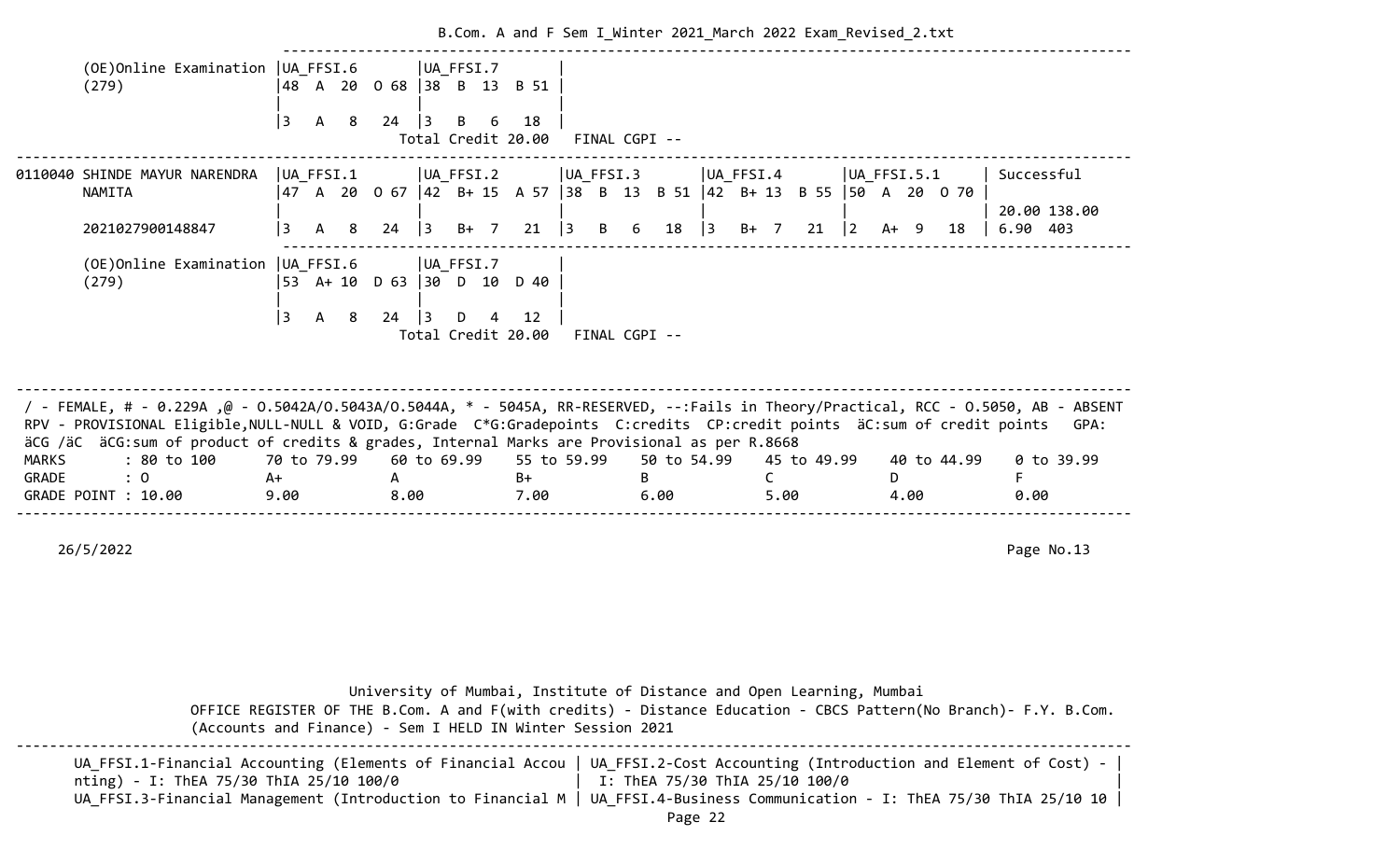|                    | anagement) - I: ThEA 75/30 ThIA 25/10 100/0                        |                   |              |        |                                 |             |         |      |                                                               |               | 0/0            |          |               |           |         |           | B.Com. A and F Sem I Winter 2021 March 2022 Exam Revised 2.txt                  |                                       |              |                  |    |                                 |                                                                                       |
|--------------------|--------------------------------------------------------------------|-------------------|--------------|--------|---------------------------------|-------------|---------|------|---------------------------------------------------------------|---------------|----------------|----------|---------------|-----------|---------|-----------|---------------------------------------------------------------------------------|---------------------------------------|--------------|------------------|----|---------------------------------|---------------------------------------------------------------------------------------|
|                    | UA FFSI.5.1-Foundation Course - I: ThEA 75/30 ThIA 25/10 10<br>0/0 |                   |              |        |                                 |             |         |      |                                                               |               |                |          | 25/10 100/0   |           |         |           |                                                                                 |                                       |              |                  |    |                                 | UA FFSI.6-Commerce (Business Environment) - I: ThEA 75/30 ThIA                        |
|                    | UA FFSI.7-Business Economics - I: ThEA 75/30 ThIA 25/10 100<br>70  |                   |              |        |                                 |             |         |      |                                                               |               |                |          |               |           |         |           |                                                                                 |                                       |              |                  |    |                                 |                                                                                       |
| <b>SEAT</b><br>NO. | NAME OF THE CANDIDATE                                              |                   | PAPER 1      |        | Total                           |             | PAPER 2 |      | Total                                                         |               | PAPER 3        |          | Total         |           | PAPER 4 |           | Totall                                                                          |                                       | PAPER 5      |                  |    | <b>RESULT</b><br>Total CR $C*G$ |                                                                                       |
|                    | PRN.                                                               |                   |              |        |                                 |             |         |      |                                                               |               |                |          |               |           |         |           |                                                                                 |                                       |              |                  |    |                                 | CR GR GP C*G  CR GR GP C*G  CR GR GP C*G  CR GR GP C*G  CR GR GP C*G   SGPI GRD TOTAL |
|                    | <b>CENTRE</b><br>COLLEGE                                           |                   | PAPER 6      |        | Total                           |             | PAPER 7 |      | Total                                                         |               |                |          |               |           |         |           |                                                                                 |                                       |              |                  |    |                                 |                                                                                       |
|                    |                                                                    |                   |              |        | $ CR$ GR GP C*G $ CR$ GR GP C*G |             |         |      |                                                               |               |                |          |               |           |         |           |                                                                                 |                                       |              |                  |    |                                 |                                                                                       |
|                    | 0110041 / SHIVDE JAYSHREE<br>LAXMAN CHHAYA                         | UA FFSI.1<br>  38 |              |        |                                 | UA FFSI.2   |         |      |                                                               | UA_FFSI.3     |                |          |               | UA FFSI.4 |         |           | B 18 A+56 44 B+ 15 A 59 44 B+ 15 A 59 42 B+ 20 0 62 53 A+ 23 0 76               |                                       |              | $ UA$ FFSI.5.1   |    |                                 | Successful                                                                            |
|                    | 2021027900192765                                                   | 3                 |              | $B+ 7$ | 21                              | $ 3\rangle$ |         | B+ 7 | 21                                                            | $\vert$ 3     |                | $B+$ 7   | 21            | $\vert$ 3 |         | A 8       | 24                                                                              | $ 2\rangle$                           |              | $A+ 9$           | 18 | 7.20 429                        | 20.00 144.00                                                                          |
|                    | (OE) Online Examination   UA FFSI.6<br>(279)                       |                   |              |        | 48 A 20 0 68   36 C 13 B 49     | UA FFSI.7   |         |      |                                                               |               |                |          |               |           |         |           |                                                                                 |                                       |              |                  |    |                                 |                                                                                       |
|                    |                                                                    | 13                | $\mathsf{A}$ | - 8    | 24                              | $\vert$ 3   | C       | 5.   | 15<br>Total Credit 20.00 FINAL CGPI --                        |               |                |          |               |           |         |           |                                                                                 |                                       |              |                  |    |                                 |                                                                                       |
|                    | 0110042 SHROTRIY PRITESH<br>VIJAYBHAI GAYATRI BEN                  | UA FFSI.1         |              |        |                                 | UA_FFSI.2   |         |      |                                                               | $ UA_FFSI.3 $ |                |          |               | UA_FFSI.4 |         |           | 50 A 18 A+68  41 B 15 A 56  54 A+ 25 0 79  60 0 23 0 83  48 A 20 0 68           |                                       |              | $ UA$ FFSI.5.1   |    | <b>RPV</b>                      | Successful                                                                            |
|                    | 2021027900256585                                                   | l 3               | A            | -8     | 24                              | $\vert$ 3   | B+ 7    |      | 21                                                            | $\vert$ 3     | $\overline{0}$ |          | @1<br>10 30   | $\vert$ 3 |         |           | 0 10 30                                                                         | $\vert$ 2                             | $\mathsf{A}$ | 8                | 16 |                                 | 20.00 172.00<br>8.60 495@1                                                            |
|                    | (OE) Online Examination   UA_FFSI.6<br>(279)                       |                   |              |        | 59 A+ 23 0 82  41 B 18 A+59     | UA FFSI.7   |         |      |                                                               |               |                |          |               |           |         |           |                                                                                 |                                       |              |                  |    |                                 |                                                                                       |
|                    |                                                                    | 3                 | $\mathbf{O}$ |        | 10 30                           | $ 3\rangle$ |         | B+ 7 | 21<br>Total Credit --                                         |               |                |          | FINAL CGPI -- |           |         |           |                                                                                 |                                       |              |                  |    |                                 |                                                                                       |
|                    | 0110043 / SOHAL AKSHIKA<br>SUKHPAL KANCHAN                         |                   |              |        | UA_FFSI.1  UA_FFSI.2            |             |         |      |                                                               |               |                |          | UA_FFSI.3     |           |         | UA FFSI.4 | 30E D 10E D 40  35E C 10E D 45  26F F 15E A 41  54E A+ 18E A+72  36E C 15E A 51 |                                       |              | $ UA_F$ FFSI.5.1 |    | <b>RPV</b><br>$- - - - -$       | Unsuccessful ATKT                                                                     |
|                    | 2021027900201991                                                   | l 3               |              |        | D 4 12                          |             |         |      | $\begin{array}{ccccccccc} 3 & C & 5 & 15 & 3 & F \end{array}$ |               |                | $\Theta$ | $\theta$      |           |         |           | $\begin{vmatrix} 3 & 4 & 9 & 27 \end{vmatrix}$                                  | $\begin{vmatrix} 2 & B \end{vmatrix}$ |              | 6                | 12 | $-- 324$                        |                                                                                       |
|                    | (OE) Online Examination   UA FFSI.6   UA FFSI.7<br>(279)           |                   |              |        | 30E D 15E A 45 20F F 10E D 30   |             |         |      |                                                               |               |                |          |               |           |         |           |                                                                                 |                                       |              |                  |    |                                 |                                                                                       |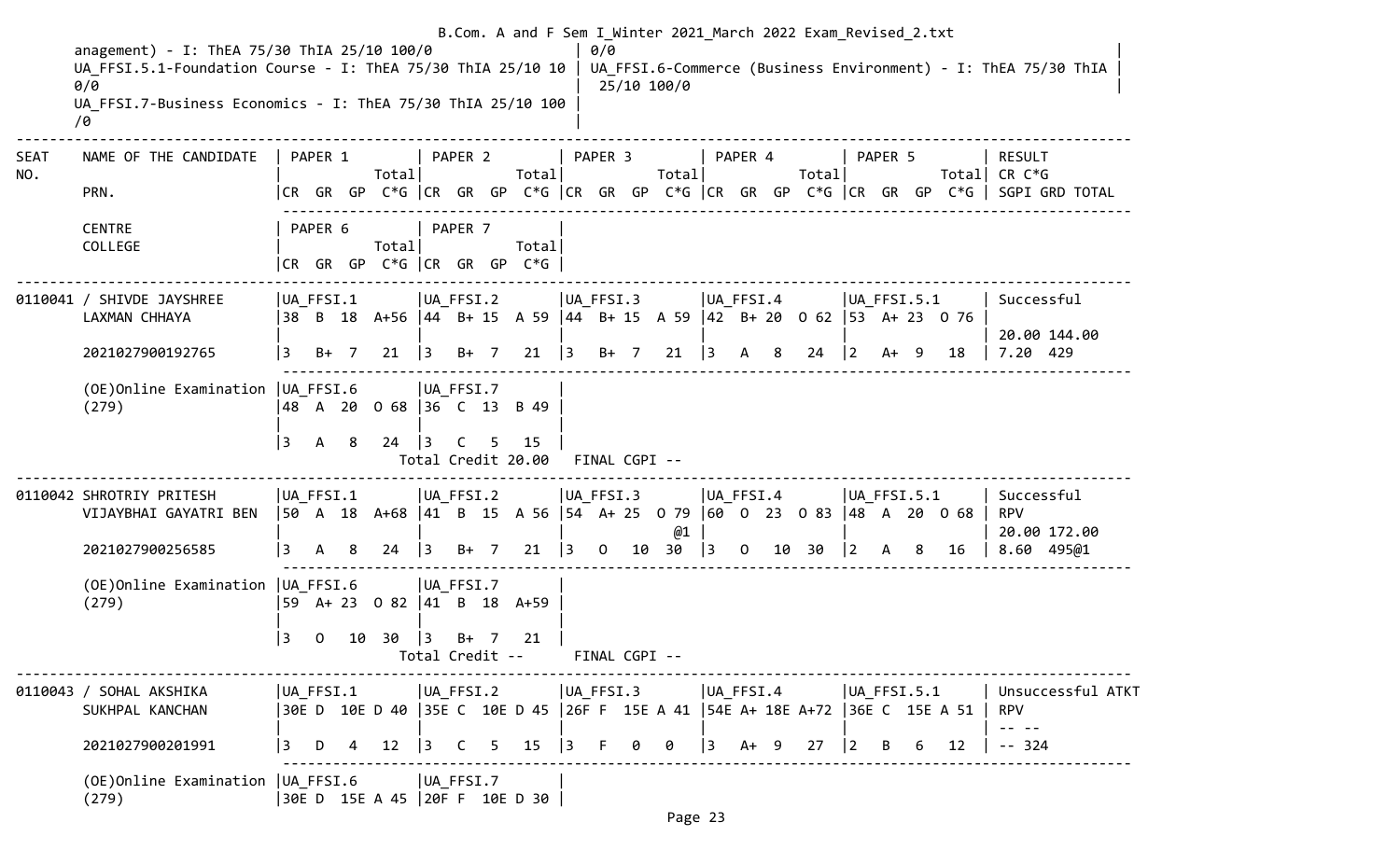B.Com. A and F Sem I\_Winter 2021\_March 2022 Exam\_Revised\_2.txt | | | |3 C 5 15 |3 F 0 0 | Total Credit -- FINAL CGPI --

--------------------------------------------------------------------------------------------------------------------------------------

 / - FEMALE, # - 0.229A ,@ - O.5042A/O.5043A/O.5044A, \* - 5045A, RR-RESERVED, --:Fails in Theory/Practical, RCC - O.5050, AB - ABSENT RPV - PROVISIONAL Eligible, NULL-NULL & VOID, G:Grade C\*G:Gradepoints C:credits CP:credit points äC:sum of credit points GPA: äCG /äC äCG:sum of product of credits & grades, Internal Marks are Provisional as per R.8668 MARKS : 80 to 100 70 to 79.99 60 to 69.99 55 to 59.99 50 to 54.99 45 to 49.99 40 to 44.99 0 to 39.99 GRADE : 0 A+ A B+ B C D F GRADE POINT : 10.00 0.00 0.00 0.00 0.00 5.00 5.00 4.00 0.00 --------------------------------------------------------------------------------------------------------------------------------------

|             |                                                                                                                                                                                                                                                                                                                                                                                                                                                                                                   |                    | (Accounts and Finance) - Sem I HELD IN Winter Session 2021                                        |                 |                    | University of Mumbai, Institute of Distance and Open Learning, Mumbai<br>OFFICE REGISTER OF THE B.Com. A and F(with credits) - Distance Education - CBCS Pattern(No Branch)- F.Y. B.Com. |         |                          |
|-------------|---------------------------------------------------------------------------------------------------------------------------------------------------------------------------------------------------------------------------------------------------------------------------------------------------------------------------------------------------------------------------------------------------------------------------------------------------------------------------------------------------|--------------------|---------------------------------------------------------------------------------------------------|-----------------|--------------------|------------------------------------------------------------------------------------------------------------------------------------------------------------------------------------------|---------|--------------------------|
|             | UA FFSI.1-Financial Accounting (Elements of Financial Accou   UA FFSI.2-Cost Accounting (Introduction and Element of Cost) -<br>nting) - I: ThEA 75/30 ThIA 25/10 100/0<br>UA FFSI.3-Financial Management (Introduction to Financial M   UA FFSI.4-Business Communication - I: ThEA 75/30 ThIA 25/10 10<br>anagement) - I: ThEA 75/30 ThIA 25/10 100/0<br>UA FFSI.5.1-Foundation Course - I: ThEA 75/30 ThIA 25/10 10<br>0/0<br>UA FFSI.7-Business Economics - I: ThEA 75/30 ThIA 25/10 100<br>/0 |                    |                                                                                                   |                 | 0/0<br>25/10 100/0 | I: ThEA 75/30 ThIA 25/10 100/0<br>UA_FFSI.6-Commerce (Business Environment) - I: ThEA 75/30 ThIA                                                                                         |         |                          |
| SEAT<br>NO. | NAME OF THE CANDIDATE<br>PRN.<br><b>CENTRE</b><br>COLLEGE                                                                                                                                                                                                                                                                                                                                                                                                                                         | PAPER 1<br>PAPER 6 | PAPER 2<br>Totall<br>PAPER 7<br>Totall<br>$CR$ GR GP C <sup>*</sup> G $CR$ GR GP C <sup>*</sup> G | Totall<br>Total | PAPER 3<br>Total   | PAPER 4<br>Total <br> CR GR GP C*G  CR GR GP C*G  CR GR GP C*G  CR GR GP C*G  CR GR GP C*G   SGPI GRD TOTAL                                                                              | PAPER 5 | RESULT<br>Total CR $C*G$ |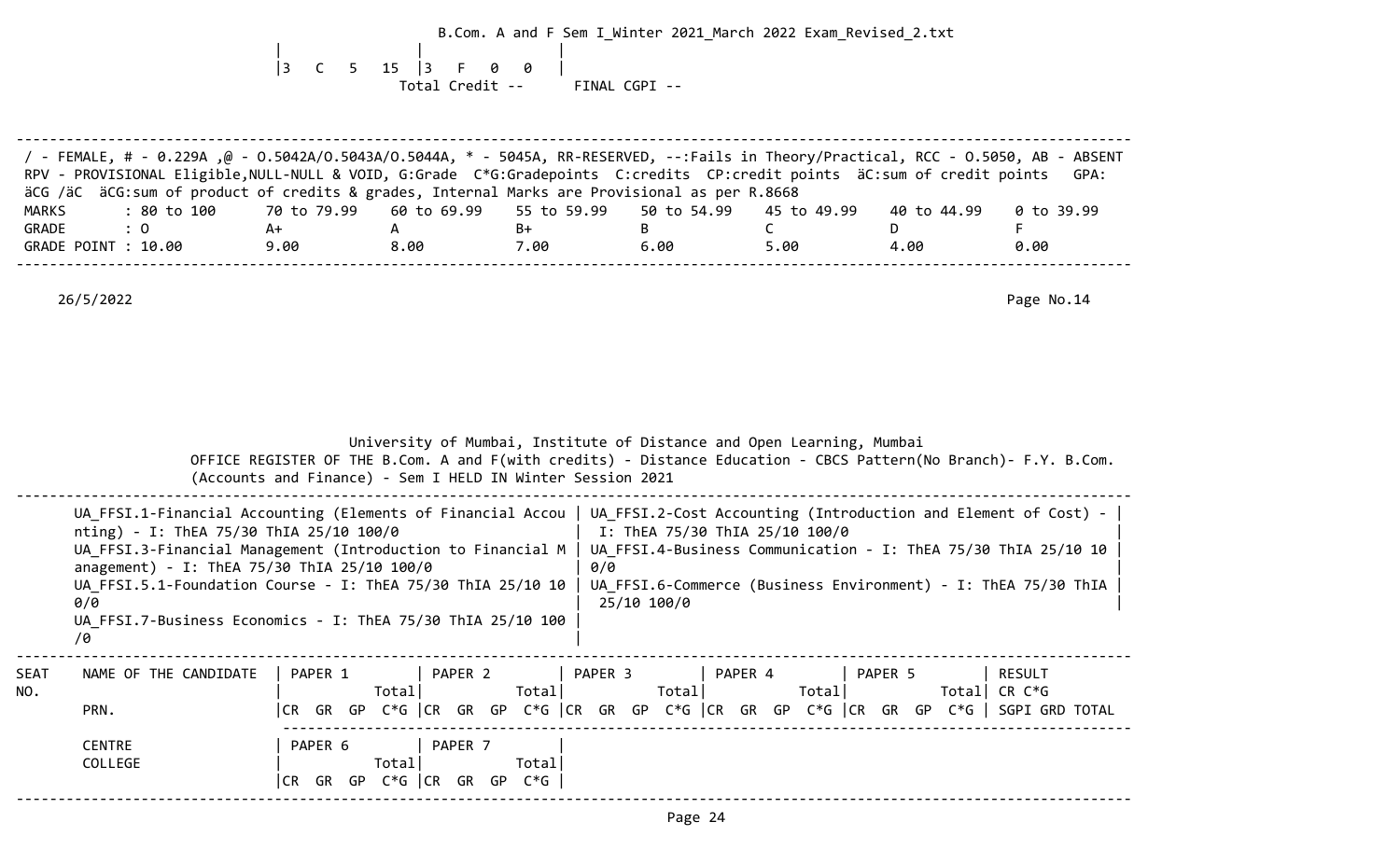|                | 0110044 SONAWANE PRATHAMESH<br>SANJAY VANDANA<br>2021027900201074<br>(OE) Online Examination   UA FFSI.6<br>(279)                                                                                                                                                                                                                                                                                                   | UA_FFSI.1<br>3<br>3       | C.<br>F      | 5.<br>0 | 30ED 15EA 45  AB F AB F AB  AB F AB F AB  AB F 20E O 20  56E A+ 20E O 76<br>15<br> AB F 20E O 20  AB F 18E A+18<br>0                    | $\vert$ 3<br>13                          | UA FFSI.2<br>F.<br>$ UA_FFSI.7$<br>Total Credit -- | 0 | AB<br>0                                | $ 3\rangle$  | UA FFSI.3<br>$-F$ | 0<br>FINAL CGPI -- | AB                                                                   | 13                       | UA FFSI.4    |            | B.Com. A and F Sem I Winter 2021 March 2022 Exam Revised 2.txt | UA FFSI.5.1<br>2            | $A+ 9$       |       | 18          | Unsuccessful Fail<br>$-- 179$            |
|----------------|---------------------------------------------------------------------------------------------------------------------------------------------------------------------------------------------------------------------------------------------------------------------------------------------------------------------------------------------------------------------------------------------------------------------|---------------------------|--------------|---------|-----------------------------------------------------------------------------------------------------------------------------------------|------------------------------------------|----------------------------------------------------|---|----------------------------------------|--------------|-------------------|--------------------|----------------------------------------------------------------------|--------------------------|--------------|------------|----------------------------------------------------------------|-----------------------------|--------------|-------|-------------|------------------------------------------|
|                | 0110045 TAMBDE PRANIT SANTOSH<br><b>SANDHYA</b><br>2021027900179505                                                                                                                                                                                                                                                                                                                                                 | $ UA_FFSI.1 $<br>3        | $A+ 9$       |         | $ UA_FFSI.2 $<br> 53 A+ 18 A+71  47 A 18 A+65  41 B 23 0 64  54 A+ 23 0 77  62 0 20 0 82<br>27                                          | $ 3\rangle$                              | A 8                                                |   | 24                                     | $ 3 \rangle$ | $ UA_FFSI.3 $     | A 8                | 24                                                                   | UA FFSI.4<br>$ 3\rangle$ | $\mathbf{O}$ |            | @3<br>10 30                                                    | $ UA$ FFSI.5.1<br>$\vert$ 2 | $\Omega$     |       | 10 20       | Successful<br>20.00 155.00<br>7.75 456@3 |
|                | (OE) Online Examination   UA_FFSI.6<br>(279)                                                                                                                                                                                                                                                                                                                                                                        | 3                         | $\mathsf{C}$ | 5       | 38 B 10 D 48 39 B 10 D 49<br>15                                                                                                         | $\begin{array}{c} \boxed{3} \end{array}$ | $ UA_FFSI.7$<br>$\mathsf{C}$                       | 5 | 15<br>Total Credit --                  |              |                   | FINAL CGPI --      |                                                                      |                          |              |            |                                                                |                             |              |       |             |                                          |
|                | 0110046 / TAMBE RUTUJA MANOHAR   UA FFSI.1<br>MANASVI<br>2021027900238266<br>(OE) Online Examination   UA_FFSI.6<br>(279)                                                                                                                                                                                                                                                                                           | 3                         |              |         | $ UA_FFSI.2$<br> 66 0 18 A+84  51 A 20 0 71  51 A 23 0 74  56 A+ 20 0 76  62 0 20 0 82<br>$0 \t10 \t30$<br> 62 0 20 0 82  44 B+ 18 A+62 | $\vert$ 3                                | A+ 9<br>$ UA_FFSI.7$                               |   |                                        |              |                   | $ UA_F$ FFSI.3     | $27 \begin{array}{ rrrrrr} 3 & A+ & 9 & 27 & 3 & A+ & 9 \end{array}$ | UA FFSI.4                |              |            | 27                                                             | $ UA$ FFSI.5.1<br>$\vert$ 2 | $\mathbf{0}$ | 10 20 |             | Successful<br>20.00 185.00<br>9.25 531   |
|                |                                                                                                                                                                                                                                                                                                                                                                                                                     | 3                         | $\Omega$     | 10      | 30                                                                                                                                      | $\vert$ 3                                | A 8                                                |   | 24<br>Total Credit 20.00 FINAL CGPI -- |              |                   |                    |                                                                      |                          |              |            |                                                                |                             |              |       |             |                                          |
| MARKS<br>GRADE | / FEMALE, # - 0.229A ,@ - 0.5042A/0.5043A/0.5044A, * - 5045A, RR-RESERVED, --:Fails in Theory/Practical, RCC - 0.5050, AB - ABSENT<br>RPV - PROVISIONAL Eligible, NULL-NULL & VOID, G:Grade C*G:Gradepoints C:credits CP:credit points äC:sum of credit points<br>äCG /äC äCG: sum of product of credits & grades, Internal Marks are Provisional as per R.8668<br>: 80 to 100<br>$\colon 0$<br>GRADE POINT : 10.00 | 70 to 79.99<br>A+<br>9.00 |              |         | A<br>8.00                                                                                                                               |                                          | 60 to 69.99                                        |   | 55 to 59.99<br>B+<br>7.00              |              |                   | B                  | 50 to 54.99<br>6.00                                                  |                          |              | C.<br>5.00 | 45 to 49.99                                                    |                             | D            | 4.00  | 40 to 44.99 | GPA:<br>0 to 39.99<br>F.<br>0.00         |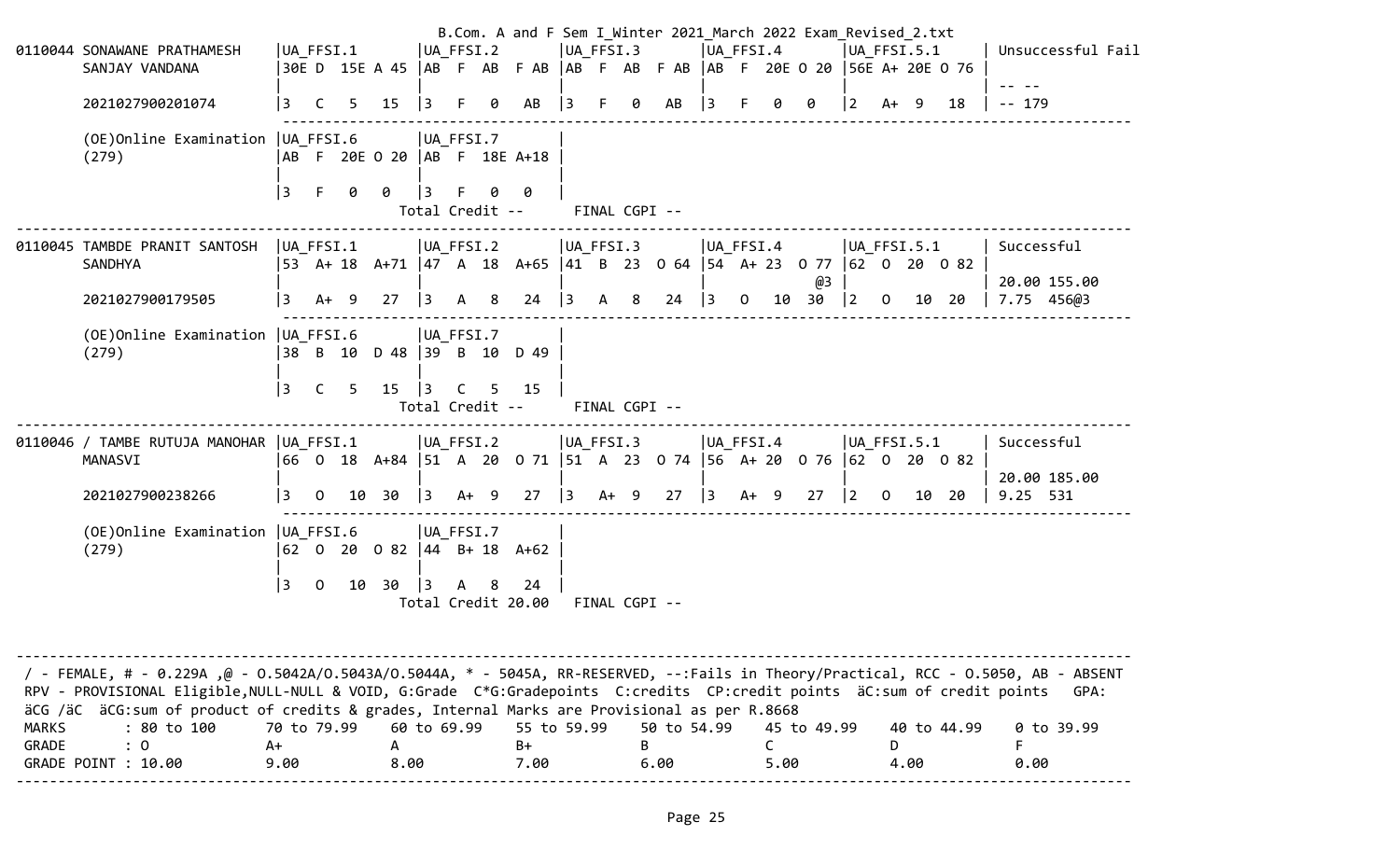|                    | (Accounts and Finance) - Sem I HELD IN Winter Session 2021                                                                                                                                                                                                                                                                                                      |                     |             |    |                                |                        |                                                         | University of Mumbai, Institute of Distance and Open Learning, Mumbai                       |         |                            |                                               |           |       |             |                            |    |    | OFFICE REGISTER OF THE B.Com. A and F(with credits) - Distance Education - CBCS Pattern(No Branch)- F.Y. B.Com.                                                                                    |  |
|--------------------|-----------------------------------------------------------------------------------------------------------------------------------------------------------------------------------------------------------------------------------------------------------------------------------------------------------------------------------------------------------------|---------------------|-------------|----|--------------------------------|------------------------|---------------------------------------------------------|---------------------------------------------------------------------------------------------|---------|----------------------------|-----------------------------------------------|-----------|-------|-------------|----------------------------|----|----|----------------------------------------------------------------------------------------------------------------------------------------------------------------------------------------------------|--|
|                    | UA FFSI.1-Financial Accounting (Elements of Financial Accou<br>nting) - I: ThEA 75/30 ThIA 25/10 100/0<br>UA FFSI.3-Financial Management (Introduction to Financial M<br>anagement) - I: ThEA 75/30 ThIA 25/10 100/0<br>UA FFSI.5.1-Foundation Course - I: ThEA 75/30 ThIA 25/10 10<br>0/0<br>UA FFSI.7-Business Economics - I: ThEA 75/30 ThIA 25/10 100<br>70 |                     |             |    |                                |                        |                                                         |                                                                                             | 0/0     |                            | I: ThEA 75/30 ThIA 25/10 100/0<br>25/10 100/0 |           |       |             |                            |    |    | UA FFSI.2-Cost Accounting (Introduction and Element of Cost) -<br>UA FFSI.4-Business Communication - I: ThEA 75/30 ThIA 25/10 10<br>UA FFSI.6-Commerce (Business Environment) - I: ThEA 75/30 ThIA |  |
| <b>SEAT</b><br>NO. | NAME OF THE CANDIDATE<br>PRN.                                                                                                                                                                                                                                                                                                                                   |                     | PAPER 1     |    | Totall                         |                        | PAPER 2                                                 | Total                                                                                       | PAPER 3 |                            | Total                                         | PAPER 4   | Total |             | PAPER 5                    |    |    | <b>RESULT</b><br>Total  CR C*G<br> CR GR GP C*G  CR GR GP C*G  CR GR GP C*G  CR GR GP C*G  CR GR GP C*G   SGPI GRD TOTAL                                                                           |  |
|                    | <b>CENTRE</b><br>COLLEGE                                                                                                                                                                                                                                                                                                                                        |                     | PAPER 6     |    | Total<br>CR GR GP C*G CR GR GP |                        | PAPER <sub>7</sub>                                      | Total<br>$C*G$                                                                              |         |                            |                                               |           |       |             |                            |    |    |                                                                                                                                                                                                    |  |
|                    | 0110047 TORADMAL AMIT BALU<br>LALITA<br>2021027900149793<br>(OE) Online Examination   UA FFSI.6<br>(279)                                                                                                                                                                                                                                                        | UA FFSI.1<br>3<br>3 | B<br>$A+ 9$ | -6 | 18<br>27                       | $\vert$ 3<br>$\vert$ 3 | UA FFSI.2<br>8 <sup>8</sup><br>A<br>UA FFSI.7<br>$B+ 7$ | $24 \mid 3$<br> 53 A+ 18 A+71  36 C 20 0 56<br>21                                           |         | $ UA$ FFSI.3<br>$B+$ 7     | $21 \quad  3 \quad A+ \quad 9$                | UA FFSI.4 | 27    | $ 2\rangle$ | $ UA$ FFSI.5.1<br>$\Omega$ | 10 | 20 | Successful<br>20.00 158.00<br>7.90 454                                                                                                                                                             |  |
|                    | 0110048 VEDPATHAK ROHAN<br>RAJENDRA ROHINI                                                                                                                                                                                                                                                                                                                      | UA FFSI.1           |             |    |                                |                        | UA FFSI.2                                               | Total Credit 20.00<br>36 C 13 B 49  48 A 18 A+66  47 A 23 0 70  45 A 18 A+63  57 A+ 20 0 77 |         | FINAL CGPI --<br>UA FFSI.3 | Page 26                                       | UA FFSI.4 |       |             | UA FFSI.5.1                |    | ωЗ | Successful<br>20.00 146.00                                                                                                                                                                         |  |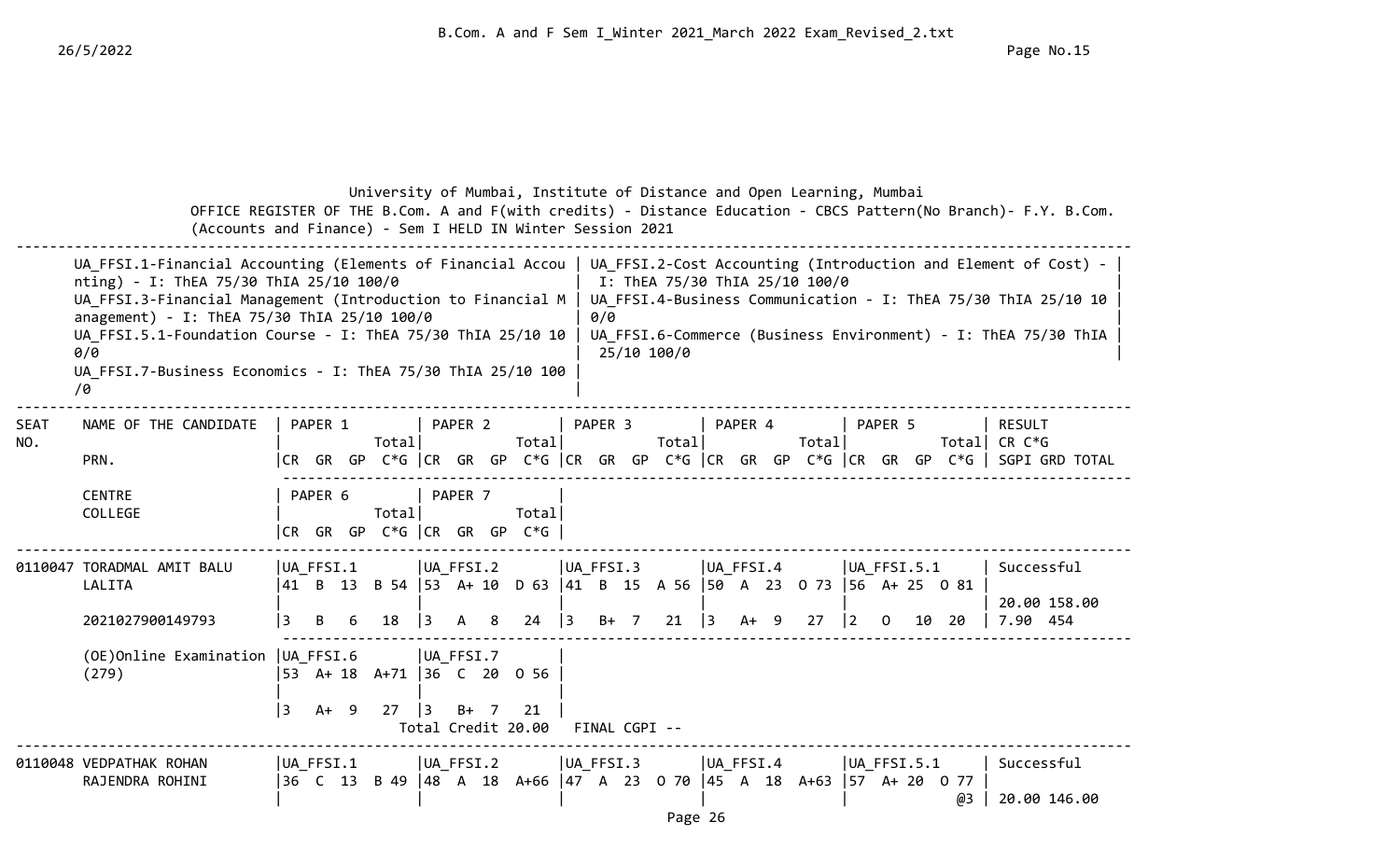|              | 2021027900190341                                                                                                                                                                                                                                                                                                                                                 | <u>  3</u>  | $\mathsf{C}$ |    |                             |           |                      |   | B.Com. A and F Sem I Winter 2021 March 2022 Exam Revised 2.txt<br>5 15 3 A 8 24 3 |             |    |               | A+ 9 27 3 A 8 24 2 0 10 20 |   |           |             |    |                |          |      |             |      | $7.30$ 433@3             |      |
|--------------|------------------------------------------------------------------------------------------------------------------------------------------------------------------------------------------------------------------------------------------------------------------------------------------------------------------------------------------------------------------|-------------|--------------|----|-----------------------------|-----------|----------------------|---|-----------------------------------------------------------------------------------|-------------|----|---------------|----------------------------|---|-----------|-------------|----|----------------|----------|------|-------------|------|--------------------------|------|
|              | (OE) Online Examination   UA FFSI.6<br>(279)                                                                                                                                                                                                                                                                                                                     |             |              |    | 50 A 18 A+68 30 D 10 D 40   |           | UA_FFSI.7            |   |                                                                                   |             |    |               |                            |   |           |             |    |                |          |      |             |      |                          |      |
|              |                                                                                                                                                                                                                                                                                                                                                                  | 3           | A            | 8  | 24                          | $\vert$ 3 | D<br>Total Credit -- | 4 | 12                                                                                |             |    | FINAL CGPI -- |                            |   |           |             |    |                |          |      |             |      |                          |      |
|              | 0110049 JOSHI ARYA UTTAM<br>RANJANA                                                                                                                                                                                                                                                                                                                              |             | UA FFSI.1    |    |                             |           | UA FFSI.2            |   | 65 0 18 A+83 56 A+ 15 A 71 35 C 10 D 45 54 A+ 18 A+72 62 0 20 0 82                | UA FFSI.3   |    |               |                            |   | UA FFSI.4 |             |    | $ UA$ FFSI.5.1 |          |      |             |      | Successful               |      |
|              | 2021027900029234                                                                                                                                                                                                                                                                                                                                                 | 3           | $\mathbf 0$  | 10 | 30                          | 3         | $A+ 9$               |   | 27                                                                                | $ 3\rangle$ | C. | 5.            | 15                         | 3 | $A+ 9$    |             | 27 | $\vert$ 2      | $\Omega$ | 10   | 20          |      | 20.00 161.00<br>8.05 469 |      |
|              | (OE) Online Examination   UA FFSI.6<br>(279)                                                                                                                                                                                                                                                                                                                     |             |              |    | 42 B + 20 0 62 39 B 15 A 54 |           | UA FFSI.7            |   |                                                                                   |             |    |               |                            |   |           |             |    |                |          |      |             |      |                          |      |
|              |                                                                                                                                                                                                                                                                                                                                                                  | 3           | A            | 8  | 24                          | $\vert$ 3 | B                    | 6 | 18<br>Total Credit 20.00                                                          |             |    | FINAL CGPI -- |                            |   |           |             |    |                |          |      |             |      |                          |      |
|              |                                                                                                                                                                                                                                                                                                                                                                  |             |              |    |                             |           |                      |   |                                                                                   |             |    |               |                            |   |           |             |    |                |          |      |             |      |                          |      |
|              | / - FEMALE, # - 0.229A ,@ - 0.5042A/0.5043A/0.5044A, * - 5045A, RR-RESERVED, --:Fails in Theory/Practical, RCC - 0.5050, AB - ABSENT<br>RPV - PROVISIONAL Eligible, NULL-NULL & VOID, G:Grade C*G:Gradepoints C:credits CP:credit points äC:sum of credit points<br>äCG /äC äCG:sum of product of credits & grades, Internal Marks are Provisional as per R.8668 |             |              |    |                             |           |                      |   |                                                                                   |             |    |               |                            |   |           |             |    |                |          |      |             |      |                          | GPA: |
| <b>MARKS</b> | : 80 to 100                                                                                                                                                                                                                                                                                                                                                      | 70 to 79.99 |              |    |                             |           | 60 to 69.99          |   | 55 to 59.99                                                                       |             |    |               | 50 to 54.99                |   |           | 45 to 49.99 |    |                |          |      | 40 to 44.99 |      | 0 to 39.99               |      |
| GRADE        | : 0                                                                                                                                                                                                                                                                                                                                                              | A+          |              |    | A                           |           |                      |   | $B+$                                                                              |             |    | B.            |                            |   |           | C           |    |                | D.       |      |             | F    |                          |      |
|              | GRADE POINT : 10.00                                                                                                                                                                                                                                                                                                                                              | 9.00        |              |    | 8.00                        |           |                      |   | 7.00                                                                              |             |    |               | 6.00                       |   |           | 5.00        |    |                |          | 4.00 |             | 0.00 |                          |      |
|              |                                                                                                                                                                                                                                                                                                                                                                  |             |              |    |                             |           |                      |   |                                                                                   |             |    |               |                            |   |           |             |    |                |          |      |             |      |                          |      |
|              | 26/5/2022                                                                                                                                                                                                                                                                                                                                                        |             |              |    |                             |           |                      |   |                                                                                   |             |    |               |                            |   |           |             |    |                |          |      |             |      | Page No.16               |      |

| University of Mumbai, Institute of Distance and Open Learning, Mumbai<br>OFFICE REGISTER OF THE B.Com. A and F(with credits) - Distance Education - CBCS Pattern(No Branch)- F.Y. B.Com.<br>(Accounts and Finance) - Sem I HELD IN Winter Session 2021 |
|--------------------------------------------------------------------------------------------------------------------------------------------------------------------------------------------------------------------------------------------------------|
| UA FFSI.1-Financial Accounting (Elements of Financial Accou   UA FFSI.2-Cost Accounting (Introduction and Element of Cost) -<br>I: ThEA 75/30 ThIA 25/10 100/0<br>nting) - I: ThEA 75/30 ThIA 25/10 100/0                                              |

Page 27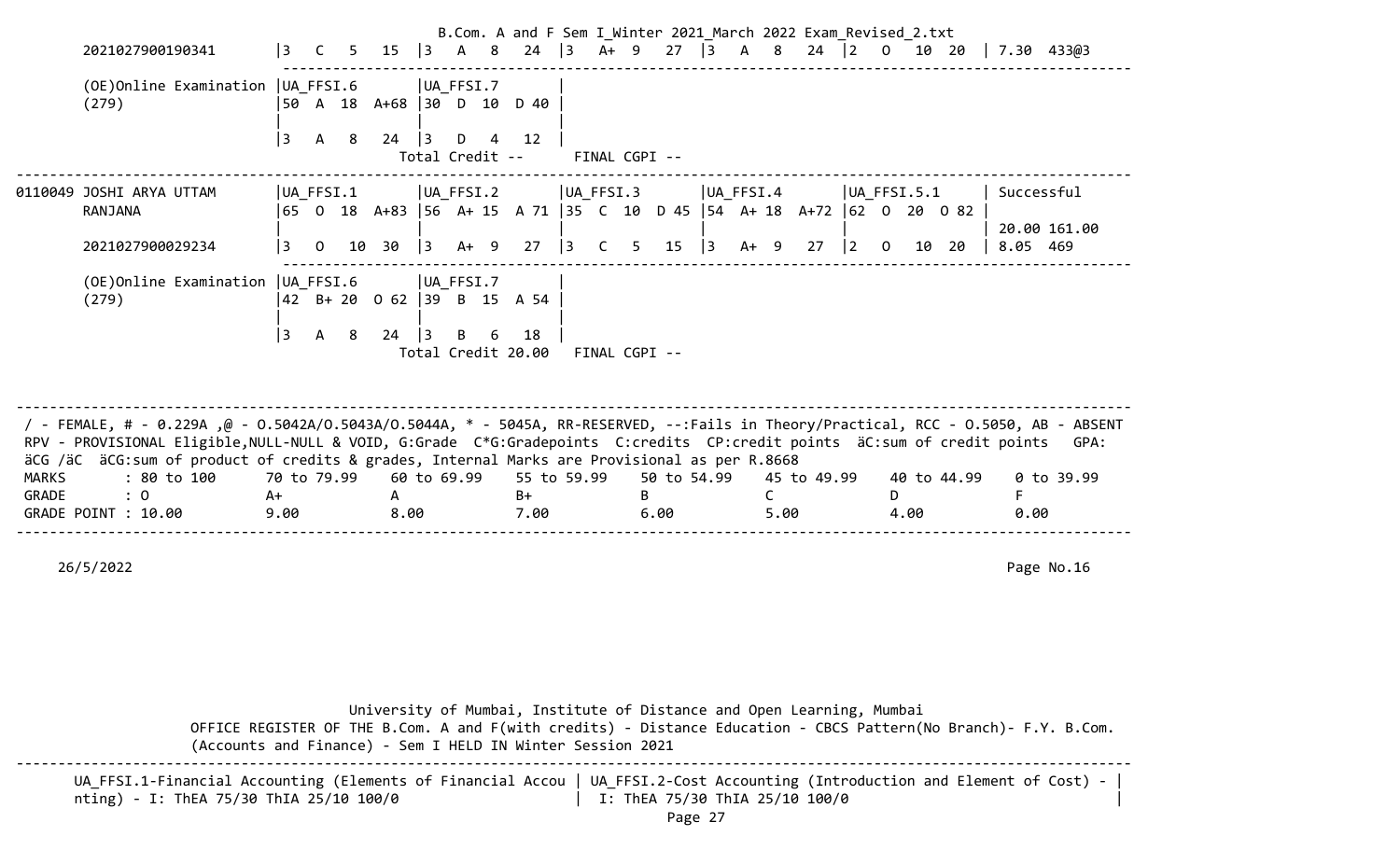|                    | UA FFSI.3-Financial Management (Introduction to Financial M   UA FFSI.4-Business Communication - I: ThEA 75/30 ThIA 25/10 10<br>anagement) - I: ThEA 75/30 ThIA 25/10 100/0<br>UA FFSI.5.1-Foundation Course - I: ThEA 75/30 ThIA 25/10 10   UA FFSI.6-Commerce (Business Environment) - I: ThEA 75/30 ThIA<br>0/0<br>UA FFSI.7-Business Economics - I: ThEA 75/30 ThIA 25/10 100<br>70 |                |              |   |                                    |                                 |              |   |                                        |             | 0/0                         |      | B.Com. A and F Sem I Winter 2021 March 2022 Exam Revised 2.txt<br>25/10 100/0                                                            |           |                                 |        |                                       |                          |       |                                                                                                                   |
|--------------------|-----------------------------------------------------------------------------------------------------------------------------------------------------------------------------------------------------------------------------------------------------------------------------------------------------------------------------------------------------------------------------------------|----------------|--------------|---|------------------------------------|---------------------------------|--------------|---|----------------------------------------|-------------|-----------------------------|------|------------------------------------------------------------------------------------------------------------------------------------------|-----------|---------------------------------|--------|---------------------------------------|--------------------------|-------|-------------------------------------------------------------------------------------------------------------------|
| <b>SEAT</b><br>NO. | NAME OF THE CANDIDATE<br>PRN.                                                                                                                                                                                                                                                                                                                                                           |                | PAPER 1      |   | Total                              |                                 | PAPER 2      |   | Total                                  |             | PAPER 3                     |      | Totall                                                                                                                                   |           | PAPER 4                         | Totall |                                       | PAPER 5                  |       | RESULT<br>Total  CR C*G<br> CR GR GP C*G  CR GR GP C*G  CR GR GP C*G  CR GR GP C*G  CR GR GP C*G   SGPI GRD TOTAL |
|                    | <b>CENTRE</b><br>COLLEGE                                                                                                                                                                                                                                                                                                                                                                |                | PAPER 6      |   | Total                              |                                 | PAPER 7      |   | Total<br> CR GR GP C*G  CR GR GP C*G   |             |                             |      |                                                                                                                                          |           |                                 |        |                                       |                          |       |                                                                                                                   |
|                    | 0110050 / MEHTA SIDDHI RASHMIN   UA FFSI.1<br><b>ALPA</b><br>2021027900061352                                                                                                                                                                                                                                                                                                           | 3              | $A+ 9$       |   | 27                                 | $ UA_FFSI.2 $<br>$\overline{3}$ | $\mathbf{O}$ |   | 10 30                                  | $ 3\rangle$ | UA FFSI.3                   | A+ 9 | 50 A 23 0 73 65 0 20 0 85 47 A 25 0 72 54 A+ 18 A+72 66 0 23 0 89<br>27                                                                  | $\vert$ 3 | UA FFSI.4<br>$A+ 9$             | 27     | $\begin{vmatrix} 2 & 0 \end{vmatrix}$ | $ UA$ FFSI.5.1           | 10 20 | Successful<br>20.00 182.00<br>9.10 539                                                                            |
|                    | (OE) Online Examination   UA FFSI.6<br>(279)                                                                                                                                                                                                                                                                                                                                            | 3              | $\mathsf{O}$ |   | 65 0 25 0 90 38 B 20 0 58<br>10 30 | UA_FFSI.7<br>$\vert$ 3          | $B+ 7$       |   | 21<br>Total Credit 20.00 FINAL CGPI -- |             |                             |      |                                                                                                                                          |           |                                 |        |                                       |                          |       |                                                                                                                   |
|                    | 0110051 BISHT NITIN KESHAR<br>SINGH RAJESHWARI<br>2021027900040947                                                                                                                                                                                                                                                                                                                      | UA FFSI.1<br>3 | $\mathbf 0$  |   | 10 30                              | $ UA_FFSI.2 $<br>$ 3\rangle$    | $\mathbf{0}$ |   | 10 30                                  | $ 3\rangle$ | UA_FFSI.3<br>$\overline{0}$ |      | 63    0    25    0   88    65     0    25     0   90   66    0    23     0  89   62    0    23    0   85   53    A+  18    A+71<br>10 30 | $\vert$ 3 | $ UA_FFSI.4 $<br>$\overline{0}$ | 10 30  | $\vert$ 2                             | $ UA$ FFSI.5.1<br>$A+ 9$ | 18    | Successful<br>20.00 186.00<br>9.30 551                                                                            |
|                    | (OE) Online Examination   UA FFSI.6<br>(279)                                                                                                                                                                                                                                                                                                                                            | 3              | $\mathsf{A}$ | 8 | 53 A+ 15 A 68 42 B+ 18 A+60<br>24  | $ UA_FFSI.7$<br>$\overline{3}$  | A            | 8 | 24<br>Total Credit 20.00               |             | FINAL CGPI --               |      |                                                                                                                                          |           |                                 |        |                                       |                          |       |                                                                                                                   |